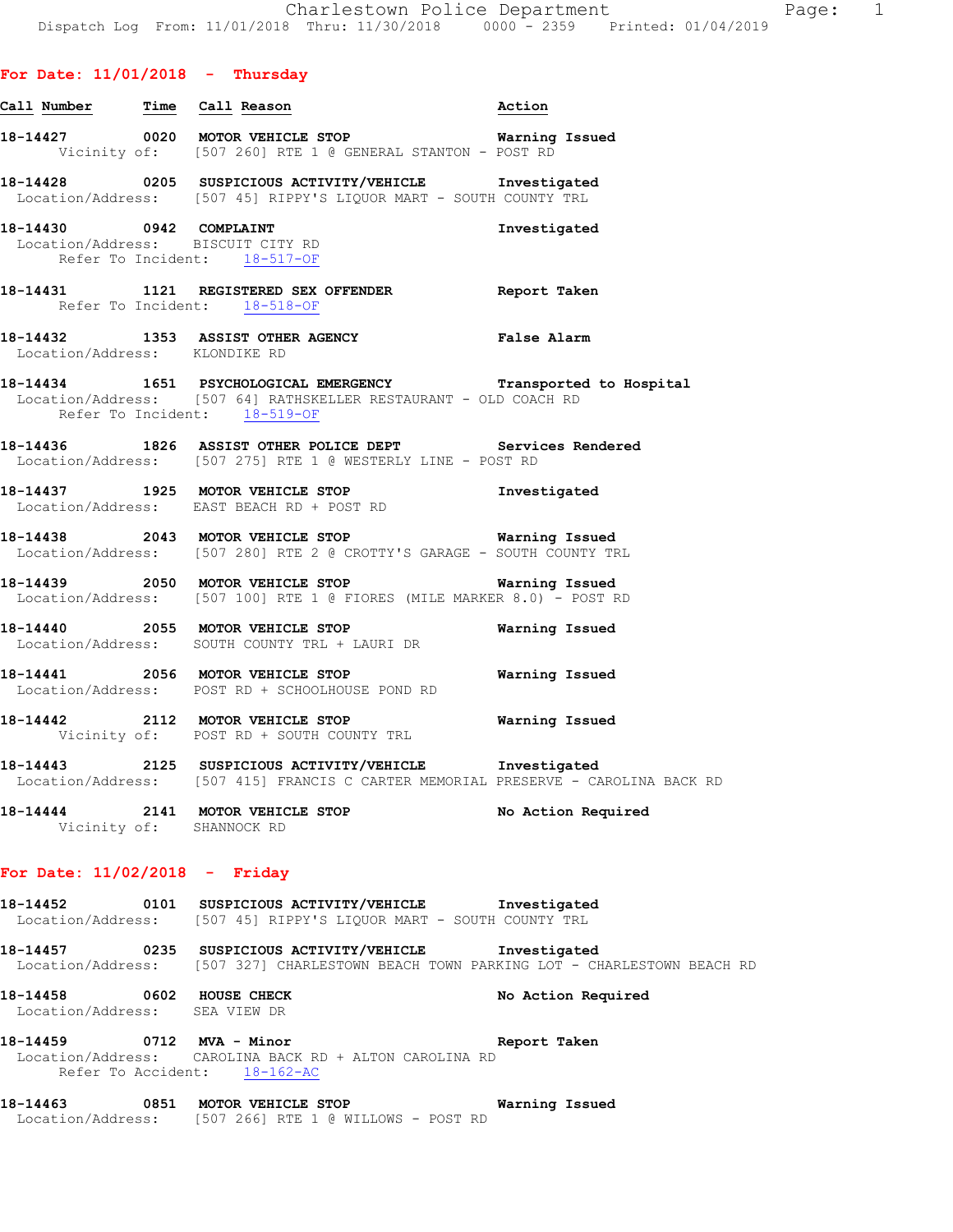| 18-14465<br>Location/Address: SURFSIDE AVE   |      | 1001 ALARM, BURGLAR                                             | False Alarm        |
|----------------------------------------------|------|-----------------------------------------------------------------|--------------------|
| 18-14466                                     | 1005 | ROAD HAZARD/OBSTRUCTION<br>Vicinity of: WEST BEACH RD           | No Action Required |
| 18-14468 1049<br>Location/Address: THOMAS ST |      | OFFICER WANTED                                                  | Services Rendered  |
| 18-14469                                     |      | 1201 MOTOR VEHICLE STOP<br>Vicinity of: POST RD + WILDFLOWER RD | Citation Issued    |
| Location/Address:                            |      | 18-14474 1449 DCYF INVESTIGATION<br>WHIPPLE DR                  | Investigated       |

**18-14475 1540 MVA - Minor Report Taken**  Location/Address: POST RD + LAND HARBOR DR Refer To Accident: 18-163-AC

- **18-14477 1742 MOTOR VEHICLE STOP Warning Issued**  Location/Address: NARROW LN + MATUNUCK SCHOOLHOUSE RD
- **18-14478 1828 MOTOR VEHICLE STOP Warning Issued**  Location/Address: POST RD + SCHOOLHOUSE POND RD **18-14479 1831 ALARM, FIRE False Alarm**
- Location/Address: DOWD DR **18-14481 2006 POLICE INFORMATION Investigated**  Location/Address: POST RD
- **18-14482 2045 DOMESTIC/Assault/Diso/Other Report Taken**  Location/Address: COLUMBIA HEIGHTS OVAL Refer To Incident: 18-521-OF

## **For Date: 11/03/2018 - Saturday**

- **18-14506 0606 ROAD HAZARD/OBSTRUCTION Investigated**  Location/Address: OLD MILL RD
- **18-14507 0724 OFFICER WANTED Report Taken**  Location/Address: [507 642] CHARLESTOWN POLICE DEPARTMENT - OLD POST RD Refer To Incident: 18-522-OF
- **18-14509 0841 MOTOR VEHICLE STOP No Action Required**  Location/Address: [507 258] RTE 1 @ SOUTH KINGSTOWN LINE (MM 11.4) - POST RD
- **18-14510 0845 MOTOR VEHICLE STOP Warning Issued**  Location/Address: NARROW LN + MOHAWK TRL
- **18-14511 0902 ALARM, BURGLAR False Alarm**  Location/Address: CROSSLAND ST
- **18-14512 0905 MOTOR VEHICLE STOP Warning Issued**  Location/Address: [507 260] RTE 1 @ GENERAL STANTON - POST RD
- **18-14513 0912 MOTOR VEHICLE STOP Warning Issued**  Location/Address: [507 260] RTE 1 @ GENERAL STANTON - POST RD
- **18-14514 0932 MOTOR VEHICLE STOP Warning Issued**  Location/Address: [507 260] RTE 1 @ GENERAL STANTON - POST RD
- **18-14515 0944 MOTOR VEHICLE STOP Warning Issued**  Location/Address: POST RD + LAKESIDE DR
- **18-14518 1052 COMPLAINT Report Taken**  Location/Address: HEALEY BROOK DR Refer To Incident: 18-523-OF
- **18-14519 1207 DIS CONDUCT / FIGHT Peace Restored**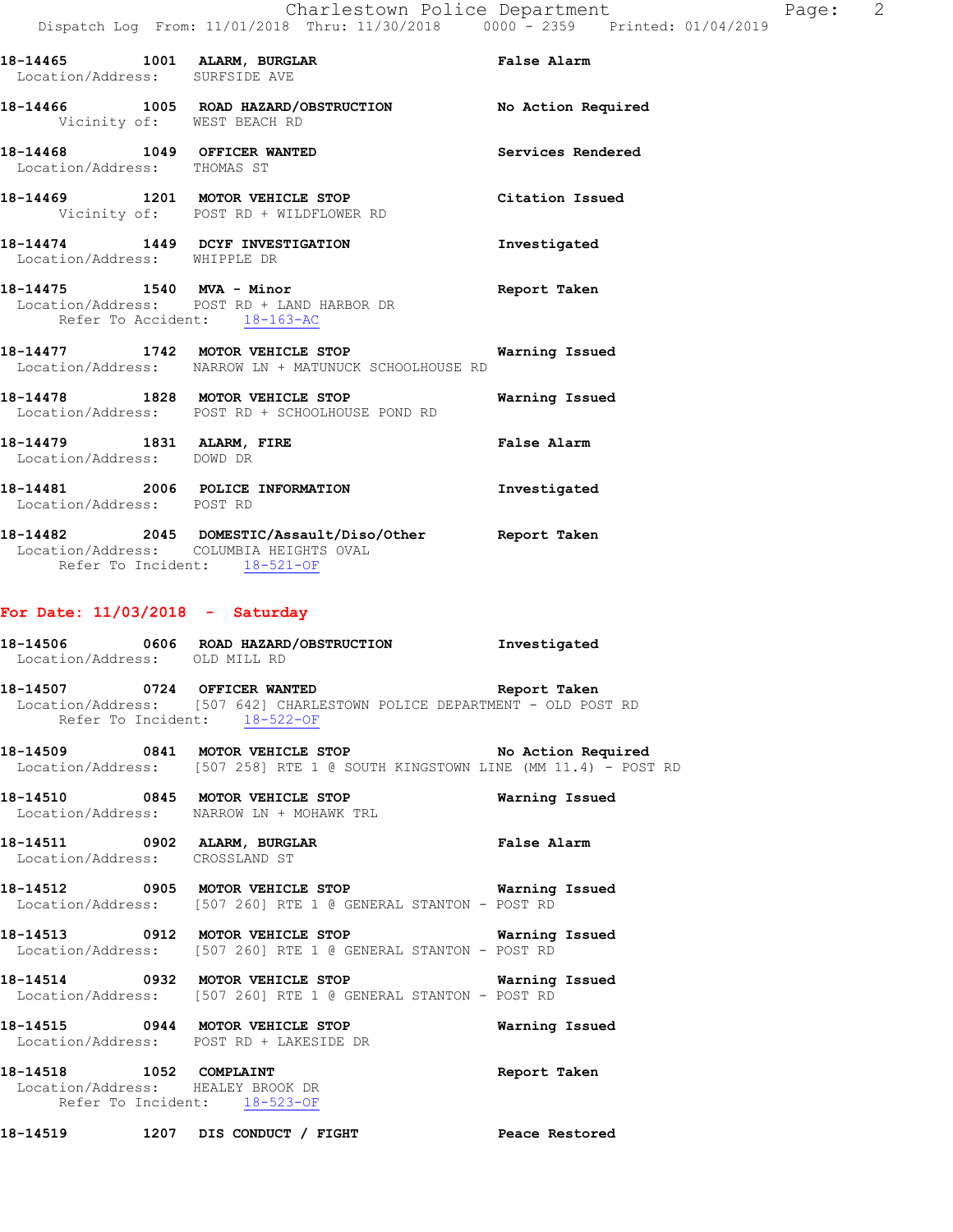Charlestown Police Department Page: 3 Dispatch Log From: 11/01/2018 Thru: 11/30/2018 0000 - 2359 Printed: 01/04/2019 Location/Address: [507 1] CHARLESTOWN TOWN HALL - SOUTH COUNTY TRL Refer To Incident:  $\frac{18-524-OF}{18-524}$ **18-14520 1211 MVA - Minor Report Taken**  Location/Address: [507 354] OLD POST RD + NARROW LN Refer To Accident: 18-164-AC **18-14521 1353 ROAD HAZARD/OBSTRUCTION Taken/Refered to Other A**  Location/Address: CHARLES AVE 18-14522 1428 ANIMAL COMPLAINT **No Action Required**  Location/Address: PAWNEE LN + CHEROKEE BND **18-14523 1506 FOUND/LOST PROPERTY Services Rendered**  Location/Address: [507 914] MILE MARKER 6.8 - WILDFLOWER RD **18-14524 1522 MVA - W/Injury/Fluid/Hazard Report Taken**  Location/Address: ALTON CAROLINA RD + HILLTOP DR Refer To Accident: 18-165-AC **18-14525 1531 ASSIST CITIZEN Services Rendered**  Location/Address: [507 321] CHARLESTOWN BEACH - CHARLESTOWN BEACH RD **18-14526 1642 MOTOR VEHICLE STOP Warning Issued**  Location/Address: POST RD + KING'S FACTORY RD **18-14527 1649 FOLLOW-UP INVESTIGATION Investigated**  Location/Address: BUCKEYE BROOK RD Refer To Summons: 18-275-AR Juvenile Arrest Age: 16 Charges: Driving after denial, suspension or revocation of license - 1st Offense Refer To Incident: 18-528-OF **18-14528 1652 FOLLOW-UP INVESTIGATION Could Not Locate**  Location/Address: POST RD **18-14529 1725 ROAD HAZARD/OBSTRUCTION Services Rendered**  Location/Address: WALSH RD Refer To Incident: 18-525-OF **18-14532 2010 MOTOR VEHICLE STOP Warning Issued**  Location/Address: NARROW LN + AUBURN DR **18-14534 2017 SUSPICIOUS ACTIVITY/VEHICLE Investigated**  Location/Address: [507 247] HUNGRY HAVEN RESTAURANT - SOUTH COUNTY TRL **18-14536 2032 OFFICER WANTED Investigated**  Location/Address: GOOSEBERRY HILL **18-14539 2101 MOTOR VEHICLE STOP Warning Issued**  Vicinity of: [507 368] CHARLESTOWN RICHMOND FIRE DEPARTMENT - SOUTH COUNTY TRL **18-14544 2224 MOTOR VEHICLE STOP Warning Issued**  Location/Address: [507 258] RTE 1 @ SOUTH KINGSTOWN LINE (MM 11.4) - POST RD **18-14545 2329 DOMESTIC/Assault/Diso/Other Arrest(s) Made**  Location/Address: OLD RD Refer To Arrest: 18-262-AR Arrest: CARLSON, HAILEY<br>Address: 2 OLD RD CHARI 2 OLD RD CHARLESTOWN, RI Age: 23 Charges: DOMESTIC-DISORDERLY CONDUCT DOMESTIC-SIMPLE ASSAULT/BATTERY DOMESTIC-VANDALISM/MALICIOUS INJURY TO PROP Refer To Arrest: 18-263-AR Arrest: CHAMPLIN, RYAN Address: 2 OLD RD CHARLESTOWN, RI Age: 44 Charges: DOMESTIC-DISORDERLY CONDUCT DOMESTIC-SIMPLE ASSAULT/BATTERY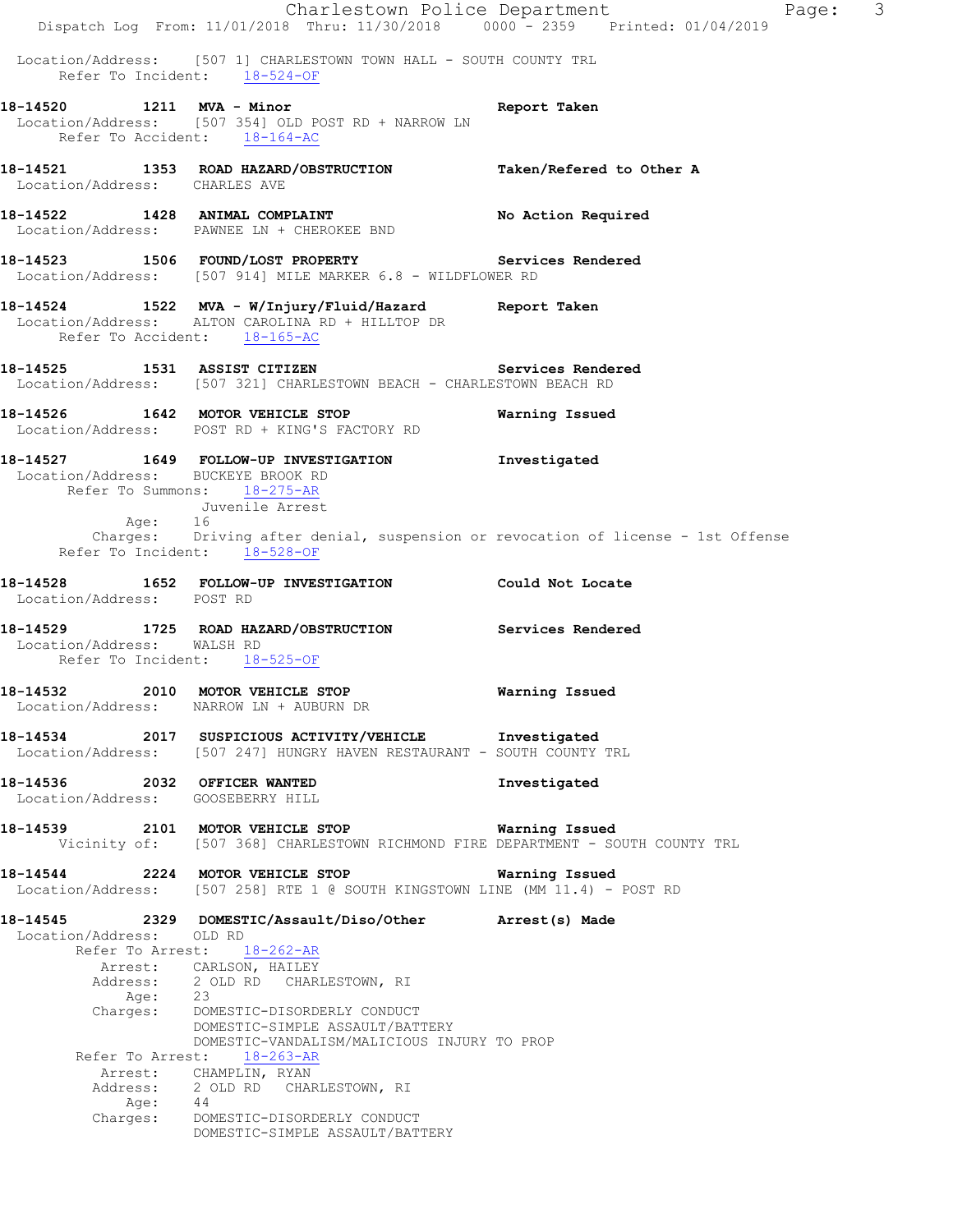# **For Date: 11/04/2018 - Sunday**

| Location/Address: OLD RD      | 18-14547 0125 POLICE TRANSPORT                                                                                                                                | Services Rendered     |
|-------------------------------|---------------------------------------------------------------------------------------------------------------------------------------------------------------|-----------------------|
| Location/Address: NARROW LN   | 18-14552 0349 HOUSE CHECK                                                                                                                                     | Services Rendered     |
| Location/Address: SEA VIEW DR | 18-14560 0416 HOUSE CHECK                                                                                                                                     | Services Rendered     |
|                               | 18-14563 0524 MOTOR VEHICLE STOP Warning Issued<br>Location/Address: [507 918] MILE MARKER 8.0 - POST RD                                                      |                       |
|                               | 18-14564 0532 MOTOR VEHICLE STOP<br>Location/Address: [507 918] MILE MARKER 8.0 - POST RD                                                                     | Warning Issued        |
|                               | 18-14565 0550 MOTOR VEHICLE STOP<br>Location/Address: POST RD + BEND RD                                                                                       | <b>Warning Issued</b> |
|                               | 18-14566 0839 WELL BEING CHECK Services Rendered<br>Location/Address: EAST BEACH RD                                                                           |                       |
|                               | 18-14567 0913 MOTOR VEHICLE STOP 6 Warning Issued<br>Location/Address: SOUTH COUNTY TRL + CLARKIN POND RD                                                     |                       |
|                               | 18-14568 0916 MOTOR VEHICLE STOP 6 Warning Issued<br>Vicinity of: CHARLESTOWN BEACH RD                                                                        |                       |
|                               | 18-14569 0943 OFFICER WANTED<br>Location/Address: ROSS HILL RD + BUCKEYE BROOK RD                                                                             | Services Rendered     |
|                               | 18-14571 1020 MVA - Minor<br>Location/Address: POST RD + CASTLE ROCK DR<br>Refer To Accident: 18-166-AC                                                       | Report Taken          |
|                               | 18-14572 1022 FOLLOW-UP INVESTIGATION Investigated                                                                                                            |                       |
| Location/Address: CENTER ST   |                                                                                                                                                               |                       |
|                               | 18-14573 1100 OFFICER WANTED<br>Location/Address: GOOSEBERRY HILL<br>Refer To Incident: 18-526-OF                                                             | Peace Restored        |
|                               | 18-14574 1117 POLICE INFORMATION Services Rendered<br>Location/Address: [507 642] CHARLESTOWN POLICE DEPARTMENT - OLD POST RD<br>Refer To Incident: 18-527-OF |                       |
| 18-14575 1437 ALARM, BURGLAR  | Location/Address: [507 557] RAM ISLAND RD                                                                                                                     | False Alarm           |
|                               | 18-14576 1455 ANIMAL COMPLAINT<br>Location/Address: MILL POND DR + SPRING LN<br>Refer To Incident: 18-529-OF                                                  | Report Taken          |
| 18-14577 1512 COMPLAINT       | Location/Address: GENERAL STANTON LN<br>Refer To Incident: 18-530-OF                                                                                          | Report Taken          |
|                               | 18-14578 1536 VANDALISM<br>Location/Address: [507 844] SOUTH FARM PERSERVE - OLD COACH RD<br>Refer To Incident: 18-531-OF                                     | Report Taken          |
|                               | 18-14580 1626 MOTOR VEHICLE STOP No Action Required<br>Location/Address: [507 921] MILE MARKER 9.6 - CROSS MILLS RD                                           |                       |
|                               | 18-14581 1649 MOTOR VEHICLE STOP Warning Issued<br>Location/Address: [507 258] RTE 1 @ SOUTH KINGSTOWN LINE (MM 11.4) - POST RD                               |                       |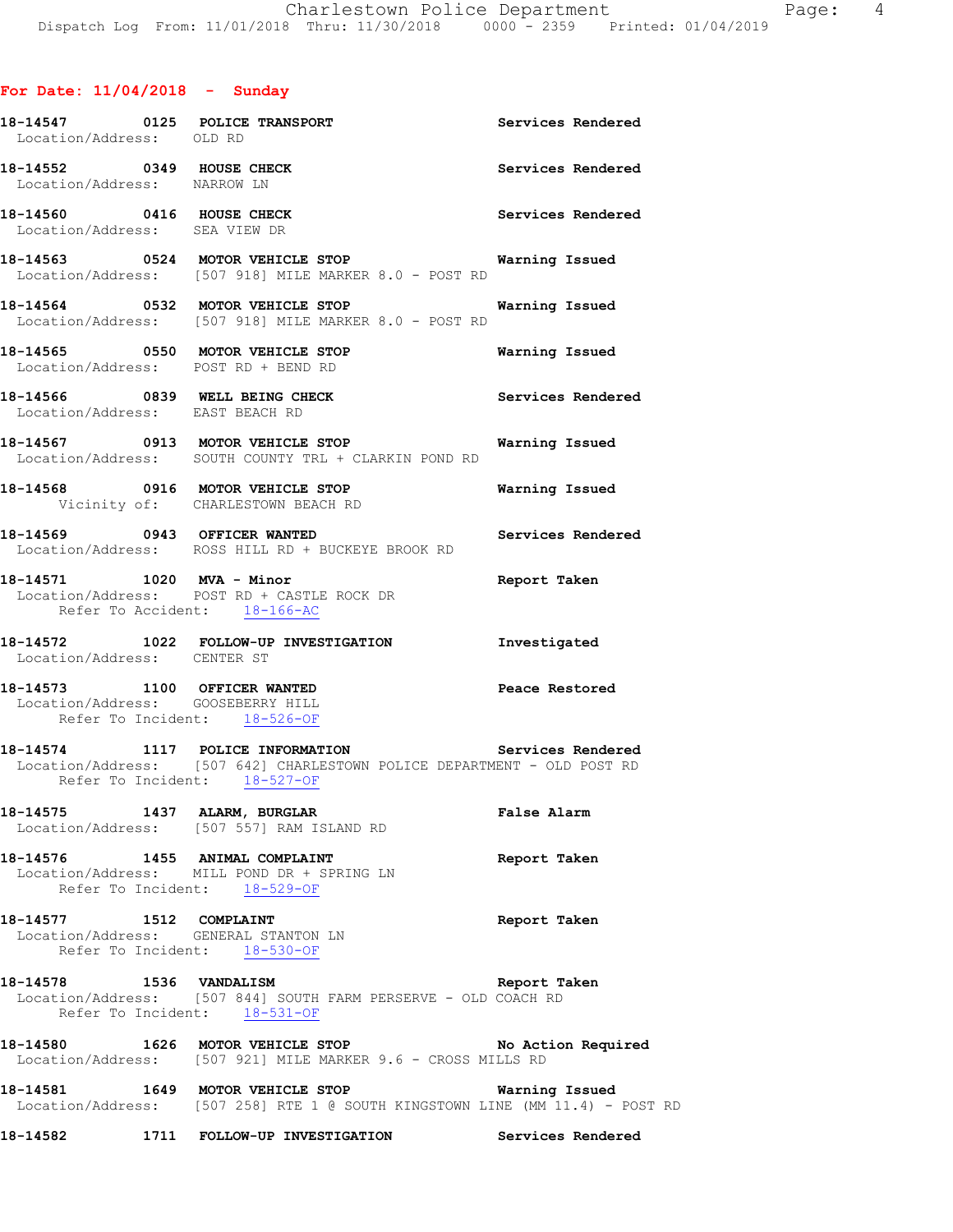**18-14585 1800 MOTOR VEHICLE STOP Warning Issued**  Location/Address: [507 864] STATE OF RHODE ISLAND DOT GARAGE - CROSS MILLS RD

**18-14586 1814 MOTOR VEHICLE STOP Warning Issued**  Location/Address: [507 275] RTE 1 @ WESTERLY LINE - POST RD

**18-14587 1829 MOTOR VEHICLE STOP Warning Issued**  Location/Address: SOUTH COUNTY TRL + LAURI DR

**18-14588 1831 MOTOR VEHICLE STOP Warning Issued**  Location/Address: [507 258] RTE 1 @ SOUTH KINGSTOWN LINE (MM 11.4) - POST RD

**18-14589 1841 MOTOR VEHICLE STOP Warning Issued**  Location/Address: [507 263] RTE 1 @ TOURIST INFO (MILE MARKER 7.6) - POST RD

18-14590 1857 MOTOR VEHICLE STOP **No Action Required** Location/Address: SOUTH COUNTY TRL + SAND PLAIN RD

**18-14592 1925 ROAD HAZARD/OBSTRUCTION Removed Hazard**  Vicinity of: WORDEN'S POND RD **18-14596 2228 MOTOR VEHICLE STOP Warning Issued** 

Location/Address: POST RD + SCHOOLHOUSE POND RD

## **For Date: 11/05/2018 - Monday**

| Location/Address: SK LINE - POST RD                                       | 18-14600 0045 MOTOR VEHICLE STOP                                                                                                    | Warning Issued     |
|---------------------------------------------------------------------------|-------------------------------------------------------------------------------------------------------------------------------------|--------------------|
|                                                                           | Location/Address: POST RD + GENERAL STANTON LN                                                                                      |                    |
| Location/Address: CROSS MILLS RD                                          |                                                                                                                                     |                    |
| Location/Address: NARROW LN                                               | 18-14617 6206 MOTOR VEHICLE STOP 6 Warning Issued                                                                                   |                    |
|                                                                           | 18-14619 		 0233 POLICE INFORMATION 		 Services Rendered<br>Location/Address: [507 642] CHARLESTOWN POLICE DEPARTMENT - OLD POST RD |                    |
|                                                                           | Location/Address: POST RD + GENERAL STANTON LN                                                                                      |                    |
|                                                                           | 18-14624 0508 MOTOR VEHICLE STOP<br>Location/Address: POST RD + CROSS MILLS RD                                                      | No Action Required |
|                                                                           | Location/Address: [507 918] MILE MARKER 8.0 - POST RD                                                                               |                    |
|                                                                           | 18-14627 0555 MOTOR VEHICLE STOP<br>Location/Address: POST RD + PROSSER TRL                                                         | Warning Issued     |
| 18-14629 0619 MOTOR VEHICLE STOP<br>Location/Address: POST RD + NARROW LN |                                                                                                                                     | Warning Issued     |

**18-14630 0626 MOTOR VEHICLE STOP Citation Issued**  Location/Address: POST RD + GENERAL STANTON LN

**18-14631 0700 MOTOR VEHICLE STOP Warning Issued**  Location/Address: ALTON CAROLINA RD

**18-14632 0716 ANIMAL COMPLAINT Taken to Family/Guardian**  Location/Address: ROSS HILL RD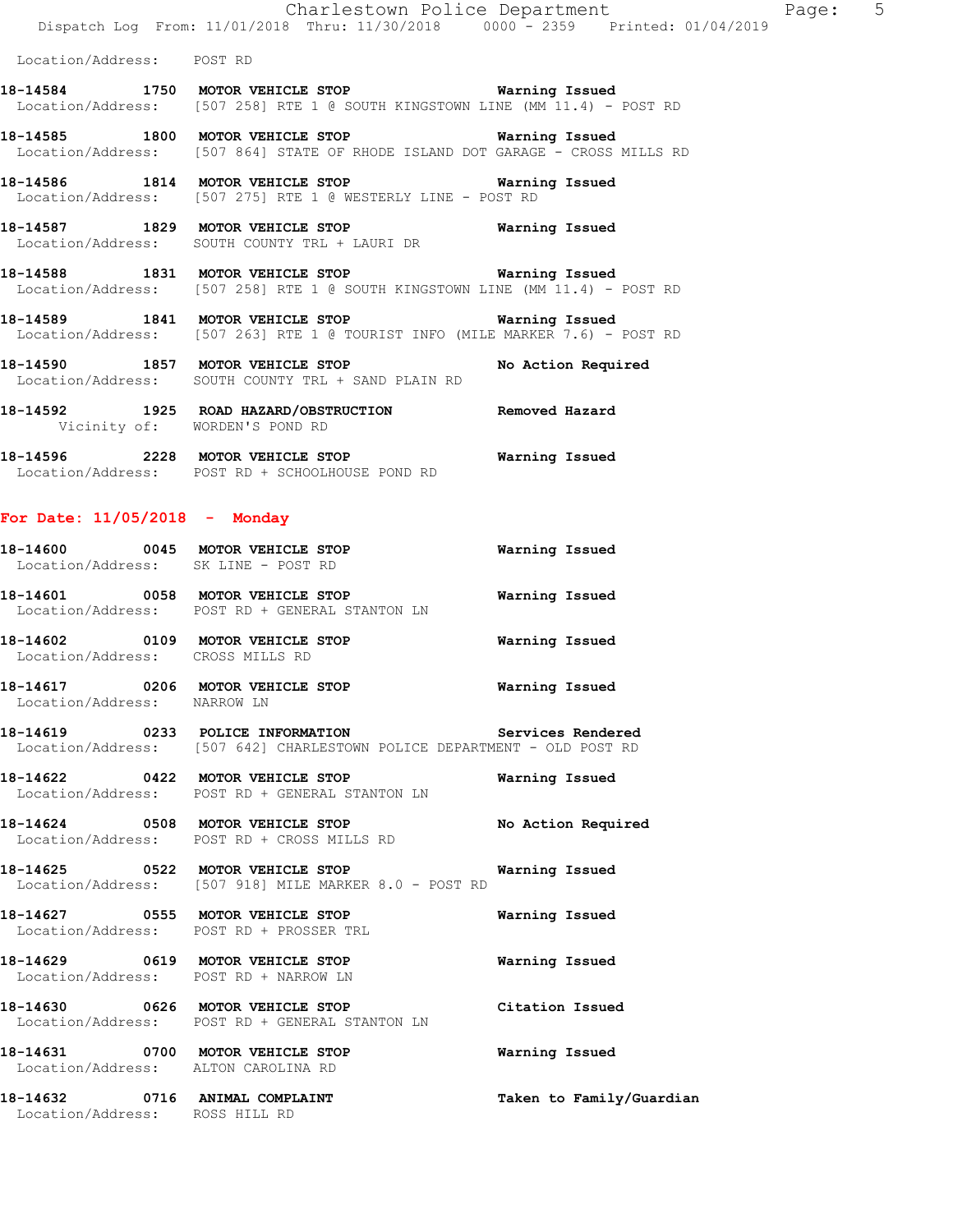|                                                             | Dispatch Log From: 11/01/2018 Thru: 11/30/2018 0000 - 2359 Printed: 01/04/2019                                                                                        | Charlestown Police Department | Page: 6 |
|-------------------------------------------------------------|-----------------------------------------------------------------------------------------------------------------------------------------------------------------------|-------------------------------|---------|
|                                                             | 18-14633 0720 MOTOR VEHICLE STOP 6 Warning Issued<br>Vicinity of: [507 9] BRENDA'S BEAUTY SALON - ALTON CAROLINA RD                                                   |                               |         |
|                                                             | 18-14634 0725 TRAFFIC CONTROL<br>Location/Address: HILLTOP DR + RIVERVIEW DR                                                                                          | Warning Issued                |         |
|                                                             | 18-14635 0741 DISABLED MV No Action Required<br>Vicinity of: [507 258] RTE 1 @ SOUTH KINGSTOWN LINE (MM 11.4) - POST RD                                               |                               |         |
|                                                             | 18-14636 0806 TRAFFIC CONTROL CONTROL Services Rendered<br>Location/Address: [507 19] CHARLESTOWN ELEMENTARY SCHOOL - CAROLINA BACK RD                                |                               |         |
| Refer To Incident: 18-532-OF                                | 18-14639 1104 REGISTERED SEX OFFENDER Report Taken                                                                                                                    |                               |         |
|                                                             | 18-14643 1434 MOTOR VEHICLE STOP Citation Issued<br>Location/Address: POST RD + GENERAL STANTON LN                                                                    |                               |         |
| Location/Address: SUNSET DR                                 | 18-14645 1554 SUSPICIOUS ACTIVITY/VEHICLE Building Checked/Secured                                                                                                    |                               |         |
|                                                             | 18-14647 1651 MOTOR VEHICLE STOP <b>Warning Issued</b><br>Location/Address: [507 36] CHARLESTOWN MINI-SUPER - OLD POST RD                                             |                               |         |
| 18-14648 1704 OFFICER WANTED<br>Location/Address: NARROW LN |                                                                                                                                                                       | Services Rendered             |         |
|                                                             | 18-14649 1803 MOTOR VEHICLE COMPLAINT Citation Issued<br>Location/Address: WHITE PINES TRAIL - SHANNOCK RD<br>Refer To Arrest: 18-264-AR<br>Arrest: JOHNSON, TRAVIS A |                               |         |
|                                                             | Address: 201 GRAVELLY HILL RD Apt. #D SOUTH KINGSTOWN, RI<br>Age: 28<br>Charges: POSSESSION OF MARIJUANA-1st OFFENSE                                                  |                               |         |
| Location/Address: SHANNOCK RD                               | 18-14651 1924 POLICE TRANSPORT                                                                                                                                        | Services Rendered             |         |
| Refer To Incident: 18-533-OF                                | 18-14652 1934 OFFICER WANTED Transported to Hospital<br>Location/Address: [507 881] CHARLESTOWN ANIMAL SHELTER - SAND HILL RD                                         |                               |         |
| For Date: $11/06/2018$ - Tuesday                            |                                                                                                                                                                       |                               |         |
| $18-14654$ 0018 MOTOR VEHICLE STOP<br>Location/Address:     | SOUTH SHORE - POST RD                                                                                                                                                 | Warning Issued                |         |
| 18-14659 0113 MOTOR VEHICLE STOP                            | Location/Address: [507 248] HENRY'S FRUIT STAND - OLD POST RD                                                                                                         | Warning Issued                |         |
| 18-14660 0133 MOTOR VEHICLE STOP                            | Location/Address: POST RD + CROSS MILLS RD                                                                                                                            | Warning Issued                |         |
| 18-14669                                                    | 0212 DOMESTIC/Assault/Diso/Other                                                                                                                                      | Arrest(s) Made                |         |

 Location/Address: SOUTH COUNTY TRL Refer To Arrest: 18-265-AR Arrest: SIMONDS, GUY P Address: 4563 SOUTH COUNTY TRL CHARLESTOWN, RI Age: 53 Charges: DOMESTIC-SIMPLE ASSAULT/BATTERY-3RD OFFENSE DOMESTIC-DISORDERLY CONDUCT

**18-14672 0802 VANDALISM Report Taken**  Location/Address: [507 929] CHURCHWOODS HOUSING COMPLEX - OLD POST RD Refer To Accident: 18-167-AC

**18-14673 0901 MOTOR VEHICLE STOP Warning Issued**  Location/Address: POST RD + TAMANACO DR

**18-14674 1140 LOST/STOLEN LICENSE PLATES Report Taken**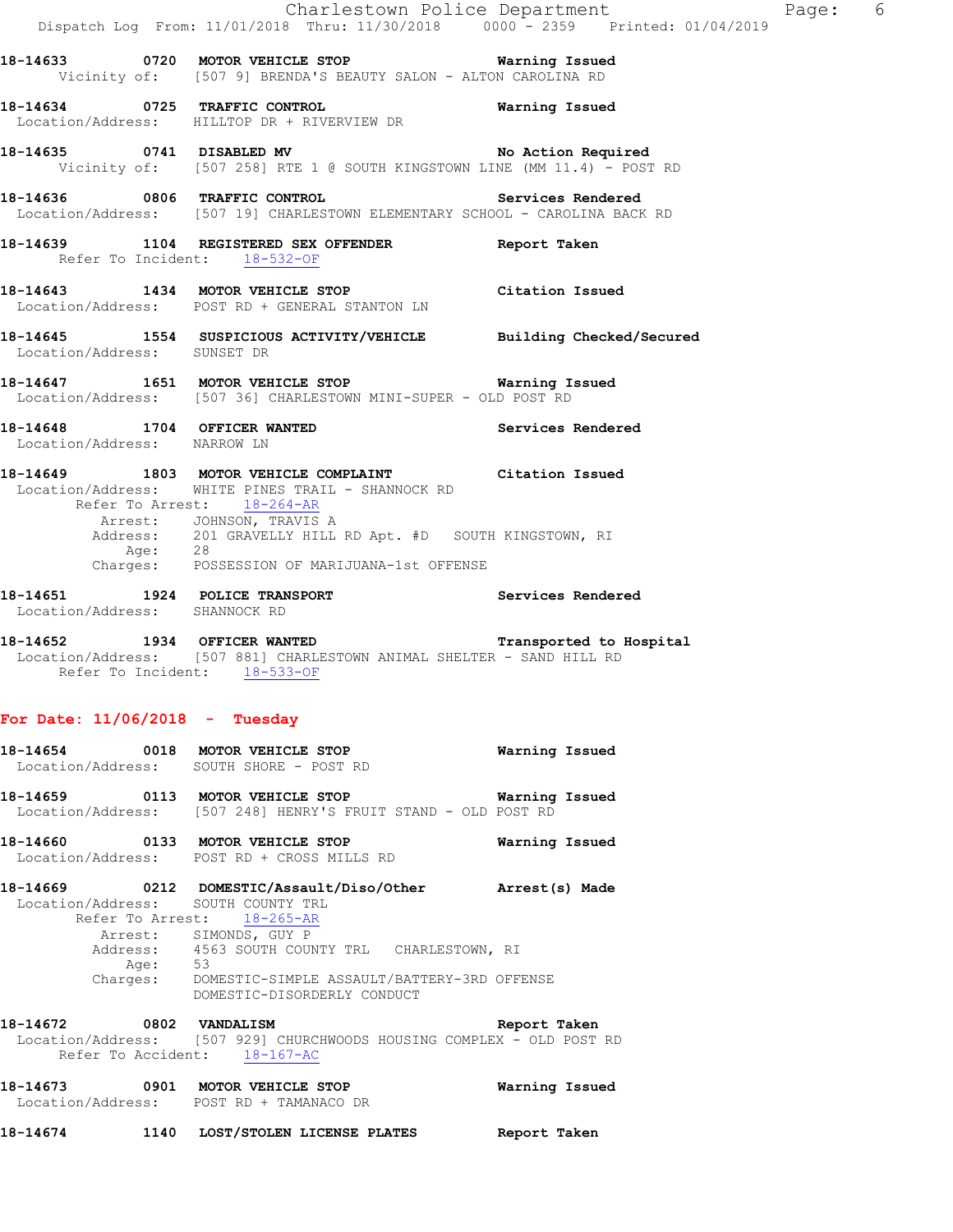|                                                                    | Dispatch Log From: 11/01/2018 Thru: 11/30/2018 0000 - 2359 Printed: 01/04/2019                                                      | Charlestown Police Department | Page: 7 |  |
|--------------------------------------------------------------------|-------------------------------------------------------------------------------------------------------------------------------------|-------------------------------|---------|--|
| Location/Address: OLD POST RD<br>Refer To Incident: 18-534-OF      |                                                                                                                                     |                               |         |  |
|                                                                    | 18-14675 1202 POLICE TRANSPORT Taken/Refered to Other A<br>Location/Address: [507 642] CHARLESTOWN POLICE DEPARTMENT - OLD POST RD  |                               |         |  |
|                                                                    | 18-14677 1328 POLICE TRANSPORT Services Rendered<br>Location/Address: SOUTH COUNTY TRL + NARROW LN                                  |                               |         |  |
| Refer To Accident: 18-168-AC                                       | 18-14678 1352 MOTOR VEHICLE STOP Report Taken<br>Vicinity of: [507 642] CHARLESTOWN POLICE DEPARTMENT - OLD POST RD                 |                               |         |  |
|                                                                    | 18-14679 1437 FIRE, OTHER<br>Location/Address: OLD SHANNOCK RD                                                                      | Investigated                  |         |  |
| Location/Address: TAUTOG LN                                        | 18-14680 1533 FIRE, OTHER                                                                                                           | Taken/Refered to Other A      |         |  |
|                                                                    | 18-14681 1553 MOTOR VEHICLE STOP Warning Issued<br>Vicinity of: POST RD + TAMANACO DR                                               |                               |         |  |
|                                                                    | 18-14682 1639 MOTOR VEHICLE STOP Warning Issued<br>Location/Address: [507 88] EAST WEST MARKET - POST RD                            |                               |         |  |
| Refer To Incident: 18-535-OF                                       | 18-14724 2045 MVA - Minor Number 2004 Seport Taken<br>Location/Address: [507 69] CHARLESTOWN AMBULANCE-RESCUE SERVICE - OLD POST RD |                               |         |  |
|                                                                    | 18-14684 2056 SUSPICIOUS ACTIVITY/VEHICLE Could Not Locate<br>Vicinity of: POST RD + KING'S FACTORY RD                              |                               |         |  |
|                                                                    | 18-14685 2152 MOTOR VEHICLE COMPLAINT Citation Issued<br>Location/Address: [507 271] RTE 1 @ MICHAEL'S - POST RD                    |                               |         |  |
|                                                                    | 18-14686 2315 FOLLOW-UP INVESTIGATION Investigated<br>Location/Address: SOUTH COUNTY TRL                                            |                               |         |  |
|                                                                    | 18-14687 2338 MOTOR VEHICLE STOP Warning Issued<br>Location/Address: [507 269] RTE 1 @ DRIVING RANGE - POST RD                      |                               |         |  |
| For Date: $11/07/2018$ - Wednesday                                 |                                                                                                                                     |                               |         |  |
|                                                                    | 18-14688 0007 SUSPICIOUS ACTIVITY/VEHICLE Investigated<br>Location/Address: [507 72] CUMBERLAND FARMS - OLD POST RD                 |                               |         |  |
|                                                                    | 18-14689 0029 MOTOR VEHICLE STOP 6 Warning Issued<br>Location/Address: [507 258] RTE 1 @ SOUTH KINGSTOWN LINE (MM 11.4) - POST RD   |                               |         |  |
|                                                                    | 18-14690 0036 MOTOR VEHICLE STOP 6 Warning Issued<br>Location/Address: [507 269] RTE 1 @ DRIVING RANGE - POST RD                    |                               |         |  |
|                                                                    | 18-14697 0109 TRAFFIC CONTROL No Action Required<br>Location/Address: BUCKEYE BROOK RD + STILL WATER RD                             |                               |         |  |
|                                                                    | 18-14712 0234 MOTOR VEHICLE STOP 6 Warning Issued<br>Vicinity of: POST RD + LAKESIDE DR                                             |                               |         |  |
|                                                                    | Location/Address: [507 303] RTE 1 @ SOUTH SHORE MENTAL HEALTH (MM 9.0) - POST RD                                                    |                               |         |  |
| 18-14714 0409 HOUSE CHECK<br>Location/Address: NARROW LN           |                                                                                                                                     | Services Rendered             |         |  |
|                                                                    | 18-14715 6416 MOTOR VEHICLE STOP 60 Warning Issued<br>Location/Address: [507 269] RTE 1 @ DRIVING RANGE - POST RD                   |                               |         |  |
| 18-14716 0446 HOUSE CHECK<br>Location/Address: SHUMANKANUC HILL RD |                                                                                                                                     | Building Checked/Secured      |         |  |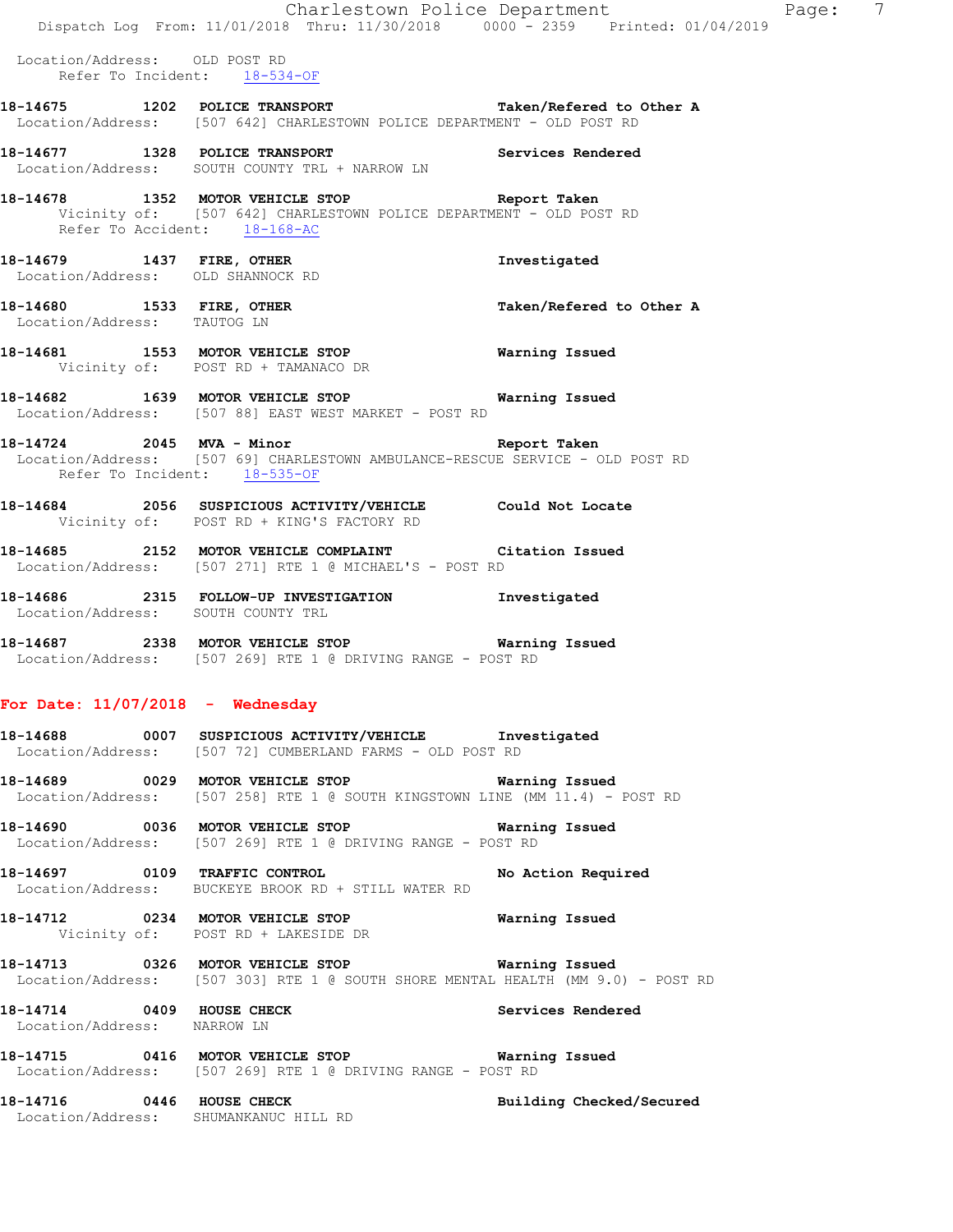|                                                                       | Dispatch Log From: 11/01/2018 Thru: 11/30/2018 0000 - 2359 Printed: 01/04/2019                                                                   | Charlestown Police Department The Rage: 8 |  |
|-----------------------------------------------------------------------|--------------------------------------------------------------------------------------------------------------------------------------------------|-------------------------------------------|--|
|                                                                       | 18-14717 0451 ALARM, BURGLAR Building Checked/Secured<br>Location/Address: [507 868] MICHAEL'S GARAGE - POST RD                                  |                                           |  |
| 18-14719 0527 HOUSE CHECK<br>Location/Address: SHIRLEY DR             |                                                                                                                                                  | Building Checked/Secured                  |  |
|                                                                       | 18-14720 0605 MOTOR VEHICLE STOP Warning Issued<br>Location/Address: [507 269] RTE 1 @ DRIVING RANGE - POST RD                                   |                                           |  |
|                                                                       | 18-14721 0614 MOTOR VEHICLE STOP<br>Location/Address: POST RD + WILDFLOWER RD                                                                    | Warning Issued                            |  |
|                                                                       | 18-14722 1000 FOLLOW-UP INVESTIGATION Investigated<br>Location/Address: [507 550] NORTH NIANTIC DR                                               |                                           |  |
|                                                                       | 18-14723 1005 ROAD HAZARD/OBSTRUCTION Taken/Refered to Other A<br>Location/Address: [507 257] DUNNS CORNERS FIRE STATION (STATION TWO) - POST RD |                                           |  |
| Location/Address: COLUMBIA HEIGHTS RD<br>Refer To Incident: 18-536-OF | 18-14728 1405 EMBEZZELMENT/FRAUD/FORGERY Investigated                                                                                            |                                           |  |
| Location/Address: NARROW LN<br>Refer To Incident: 18-537-OF           | 18-14729 1545 POLICE INFORMATION Report Taken                                                                                                    |                                           |  |
|                                                                       | 18-14730 1600 MOTOR VEHICLE STOP Citation Issued<br>Vicinity of: [507 57] BREEZY ACRES MINI GOLF - POST RD                                       |                                           |  |
| Location/Address: DEEPWOODS DR<br>Refer To Incident: 18-538-OF        | 18-14732 1611 MOTOR VEHICLE COMPLAINT Report Taken                                                                                               |                                           |  |
|                                                                       | 18-14733 1718 MOTOR VEHICLE STOP Warning Issued<br>Location/Address: [507 100] RTE 1 @ FIORES (MILE MARKER 8.0) - POST RD                        |                                           |  |
|                                                                       | 18-14734 1733 MOTOR VEHICLE STOP Citation Issued<br>Location/Address: [507 283] RTE 2 @ GIFT BARN - SOUTH COUNTY TRL                             |                                           |  |
| Location/Address: BUCKEYE BROOK RD                                    | 18-14735 1735 TRAFFIC CONTROL                                                                                                                    | Services Rendered                         |  |
| 18-14736                                                              | Location/Address: [507 79] ECKEL INSURANCE INC - OLD POST RD                                                                                     |                                           |  |
|                                                                       | 18-14737 1754 MOTOR VEHICLE STOP<br>Vicinity of: BURDICKVILLE RD + SHUMANKANUC HILL RD                                                           | Warning Issued                            |  |
| 18-14738 1755 DISABLED MV                                             | Location/Address: POST RD + PROSSER TRL                                                                                                          | Services Rendered                         |  |
| 18-14739 1818 WELL BEING CHECK<br>Location/Address: SCAPA FLOW RD     |                                                                                                                                                  | Investigated                              |  |
|                                                                       | 18-14740 1843 MOTOR VEHICLE STOP<br>Location/Address: [507 280] RTE 2 @ CROTTY'S GARAGE - SOUTH COUNTY TRL                                       | Warning Issued                            |  |
| Location/Address: LAURI DR                                            | 18-14741 1853 DOMESTIC/Assault/Diso/Other Investigated<br>Refer To Incident: 18-539-OF                                                           |                                           |  |
| 18-14742 2017 FIRE, VEHICLE<br>Location/Address: BISCUIT CITY RD      | Refer To Incident: 18-540-OF                                                                                                                     | Investigated                              |  |
|                                                                       | 18-14743 2114 MOTOR VEHICLE STOP<br>Location/Address: POST RD + LAND HARBOR DR                                                                   | Citation Issued                           |  |

**For Date: 11/08/2018 - Thursday**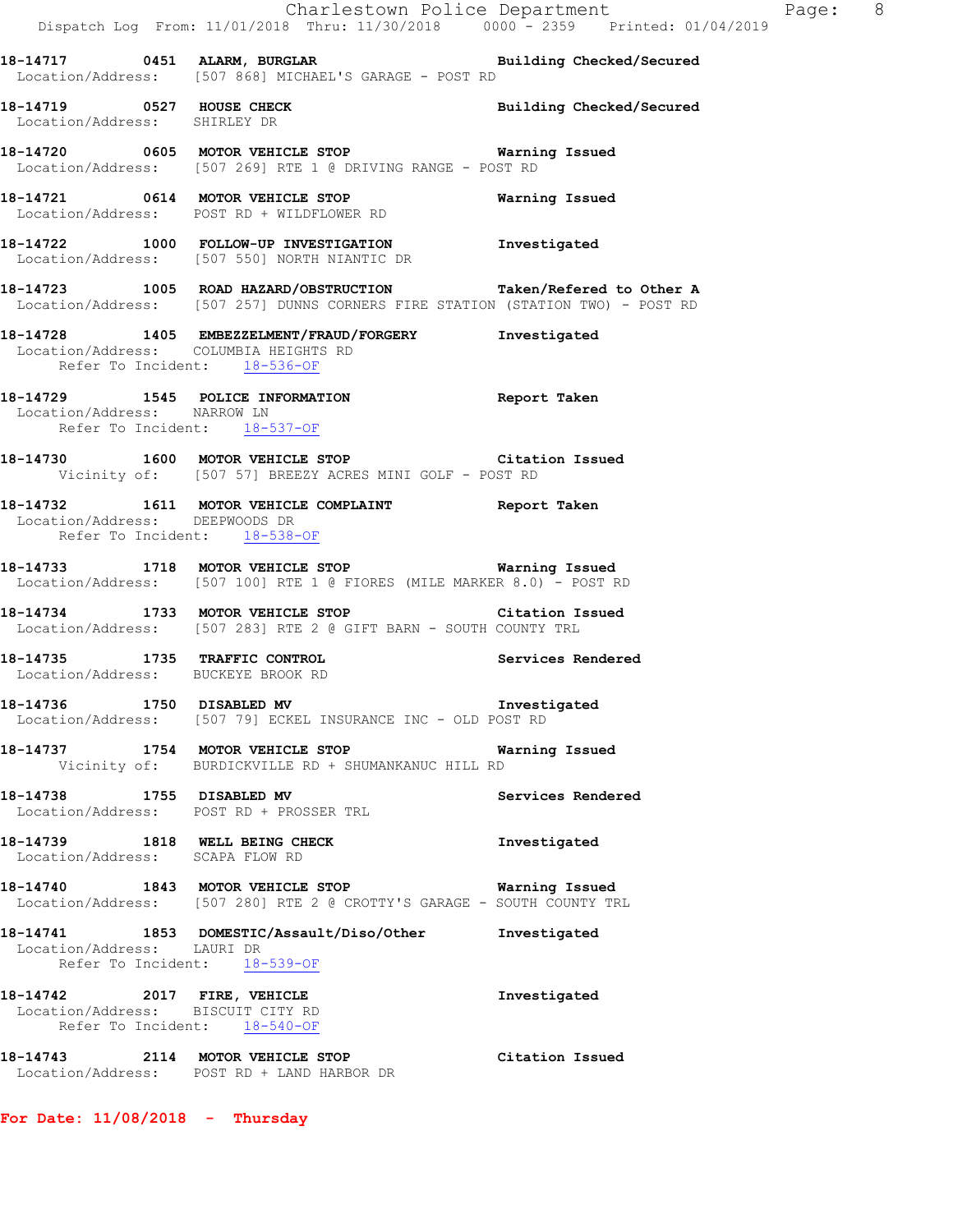Charlestown Police Department Page: 9 Dispatch Log From: 11/01/2018 Thru: 11/30/2018 0000 - 2359 Printed: 01/04/2019 **18-14744 0012 GENERAL INFORMATION Taken/Refered to Other A 18-14748 0210 HOUSE CHECK Services Rendered**  Location/Address: NARROW LN **18-14760 0707 PSYCHOLOGICAL EMERGENCY Transported to Hospital**  Location/Address: SCAPA FLOW RD **18-14761 0821 MOTOR VEHICLE STOP Warning Issued**  Location/Address: NINIGRET WILDLIFE WEST ENTRACE - POST RD **18-14765 0902 MOTOR VEHICLE STOP Warning Issued**  Location/Address: [507 261] RTE 1 @ STATE GARAGE (MILE MARKER 9.6) - POST RD **18-14766 0904 MOTOR VEHICLE STOP Warning Issued**  Location/Address: [507 266] RTE 1 @ WILLOWS - POST RD **18-14767 0940 MOTOR VEHICLE STOP Arrest(s) Made**  Location/Address: POST RD + WEST BEACH RD Refer To Summons: 18-266-AR Summons: GETCHELL, LORI Address: 10 WEST ST Apt. #APT 1 HOPKINTON, RI Age: 43 Charges: Driving with Expired License - 1st Offense **18-14768 1026 OFFICER WANTED No Action Required**  Location/Address: SHANNOCK RD **18-14769 1123 MOTOR VEHICLE STOP Citation Issued**  Vicinity of: [507 57] BREEZY ACRES MINI GOLF - POST RD **18-14770 1314 MOTOR VEHICLE STOP Warning Issued**  Location/Address: POST RD + PROSSER TRL **18-14771 1357 VIOLATION OF RO/NCO Could Not Locate**  Location/Address: NEW BISCUIT CITY RD **18-14772 1410 EMBEZZELMENT/FRAUD/FORGERY No Action Required**  Location/Address: CENTER ST **18-14773 1557 MVA - W/Injury/Fluid/Hazard Transported to Hospital**  Location/Address: POST RD + TAMANACO DR Refer To Accident: 18-169-AC **18-14774 1638 OFFICER WANTED Investigated**  Location/Address: TALL PINES DR Refer To Incident: 18-541-OF **18-14775 1654 OFFICER WANTED Investigated**  Location/Address: TOWN DOCK RD Refer To Incident: 18-544-OF **18-14776 1727 MOTOR VEHICLE STOP Citation Issued**  Location/Address: POST RD + TAMANACO DR **18-14777 1858 PSYCHOLOGICAL EMERGENCY Transported to Hospital**  Location/Address: CARMICHAEL LN Refer To Incident: 18-542-OF **18-14778 2021 MOTOR VEHICLE STOP Citation Issued**  Location/Address: POST RD + ROSS HILL RD Refer To Incident: 18-543-OF **18-14779 2053 MOTOR VEHICLE STOP Warning Issued**  Location/Address: POST RD + BEND RD **18-14780 2108 MOTOR VEHICLE STOP Arrest(s) Made**  Location/Address: SOUTH COUNTY TRL + BOTKA DR Refer To Summons: 18-267-AR Summons: SPEARS, DESTINY R Address: 47A KING'S FACTORY RD CHARLESTOWN, RI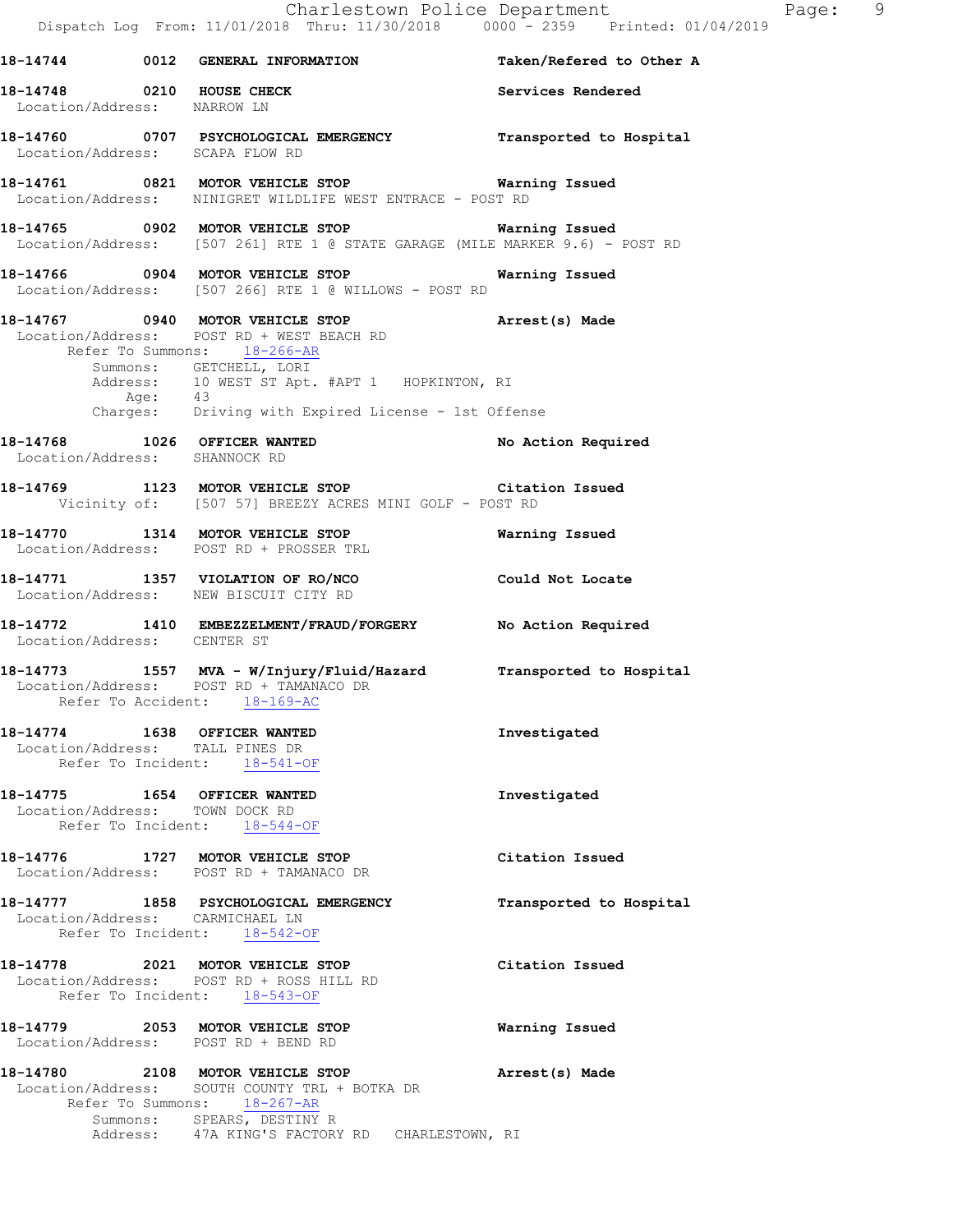Charlestown Police Department Fage: 10 Dispatch Log From: 11/01/2018 Thru: 11/30/2018 0000 - 2359 Printed: 01/04/2019 Age: 28 Charges: Driving after denial, suspension or revocation of license - 1st Offense **18-14781 2216 ANIMAL COMPLAINT Services Rendered**  Location/Address: KING'S FACTORY RD + SHUMANKANUC HILL RD **For Date: 11/09/2018 - Friday 18-14798 0621 TRAFFIC CONTROL Warning Issued**  Location/Address: [507 258] RTE 1 @ SOUTH KINGSTOWN LINE (MM 11.4) - POST RD **18-14799 0710 MOTOR VEHICLE STOP Warning Issued**  Location/Address: POST RD + GENERAL STANTON LN **18-14800 0735 MOTOR VEHICLE STOP Warning Issued**  Location/Address: SOUTH COUNTY TRL + JONATHAN DR **18-14801 0743 MOTOR VEHICLE STOP Citation Issued**  Location/Address: SOUTH COUNTY TRL **18-14802 0813 MOTOR VEHICLE STOP Warning Issued**  Location/Address: SHANNOCK RD + ASHLEY LN **18-14803 0821 TRAFFIC CONTROL Services Rendered**  Location/Address: [507 19] CHARLESTOWN ELEMENTARY SCHOOL - CAROLINA BACK RD **18-14804 0845 MOTOR VEHICLE STOP Warning Issued**  Location/Address: ALTON CAROLINA RD + HILLTOP DR **18-14806 0904 MOTOR VEHICLE STOP Warning Issued**  Location/Address: POST RD + GENERAL STANTON LN **18-14807 0916 MOTOR VEHICLE STOP Warning Issued**  Location/Address: POST RD + SCHOOLHOUSE POND RD **18-14808 0922 MOTOR VEHICLE STOP Warning Issued**  Location/Address: [507 261] RTE 1 @ STATE GARAGE (MILE MARKER 9.6) - POST RD **18-14809 0926 MOTOR VEHICLE STOP Warning Issued**  Location/Address: POST RD + GENERAL STANTON LN **18-14810 0933 MOTOR VEHICLE STOP Warning Issued**  Location/Address: POST RD + KING'S FACTORY RD **18-14811 0940 MOTOR VEHICLE STOP Warning Issued**  Location/Address: POST RD + PROSSER TRL **18-14813 0954 MOTOR VEHICLE STOP Warning Issued**  Location/Address: POST RD + LAKESIDE DR **18-14814 1015 MOTOR VEHICLE STOP Warning Issued**  Location/Address: SOUTH COUNTY TRL + NEW BISCUIT CITY RD **18-14815 1020 MOTOR VEHICLE STOP Warning Issued**  Location/Address: MAPLE LAKE FARM RD + SOUTH COUNTY TRL **18-14816 1027 MOTOR VEHICLE STOP Warning Issued**  Location/Address: SHANNOCK RD + MAPLE LAKE FARM RD **18-14817 1036 MOTOR VEHICLE STOP Warning Issued**  Location/Address: WORDEN'S POND RD **18-14818 1039 TRAFFIC CONTROL Citation Issued**  Location/Address: SHANNOCK RD + WORDEN'S POND RD **18-14819 1050 MOTOR VEHICLE STOP Citation Issued**  Location/Address: SOUTH COUNTY TRL + NARROW LN **18-14820 1106 FOLLOW-UP INVESTIGATION Services Rendered**  Location/Address: BISCUIT CITY RD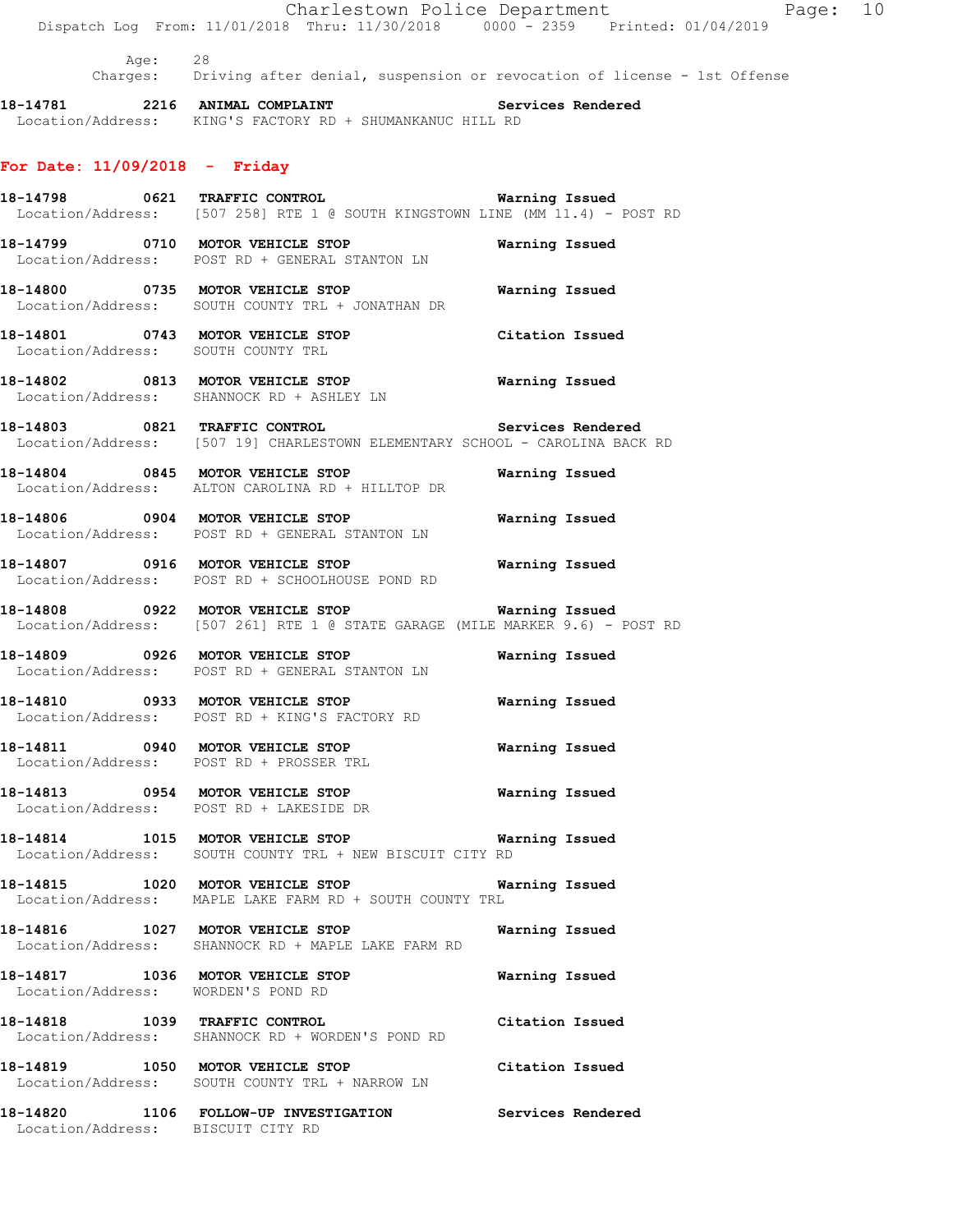|                               | 18-14822 1135 MOTOR VEHICLE STOP<br>Location/Address: POST RD + LAKESIDE DR                                                                                                                                                                                                                              | Citation Issued   |
|-------------------------------|----------------------------------------------------------------------------------------------------------------------------------------------------------------------------------------------------------------------------------------------------------------------------------------------------------|-------------------|
|                               | 18-14823 1212 MOTOR VEHICLE COMPLAINT Warning Issued<br>Location/Address: SOUTH COUNTY TRL + NARROW LN                                                                                                                                                                                                   |                   |
|                               | 18-14824 1251 OFFICER WANTED<br>Location/Address: OLD POST RD                                                                                                                                                                                                                                            | Services Rendered |
|                               | 18-14827 1515 TOWN COUNCIL DOCKET DELIVERY Services Rendered<br>Location/Address: [507 1] CHARLESTOWN TOWN HALL - SOUTH COUNTY TRL                                                                                                                                                                       |                   |
|                               | 18-14829 1540 OFFICER WANTED<br>Location/Address: [507 45] RIPPY'S LIQUOR MART - SOUTH COUNTY TRL<br>Refer To Arrest: 18-268-AR<br>Arrest: BINGHAM, BRIAN J<br>Address: 67 GLEASON ST CRANSTON, RI<br>Age: 48<br>Charges: WARRANT OF ARREST ON AFFIDAVIT<br>BENCH WARRANT ISSUED FROM 4TH DISTRICT COURT | Arrest(s) Made    |
|                               | 18-14832 1745 OFFICER WANTED<br>Location/Address: CAROLINA BACK RD<br>Refer To Incident: 18-545-OF                                                                                                                                                                                                       | Report Taken      |
|                               | 18-14833 1829 ALARM, BURGLAR 1987 Threstigated<br>Location/Address: [507 12] CAROLINA POST OFFICE - ALTON CAROLINA RD                                                                                                                                                                                    |                   |
|                               | 18-14834 1839 HOUSE CHECK Services Rendered Location/Address: OLD MILL RD                                                                                                                                                                                                                                |                   |
|                               | 18-14835 1956 ASSIST CITIZEN<br>Location/Address: OLD POST RD<br>Refer To Incident: 18-546-OF                                                                                                                                                                                                            | Services Rendered |
|                               | 18-14836 2002 POLICE TRANSPORT <b>18-14836</b> Taken/Refered to Other A<br>Location/Address: [507 642] CHARLESTOWN POLICE DEPARTMENT - OLD POST RD                                                                                                                                                       |                   |
|                               | For Date: $11/10/2018$ - Saturday                                                                                                                                                                                                                                                                        |                   |
| Location/Address: SHANNOCK RD | 18-14858 0134 MVA - Minor<br>Refer To Accident: 18-171-AC                                                                                                                                                                                                                                                | Report Taken      |
| Location/Address: POST RD     | 18-14859 0159 MOTOR VEHICLE STOP                                                                                                                                                                                                                                                                         | Warning Issued    |
|                               | 18-14860 0218 MOTOR VEHICLE STOP<br>Location/Address: POST RD                                                                                                                                                                                                                                            | Warning Issued    |
|                               | 18-14863 0440 ALARM, BURGLAR<br>Location/Address: STILL WATER RD                                                                                                                                                                                                                                         | False Alarm       |
| Location/Address: POST RD     | 18-14864 0545 MOTOR VEHICLE STOP                                                                                                                                                                                                                                                                         | Warning Issued    |
|                               | 18-14865 0608 MOTOR VEHICLE STOP<br>Location: [507 303] RTE 1 @ SOUTH SHORE MENTAL HEALTH (MM 9.0)                                                                                                                                                                                                       | Warning Issued    |
|                               | 18-14866 0650 SUSPICIOUS ACTIVITY/VEHICLE Services Rendered<br>Location/Address: [507 75] DOWDELL ENGINEERING INC - OLD POST RD                                                                                                                                                                          |                   |
|                               | 18-14867 0729 DCYF INVESTIGATION<br>Location/Address: BURDICKVILLE RD<br>Refer To Arrest: 18-269-AR                                                                                                                                                                                                      | Arrest(s) Made    |
|                               | Arrest: GILLEO, NORA K                                                                                                                                                                                                                                                                                   |                   |

Address: 93A BURDICKVILLE RD CHARLESTOWN, RI

Charges: VIOLATION -NO CONTACT ORDER

Age: 36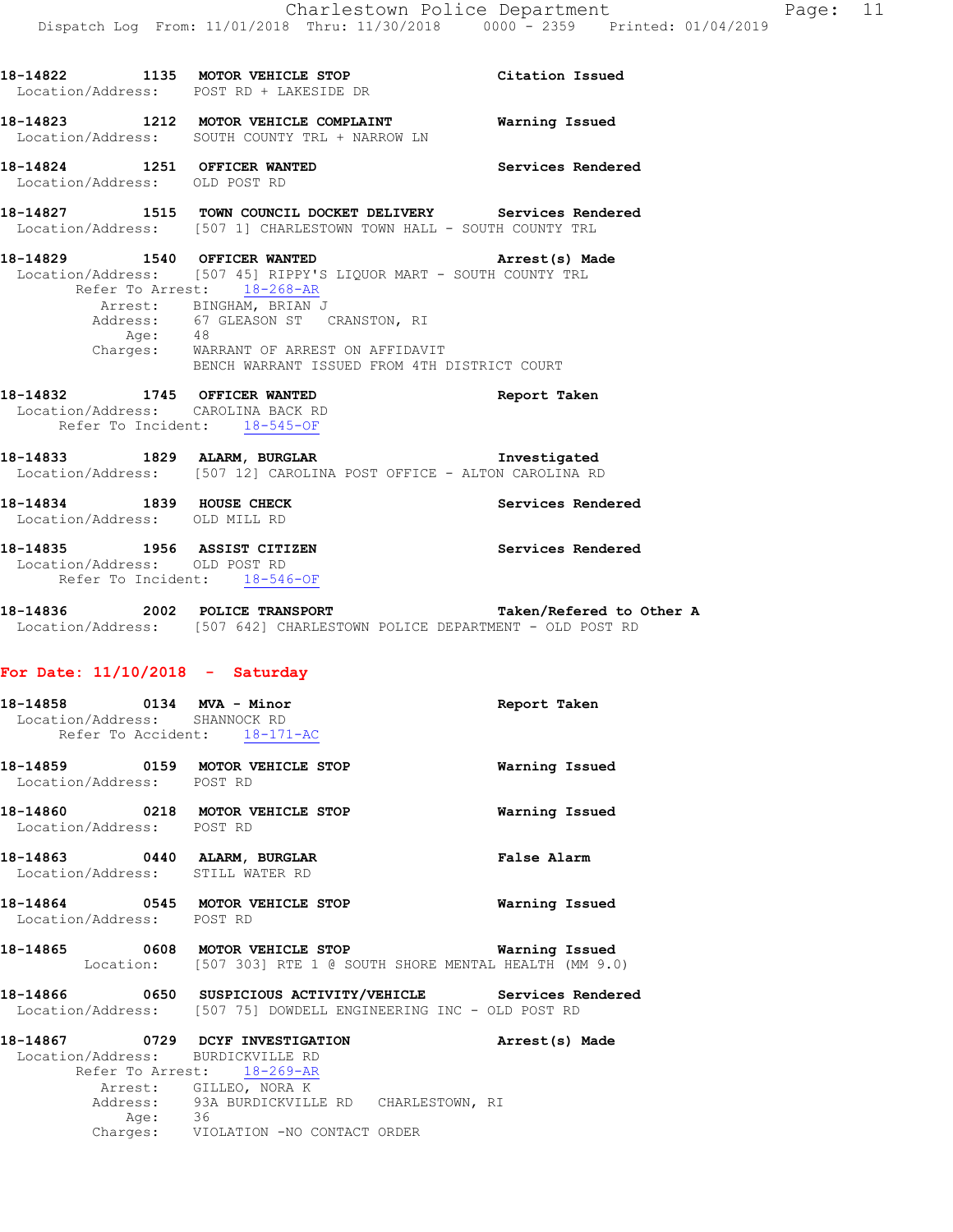**18-14868 0734 FOLLOW-UP INVESTIGATION Services Rendered**  Location/Address: [507 642] CHARLESTOWN POLICE DEPARTMENT - OLD POST RD

**18-14869 0828 ALARM, BURGLAR False Alarm**  Location/Address: [507 585] STEDMAN & KAZOUNIS - CROSSLAND ST

**18-14871 1021 ALARM, FIRE False Alarm**  Location/Address: [507 502] WEST BEACH RD

**18-14872 1324 SUSPICIOUS ACTIVITY/VEHICLE Investigated**  Location/Address: CAROLINA BACK RD + OLD MILL RD

**18-14873 1555 MOTOR VEHICLE STOP Warning Issued**  Location/Address: [507 914] MILE MARKER 6.8 - WILDFLOWER RD

**18-14874 1609 MOTOR VEHICLE STOP Warning Issued**  Location/Address: NARROW LN + GENERAL STANTON LN

**18-14875 1719 MOTOR VEHICLE STOP Warning Issued**  Location/Address: [507 261] RTE 1 @ STATE GARAGE (MILE MARKER 9.6) - POST RD

**18-14876 1720 POLICE INFORMATION No Action Required**  Location/Address: [507 604] BESTWAY GAS STATION - POST RD

**18-14877 1803 ALARM, BURGLAR Building Checked/Secured** 

Location/Address: BLUEBERRY LN

Location/Address: CAROLINA BACK RD

**18-14878 1818 OFFICER WANTED Services Rendered** 

**18-14879 2312 MOTOR VEHICLE STOP Warning Issued**  Location/Address: [507 369] WILCOX TAVERN - OLD POST RD

**18-14880 2315 MOTOR VEHICLE STOP Warning Issued**  Location/Address: NARROW LN + POST RD

**18-14881 2324 MOTOR VEHICLE STOP Citation Issued**  Location/Address: POST RD + GENERAL STANTON LN

**18-14882 2325 MOTOR VEHICLE STOP Warning Issued**  Location/Address: POST RD + BEND RD

**18-14884 2343 MOTOR VEHICLE STOP Warning Issued**  Location/Address: DRIVING RANGE - POST RD

**18-14885 2355 MOTOR VEHICLE STOP Warning Issued**  Location/Address: SOUTH SHORE - POST RD

**18-14886 2358 MOTOR VEHICLE STOP Warning Issued**  Location/Address: SHANNOCK RD + WORDEN'S POND RD

**For Date: 11/11/2018 - Sunday**

**18-14888 0008 MOTOR VEHICLE STOP Warning Issued**  Location/Address: SHANNOCK RD + MAPLE LAKE FARM RD **18-14891 0014 MOTOR VEHICLE STOP Warning Issued** 

Location/Address: [507 100] RTE 1 @ FIORES (MILE MARKER 8.0) - POST RD

**18-14894 0037 MOTOR VEHICLE STOP Arrest(s) Made**  Location/Address: SOUTH COUNTY TRL + LAURI DR Refer To Summons: 18-270-AR Summons: CLARKIN, CHEYENNE E Address: 65 SCAPA FLOW RD CHARLESTOWN, RI Age: 21<br>Charges: Dr Driving after denial, suspension or revocation of license - 1st Offense

**18-14898 0104 MOTOR VEHICLE STOP Arrest(s) Made**  Location/Address: DRIVING RANGE - POST RD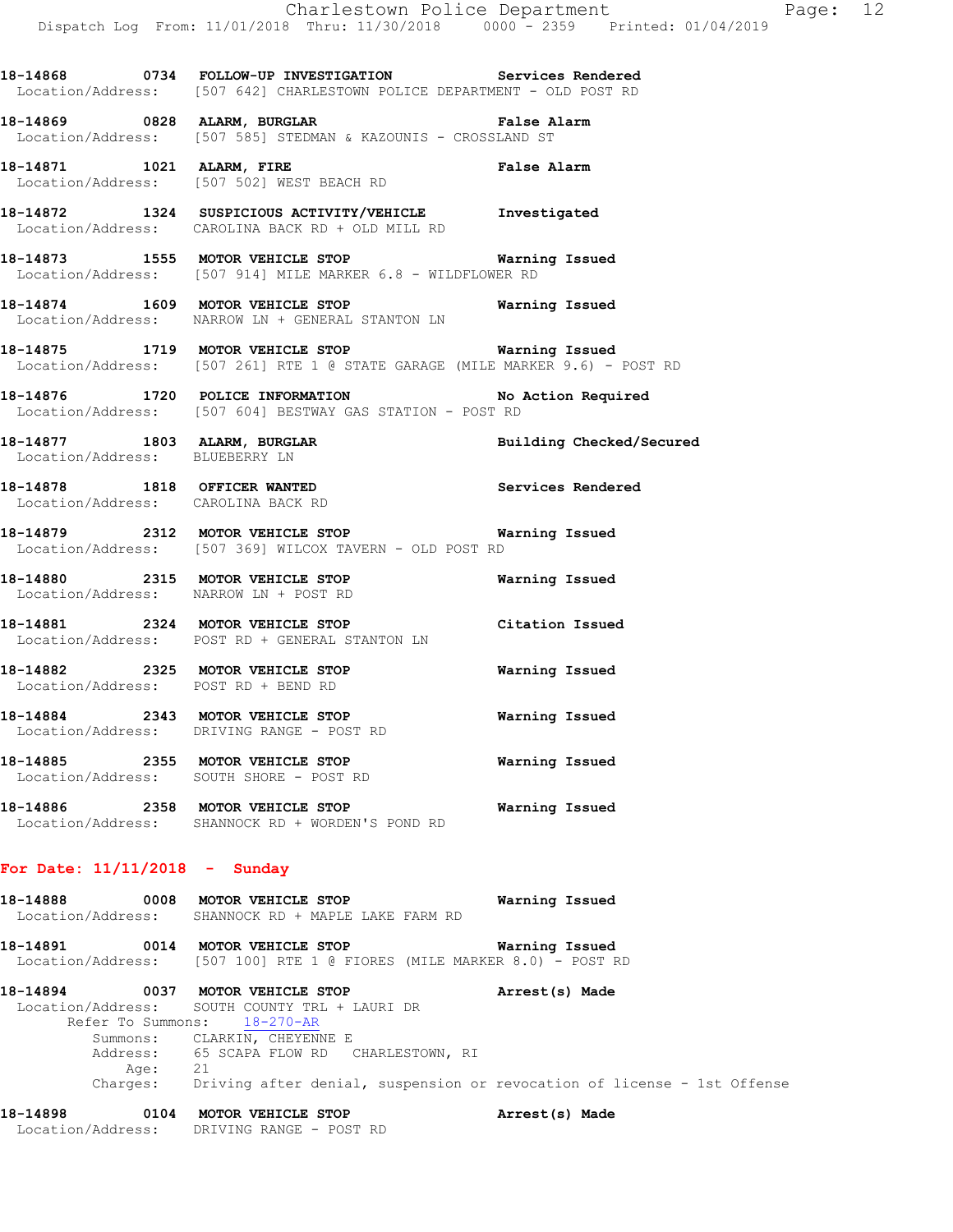|                                         | Dispatch Log From: 11/01/2018 Thru: 11/30/2018 0000 - 2359 Printed: 01/04/2019                                                                                    | Charlestown Police Department | Page: 13 |  |
|-----------------------------------------|-------------------------------------------------------------------------------------------------------------------------------------------------------------------|-------------------------------|----------|--|
| Age: 43                                 | Refer To Arrest: 18-271-AR<br>Arrest: SEBASTIAN, JAMES C<br>Address: 11 GOV WINTHROP BLVD NEW LONDON, CT<br>Charges: BENCH WARRANT ISSUED FROM 4TH DISTRICT COURT |                               |          |  |
| Location/Address: SK LINE - POST RD     | 18-14900 0123 MOTOR VEHICLE STOP                                                                                                                                  | Warning Issued                |          |  |
|                                         | 18-14911 0333 MOTOR VEHICLE STOP<br>Location/Address: SOUTH SHORE - POST RD                                                                                       | Warning Issued                |          |  |
|                                         | 18-14912 0335 MOTOR VEHICLE STOP<br>Location/Address: POST RD + KING'S FACTORY RD                                                                                 | Warning Issued                |          |  |
|                                         | 18-14913 0402 MOTOR VEHICLE STOP 6 Warning Issued<br>Location/Address: [507 920] MILE MARKER 9.2 - POST RD                                                        |                               |          |  |
|                                         | 18-14914 0459 MOTOR VEHICLE STOP<br>Location/Address: SOUTH SHORE - POST RD                                                                                       | Warning Issued                |          |  |
| Location/Address: POST RD + BEND RD     | 18-14915 0522 MOTOR VEHICLE STOP                                                                                                                                  | Warning Issued                |          |  |
| Location: ACI MALE INTAKE               | 18-14916 0847 POLICE TRANSPORT                                                                                                                                    | Taken/Refered to Other A      |          |  |
| Location/Address: POST RD + NARROW LN   | 18-14918 1054 MOTOR VEHICLE STOP                                                                                                                                  | Citation Issued               |          |  |
| Location/Address: BRETON DR             | 18-14923 1509 ALARM, BURGLAR                                                                                                                                      | Building Checked/Secured      |          |  |
|                                         | 18-14925 1609 TRAFFIC CONTROL<br>Location/Address: POST RD + KING'S FACTORY RD                                                                                    | Services Rendered             |          |  |
|                                         | 18-14926 1615 WELL BEING CHECK 1nvestigated<br>Location/Address: [507 225] MOTT & CHACE SOTHEBY'S REALTY - POST RD                                                |                               |          |  |
| 18-14927 1705 TRAFFIC CONTROL           | Location/Address: SHANNOCK RD + WORDEN'S POND RD<br>Refer To Summons: 18-272-AR                                                                                   | Arrest(s) Made                |          |  |
|                                         | Summons: SAMPLE, I AM A<br>Address: 4901 OLD POST RD CHARLESTOWN, RI                                                                                              |                               |          |  |
| Age: 51                                 | Charges: BENCH WARRANT ISSUED FROM 4TH DISTRICT COURT<br>Refer To Incident: 18-549-OF                                                                             |                               |          |  |
| 18-14930<br>Location/Address: AUTUMN RD | 1849 DIS CONDUCT / FIGHT<br>Refer To Arrest: 18-273-AR                                                                                                            | Arrest(s) Made                |          |  |
| Age: 41                                 | Arrest: ELROD, ADAM RICHARD<br>Address: 23 AUTUMN RD CHARLESTOWN, RI                                                                                              |                               |          |  |
|                                         | Charges: DOMESTIC-SIMPLE ASSAULT/BATTERY<br>18-14931 2011 MVA - W/Injury/Fluid/Hazard Transported to Hospital                                                     |                               |          |  |
| Location/Address: BUCKEYE BROOK RD      | Refer To Accident: 18-172-AC                                                                                                                                      |                               |          |  |
|                                         | 18-14932 2206 MOTOR VEHICLE STOP 6 Warning Issued<br>Location/Address: [507 220] SHERMAN AND SON'S UPHOLSTRY - SOUTH COUNTY TRL                                   |                               |          |  |
|                                         | 18-14933 2331 MOTOR VEHICLE STOP<br>Location/Address: DRIVING RANGE - POST RD                                                                                     | Citation Issued               |          |  |
| For Date: $11/12/2018$ - Monday         |                                                                                                                                                                   |                               |          |  |

**18-14942 0048 MOTOR VEHICLE STOP Warning Issued** 

Location/Address: POST RD + SCHOOLHOUSE POND RD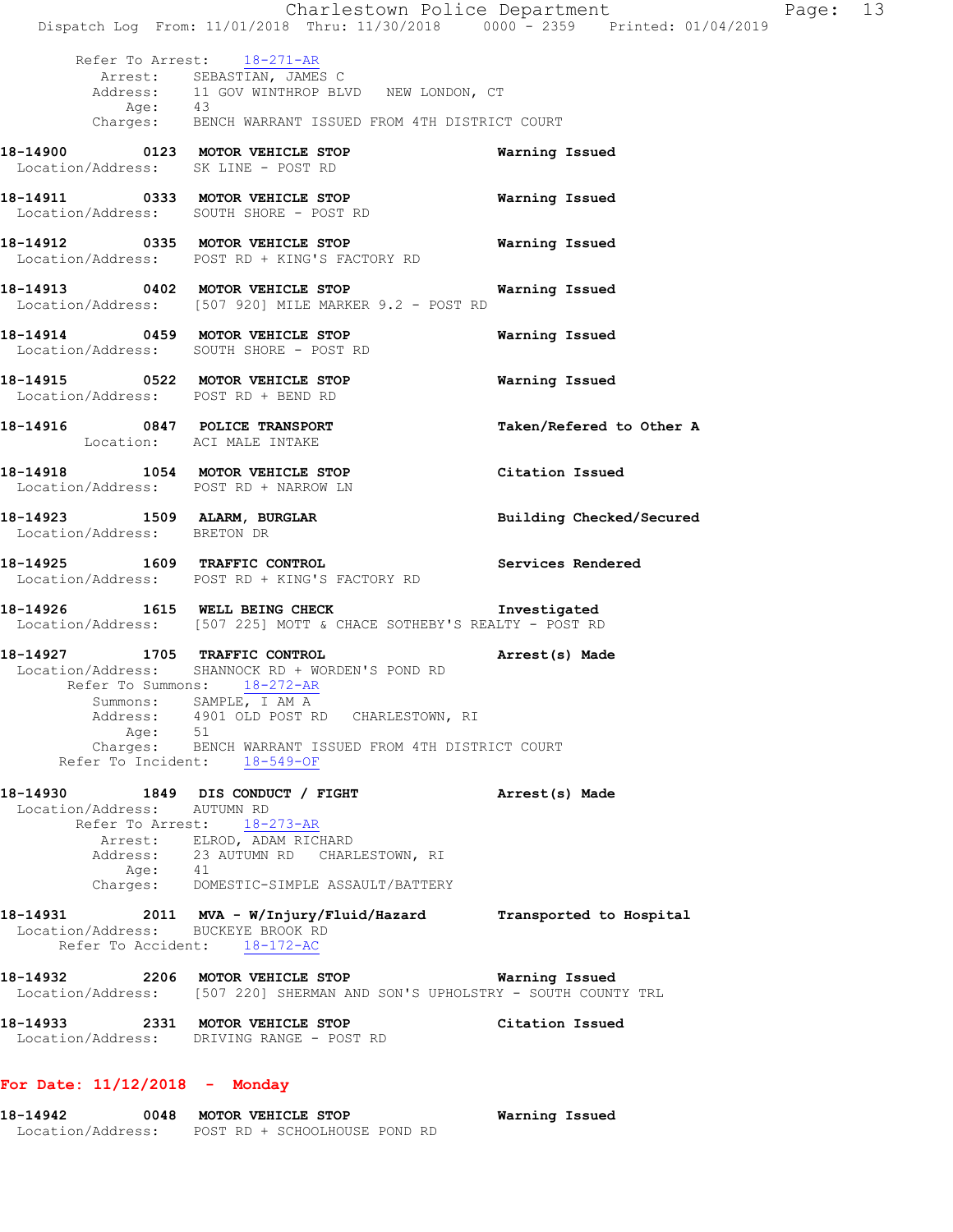**18-14955 0203 POLICE INFORMATION Services Rendered**  Location/Address: [507 642] CHARLESTOWN POLICE DEPARTMENT - OLD POST RD

**18-14956 0233 ALARM, BURGLAR Building Checked/Secured**  Location/Address: MIDLAND RD

**18-14959 0302 MOTOR VEHICLE STOP Warning Issued**  Location/Address: SOUTH SHORE - POST RD

**18-14960 0459 MOTOR VEHICLE STOP Warning Issued**  Location/Address: [507 919] MILE MARKER 9.0 - POST RD

**18-14963 0618 MOTOR VEHICLE STOP Warning Issued**  Location/Address: [507 918] MILE MARKER 8.0 - POST RD

**18-14964 0957 WELL BEING CHECK Services Rendered**  Location/Address: ROSS HILL RD

**18-14965 1010 TRESPASSING Investigated**  Location/Address: SAND PLAIN RD

**18-14966** 1014 ESCORT Services Rendered Location/Address: AUTUMN RD

**18-14968 1056 ANIMAL COMPLAINT No Action Required**  Location/Address: SOUTH COUNTY TRL + CAROLINA BACK RD

**18-14971 1258 MOTOR VEHICLE STOP Warning Issued**  Location/Address: [507 261] RTE 1 @ STATE GARAGE (MILE MARKER 9.6) - POST RD

**18-14972 1458 VANDALISM Report Taken**  Location/Address: SCAPA FLOW RD Refer To Incident: 18-547-OF

**18-14973 1506 ALARM, FIRE False Alarm**  Location/Address: [507 435] SOUTH SHORE MENTAL HEALTH CHARLESTOWN HOUS - OLD POST RD

**18-14974 1555 DISABLED MV Investigated**  Location/Address: POST RD + GENERAL STANTON LN

**18-14975 1615 MOTOR VEHICLE STOP No Action Required**  Location/Address: POST RD + ROSS HILL RD

**18-14976 1643 FOLLOW-UP INVESTIGATION Investigated**  Location/Address: STILL WATER RD

**18-14977 1708 MOTOR VEHICLE STOP Warning Issued**  Location/Address: [507 100] RTE 1 @ FIORES (MILE MARKER 8.0) - POST RD

**18-14978 1720 OFFICER WANTED Investigated**  Location/Address: [507 543] GROUP HOME STATE OF RHODE ISLAND - PASTURE LN Refer To Incident: 18-548-OF

**18-14979 1957 MOTOR VEHICLE STOP Citation Issued**  Location/Address: POST RD

**18-14980 2212 BURGLARY (Attempted B&E) Arrest(s) Made**  Location/Address: TUCKER ST Refer To Arrest: 18-274-AR Arrest: MARTIN, TRAVIS C 22 TUCKER ST CHARLESTOWN, RI Address: 22<br>Age: 32 Charges: DOMESTIC-DISORDERLY CONDUCT **18-14982 2327 MOTOR VEHICLE STOP Warning Issued** 

Location/Address: CHARLESTOWN BEACH RD + ARCHES RD

**For Date: 11/13/2018 - Tuesday**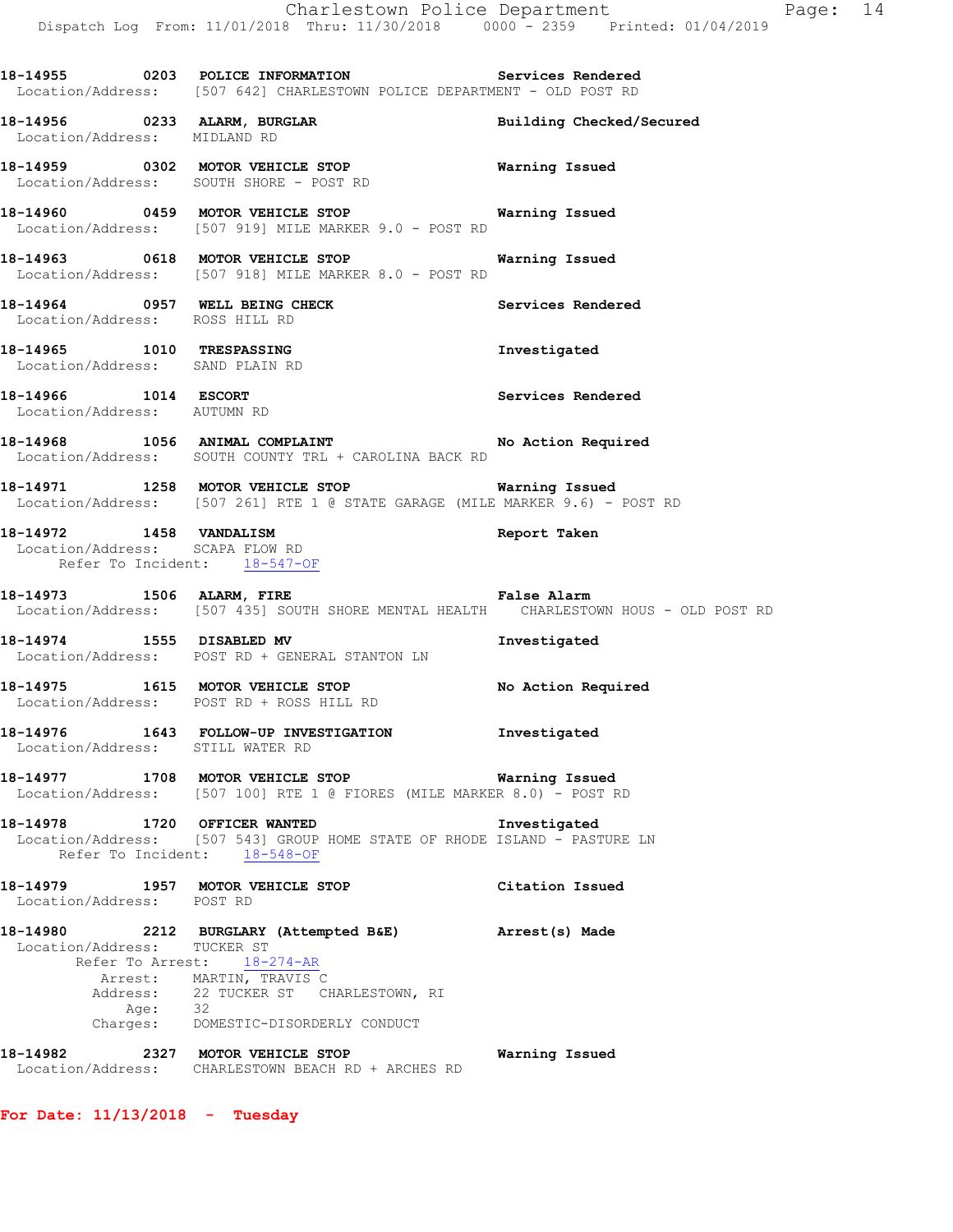|                                                                      | Dispatch Log From: 11/01/2018 Thru: 11/30/2018 0000 - 2359 Printed: 01/04/2019                                                              | Charlestown Police Department Page: 15 |  |
|----------------------------------------------------------------------|---------------------------------------------------------------------------------------------------------------------------------------------|----------------------------------------|--|
|                                                                      | 18-14986 0034 MOTOR VEHICLE STOP Citation Issued<br>Location/Address: [507 924] MILE MARKER 10.6 - NARROW LN                                |                                        |  |
|                                                                      | 18-14990 0054 ASSIST CITIZEN Services Rendered<br>Location/Address: [507 212] SURFSIDE MOTOR INN - NARROW LN                                |                                        |  |
|                                                                      | 18-14989 0055 HOUSE CHECK 2008 Services Rendered<br>Location/Address: [507 791] 18 WHITE TAIL CIRCLE - WHITE TAIL CIR                       |                                        |  |
|                                                                      | 18-14991 0101 HOUSE CHECK Services Rendered<br>Location/Address: [507 804] BEAVER LN                                                        |                                        |  |
|                                                                      | 18-15001 0427 ALARM, BURGLAR Building Checked/Secured<br>Location/Address: [507 354] PAT'S POWER EQUIPMENT - OLD POST RD                    |                                        |  |
|                                                                      | 18-15002 0944 POLICE TRANSPORT<br>Location/Address: [507 642] CHARLESTOWN POLICE DEPARTMENT - OLD POST RD                                   | Taken/Refered to Other A               |  |
| Location/Address: AUBURN DR                                          | 18-15004 1346 MOTOR VEHICLE STOP No Action Required                                                                                         |                                        |  |
| Refer To Incident: 18-550-OF                                         | 18-15006 1439 REGISTERED SEX OFFENDER Report Taken                                                                                          |                                        |  |
|                                                                      | 18-15007   1629   FOLLOW-UP INVESTIGATION   Investigated Location/Address:   TUCKER ST                                                      |                                        |  |
|                                                                      | Location/Address: POST RD + SCHOOLHOUSE POND RD                                                                                             |                                        |  |
|                                                                      | 18-15009 1637 MOTOR VEHICLE STOP <b>Warning Issued</b><br>Location/Address: [507 261] RTE 1 @ STATE GARAGE (MILE MARKER 9.6) - POST RD      |                                        |  |
|                                                                      | 18-15010 1738 MOTOR VEHICLE STOP<br>Location/Address: POST RD + SCHOOLHOUSE POND RD                                                         | Warning Issued                         |  |
|                                                                      | 18-15016 2117 MOTOR VEHICLE STOP Warning Issued<br>Location/Address: SAND PLAIN RD + SOUTH COUNTY TRL                                       |                                        |  |
|                                                                      | 18-15017 2134 MOTOR VEHICLE STOP <b>Warning Issued</b><br>Location/Address: [507 276] RTE 2 @ RICHMOND LINE - SOUTH COUNTY TRL              |                                        |  |
|                                                                      | 18-15018 2144 MOTOR VEHICLE STOP Warning Issued<br>Location/Address: [507 45] RIPPY'S LIQUOR MART - SOUTH COUNTY TRL                        |                                        |  |
|                                                                      | 18-15019 2145 MOTOR VEHICLE STOP Warning Issued<br>Location/Address: [507 100] RTE 1 @ FIORES (MILE MARKER 8.0) - POST RD                   |                                        |  |
| Refer To Incident: 18-551-OF                                         | 18-15020 2209 REGISTERED SEX OFFENDER Report Taken                                                                                          |                                        |  |
| For Date: $11/14/2018$ - Wednesday                                   |                                                                                                                                             |                                        |  |
|                                                                      | 18-15029 0152 MOTOR VEHICLE STOP 6 Warning Issued<br>Location/Address: [507 100] RTE 1 @ FIORES (MILE MARKER 8.0) - POST RD                 |                                        |  |
|                                                                      | 18-15037 0516 POLICE INFORMATION Services Rendered<br>Location/Address: CAROLINA BACK RD + BUTTER LN                                        |                                        |  |
|                                                                      | 18-15038 6829 ALARM, FIRE CHARE Ralse Alarm<br>Location/Address: [507 530] NARRAGANSETT INDIAN FOUR WINDS COMMUNITY CENT - SOUTH COUNTY TRL |                                        |  |
| 18-15042 0902 ANIMAL COMPLAINT<br>Location/Address: CAROLINA BACK RD |                                                                                                                                             | Peace Restored                         |  |
| 18-15046    1031    DISABLED MV                                      | Vicinity of: KING'S FACTORY RD                                                                                                              | Services Rendered                      |  |
| 18-15050 1111 OFFICER WANTED                                         |                                                                                                                                             | Report Taken                           |  |

Location/Address: FAWN CIR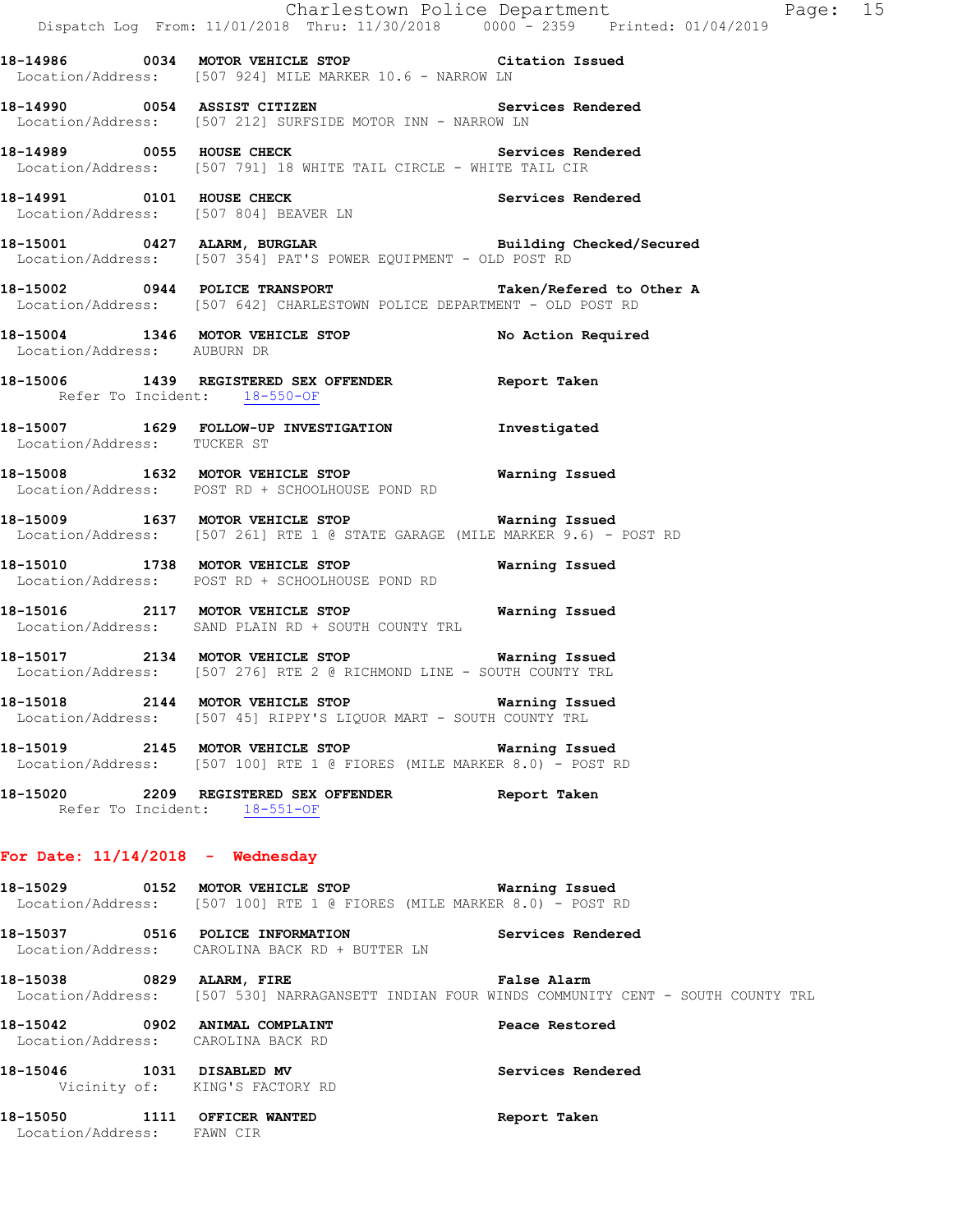|                                                                  | Charlestown Police Department<br>Dispatch Log From: 11/01/2018 Thru: 11/30/2018 0000 - 2359 Printed: 01/04/2019                     |                | Page: 16 |  |
|------------------------------------------------------------------|-------------------------------------------------------------------------------------------------------------------------------------|----------------|----------|--|
| Refer To Incident: 18-552-OF                                     |                                                                                                                                     |                |          |  |
|                                                                  | 18-15051 1245 ROAD HAZARD/OBSTRUCTION Services Rendered<br>Location/Address: TOURIST INFO SIGN - POST RD                            |                |          |  |
|                                                                  | 18-15052 1302 MOTOR VEHICLE STOP Citation Issued<br>Location/Address: [507 266] RTE 1 @ WILLOWS - POST RD                           |                |          |  |
| Location/Address: BISCUIT CITY RD                                | 18-15053 1334 FOLLOW-UP INVESTIGATION Investigated                                                                                  |                |          |  |
| Location/Address: CASTLE ROCK DR<br>Refer To Accident: 18-173-AC | 18-15054 1412 FOLLOW-UP INVESTIGATION No Action Required                                                                            |                |          |  |
|                                                                  | 18-15055 1438 ROAD HAZARD/OBSTRUCTION Services Rendered<br>Location/Address: [507 660] AB HOXIE - OLD POST RD                       |                |          |  |
|                                                                  | 18-15057 1630 MOTOR VEHICLE STOP <b>Warning Issued</b><br>Location/Address: [507 924] MILE MARKER 10.6 - NARROW LN                  |                |          |  |
|                                                                  | 18-15059 1642 MOTOR VEHICLE STOP 6 Warning Issued<br>Location/Address: [507 923] MILE MARKER 10.2 - FALCONE LN                      |                |          |  |
|                                                                  | 18-15060 1654 MOTOR VEHICLE STOP Citation Issued<br>Location/Address: [507 260] RTE 1 @ GENERAL STANTON - POST RD                   |                |          |  |
|                                                                  | 18-15061 1657 MOTOR VEHICLE STOP 6 Warning Issued<br>Location/Address: [507 260] RTE 1 @ HITCHING POST - POST RD                    |                |          |  |
|                                                                  | 18-15062 1708 MOTOR VEHICLE STOP 6 Warning Issued<br>Location/Address: SOUTH COUNTY TRL + WIITALA DR                                |                |          |  |
| Location/Address: POST RD + BEND RD                              | 18-15063 1710 MOTOR VEHICLE STOP Citation Issued                                                                                    |                |          |  |
|                                                                  | 18-15064 1712 MOTOR VEHICLE STOP 6 Warning Issued<br>Vicinity of: [507 29] ARROWHEAD DENTAL - SOUTH COUNTY TRL                      |                |          |  |
|                                                                  | 18-15065 1718 MOTOR VEHICLE STOP 6 Warning Issued<br>Vicinity of: [507 45] RIPPY'S LIQUOR MART - SOUTH COUNTY TRL                   |                |          |  |
|                                                                  | 18-15066 1727 MOTOR VEHICLE STOP<br>Location/Address: SOUTH COUNTY TRL + OLD MILL RD                                                | Warning Issued |          |  |
|                                                                  | 18-15067 1735 DISABLED MV No Action Required<br>Location/Address: SOUTH COUNTY TRL + EAST CHARLES ST                                |                |          |  |
|                                                                  | 18-15068 1740 MOTOR VEHICLE STOP 6 Warning Issued<br>Location/Address: [507 914] MILE MARKER 6.8 - WILDFLOWER RD                    |                |          |  |
|                                                                  | 18-15069 1801 MOTOR VEHICLE STOP Warning Issued<br>Location/Address: ROSS HILL RD + POST RD                                         |                |          |  |
|                                                                  | 18-15070 1923 MOTOR VEHICLE STOP <b>Warning Issued</b><br>Vicinity of: [507 19] CHARLESTOWN ELEMENTARY SCHOOL - CAROLINA BACK RD    |                |          |  |
| Location/Address: POST RD + BEND RD                              | 18-15073 2006 MOTOR VEHICLE STOP Citation Issued                                                                                    |                |          |  |
|                                                                  | 18-15075 2041 ASSIST OTHER POLICE DEPT Services Rendered<br>Location/Address: [507 362] RTE 2 @ SUNOCO - SOUTH COUNTY TRL           |                |          |  |
|                                                                  | 18-15077 2042 MOTOR VEHICLE STOP <b>WATER WATER</b><br>Location/Address: POST RD + BEND RD                                          |                |          |  |
|                                                                  | 18-15079 2106 MOTOR VEHICLE STOP 6 Warning Issued<br>Vicinity of: [507 368] CHARLESTOWN RICHMOND FIRE DEPARTMENT - SOUTH COUNTY TRL |                |          |  |
|                                                                  | 18-15081 2128 MOTOR VEHICLE STOP<br>Location/Address: [507 100] RTE 1 @ FIORES (MILE MARKER 8.0) - POST RD                          | Warning Issued |          |  |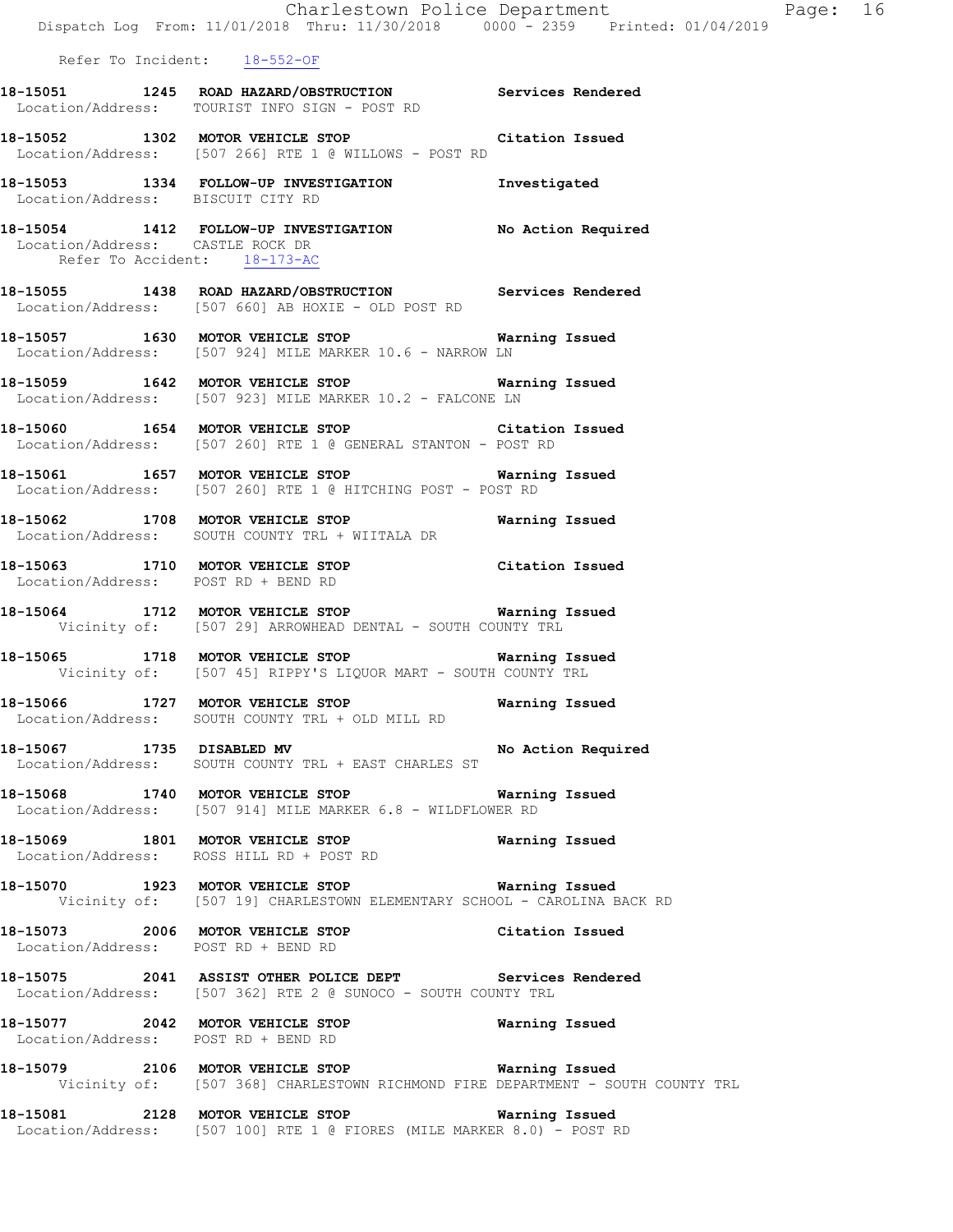# **For Date: 11/15/2018 - Thursday**

| Location/Address: NARROW LN                                  | 18-15083 0052 ALARM, CO DETECTOR                                                                                                               | Investigated          |
|--------------------------------------------------------------|------------------------------------------------------------------------------------------------------------------------------------------------|-----------------------|
|                                                              | 18-15111 0617 TRAFFIC CONTROL<br>Location/Address: POST RD + NARROW LN                                                                         | No Action Required    |
|                                                              | 18-15112 0716 MOTOR VEHICLE STOP<br>Location/Address: POST RD + CROSS MILLS RD                                                                 | Warning Issued        |
| 18-15113 0719 ASSIST CITIZEN<br>Location/Address: MIDLAND RD |                                                                                                                                                | <b>False Alarm</b>    |
|                                                              | 18-15114 0740 MOTOR VEHICLE STOP<br>Location/Address: POST RD + BEND RD                                                                        | <b>Warning Issued</b> |
| Vicinity of: ROSS HILL RD                                    | 18-15115 0756 MOTOR VEHICLE STOP                                                                                                               | Warning Issued        |
| Location/Address: ROSS HILL RD                               | 18-15116 0812 MOTOR VEHICLE STOP                                                                                                               | Warning Issued        |
|                                                              | 18-15119 0826 MOTOR VEHICLE STOP<br>Location/Address: POST RD + WILDFLOWER RD                                                                  | Warning Issued        |
|                                                              | 18-15120 0849 MOTOR VEHICLE STOP<br>Location/Address: POST RD + SCHOOLHOUSE POND RD                                                            | <b>Warning Issued</b> |
|                                                              | 18-15121 0850 MOTOR VEHICLE STOP<br>Location/Address: POST RD + SCHOOLHOUSE POND RD                                                            | Citation Issued       |
|                                                              | 18-15122 0855 MOTOR VEHICLE STOP Warning Issued<br>Location/Address: POST RD + SCHOOLHOUSE POND RD                                             |                       |
|                                                              | 18-15123 0900 FIRE, BRUSH<br>Vicinity of: KING'S FACTORY RD                                                                                    | Services Rendered     |
|                                                              | 18-15124 0918 MOTOR VEHICLE STOP Warning Issued<br>Location/Address: [507 100] RTE 1 @ FIORES (MILE MARKER 8.0) - POST RD                      |                       |
|                                                              | 18-15125 0923 MOTOR VEHICLE STOP Citation Issued<br>Location/Address: [507 100] RTE 1 @ FIORES (MILE MARKER 8.0) - POST RD                     |                       |
|                                                              | 18-15126 0950 MOTOR VEHICLE STOP 6 Warning Issued<br>Location/Address: POST RD + SCHOOLHOUSE POND RD                                           |                       |
|                                                              | 18-15127 1001 MOTOR VEHICLE STOP<br>Location/Address: POST RD + SCHOOLHOUSE POND RD                                                            | <b>Warning Issued</b> |
|                                                              | 18-15128 1004 MOTOR VEHICLE STOP Citation Issued<br>Location/Address: PERRYVILLE - POST RD                                                     |                       |
|                                                              | 18-15129 1006 MOTOR VEHICLE STOP<br>  Location/Address: [507 100] RTE 1 @ FIORES (MILE MARKER 8.0) - POST RD                                   | Warning Issued        |
| 18-15130 1013 COMPLAINT<br>Location/Address: KLONDIKE RD     | Refer To Incident: 18-553-OF                                                                                                                   | Services Rendered     |
|                                                              | 18-15131 1055 MOTOR VEHICLE STOP<br>Location/Address: POST RD + FALCONE LN                                                                     | Warning Issued        |
|                                                              | 18-15132 1110 ANIMAL COMPLAINT<br>Location/Address: [507 261] RTE 1 @ STATE GARAGE (MILE MARKER 9.6) - POST RD<br>Refer To Accident: 18-174-AC | Report Taken          |
| Vicinity of: KLONDIKE RD                                     | 18-15134 1130 MOTOR VEHICLE STOP                                                                                                               | Warning Issued        |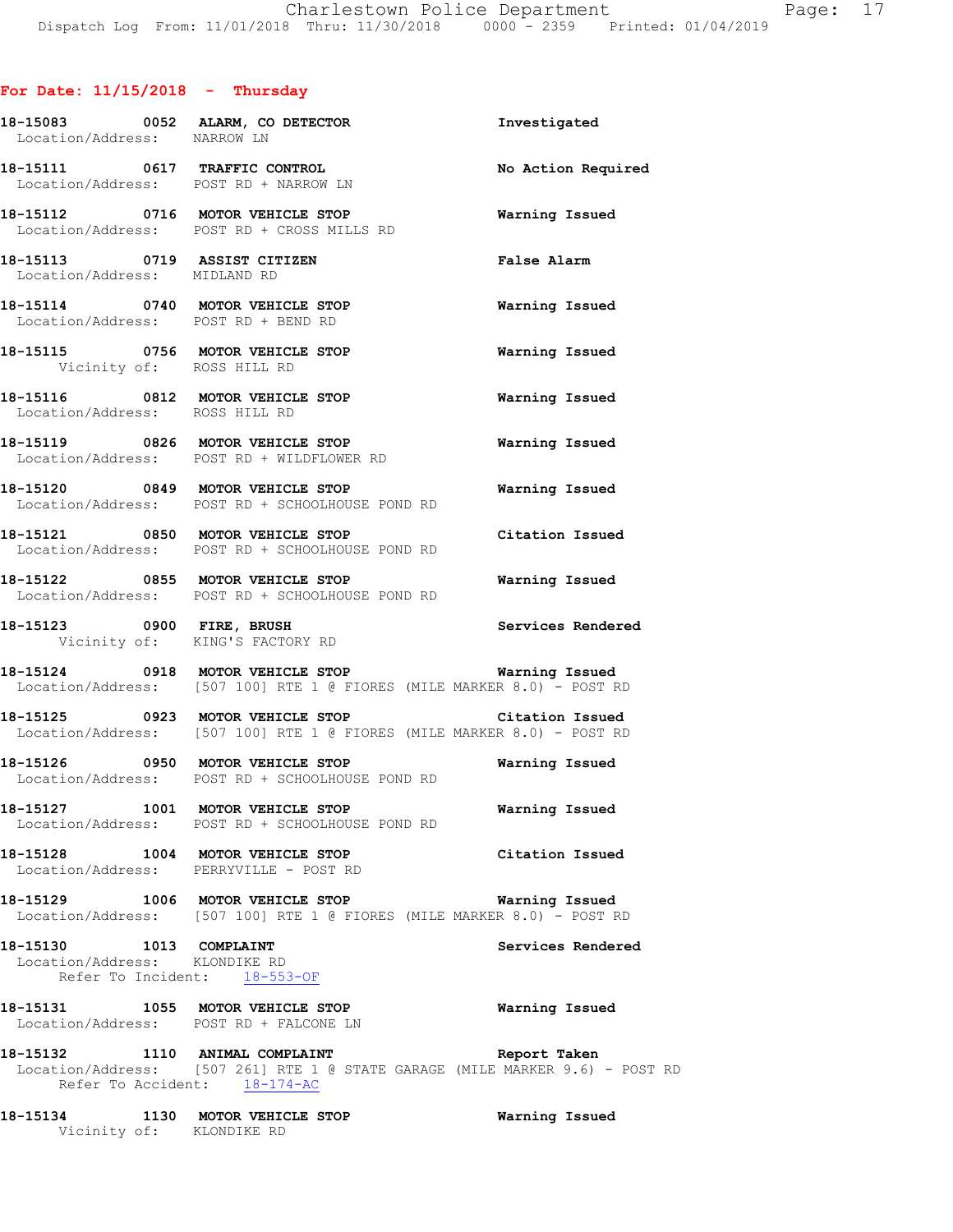**18-15135 1145 MOTOR VEHICLE STOP Warning Issued**  Location/Address: KING'S FACTORY RD **18-15136 1157 MOTOR VEHICLE STOP Citation Issued**  Location/Address: KING'S FACTORY RD + SHUMANKANUC HILL RD **18-15137 1204 MOTOR VEHICLE STOP Warning Issued**  Location/Address: [507 261] RTE 1 @ STATE GARAGE (MILE MARKER 9.6) - POST RD **18-15138 1223 MOTOR VEHICLE STOP Warning Issued**  Vicinity of: KING'S FACTORY RD **18-15139 1230 MOTOR VEHICLE STOP Warning Issued**  Vicinity of: KING'S FACTORY RD **18-15141 1308 COMPLAINT Report Taken**  Location/Address: [507 772] PECKHAM HOLLOW RD Refer To Incident: 18-554-OF **18-15142 1415 WELL BEING CHECK Unfounded**  Location/Address: POST RD **18-15143 1538 DISABLED MV Services Rendered**  Location/Address: SOUTH COUNTY TRL + NARROW LN **18-15147 1734 MISSING PERSON Services Rendered**  Location/Address: PECKHAM HOLLOW RD **18-15148 1818 MVA - Minor Services Rendered**  Location/Address: BURLINGAME DR + SHUMANKANUC HILL RD Refer To Accident: 18-175-AC **18-15149 1857 DISABLED MV Services Rendered**  Location/Address: TOWN DOCK RD + OLD POST RD **18-15150 1903 DISABLED MV Services Rendered**  Location/Address: KING'S FACTORY RD + SHUMANKANUC HILL RD **18-15151 1911 PSYCHOLOGICAL EMERGENCY Transported to Hospital**  Location/Address: [507 435] SOUTH SHORE MENTAL HEALTH CHARLESTOWN HOUS - OLD POST RD Refer To Arrest: 18-276-AR Arrest: HERNANDEZ, YARELIZ Address: 4705 OLD POST RD Apt. #B CHARLESTOWN, RI Age: 26 Charges: ARSON-4TH DEGREE VANDALISM/MALICIOUS INJURY TO PROPERTY Refer To Incident: 18-555-OF **18-15152 2015 FOLLOW-UP INVESTIGATION Investigated**  Location/Address: [507 435] SOUTH SHORE MENTAL HEALTH CHARLESTOWN HOUS - OLD POST RD **18-15153 2038 DISABLED MV Services Rendered**  Vicinity of: [507 254] GALAPAGOS COLLECTION - OLD POST RD **18-15154 2125 POLICE INFORMATION No Action Required**  Location/Address: POST RD + WEST BEACH RD

### **For Date: 11/16/2018 - Friday**

18-15169 **0153 ALARM, BURGLAR BEE** Building Checked/Secured Location/Address: [507 364] CROTTY AND SONS AUTO BODY - SOUTH COUNTY TRL

**18-15174 0205 MOTOR VEHICLE COMPLAINT Investigated**  Location/Address: NARROW LN Refer To Incident: 18-556-OF

**18-15180 0857 MOTOR VEHICLE STOP Warning Issued**  Location/Address: [507 921] MILE MARKER 9.6 - CROSS MILLS RD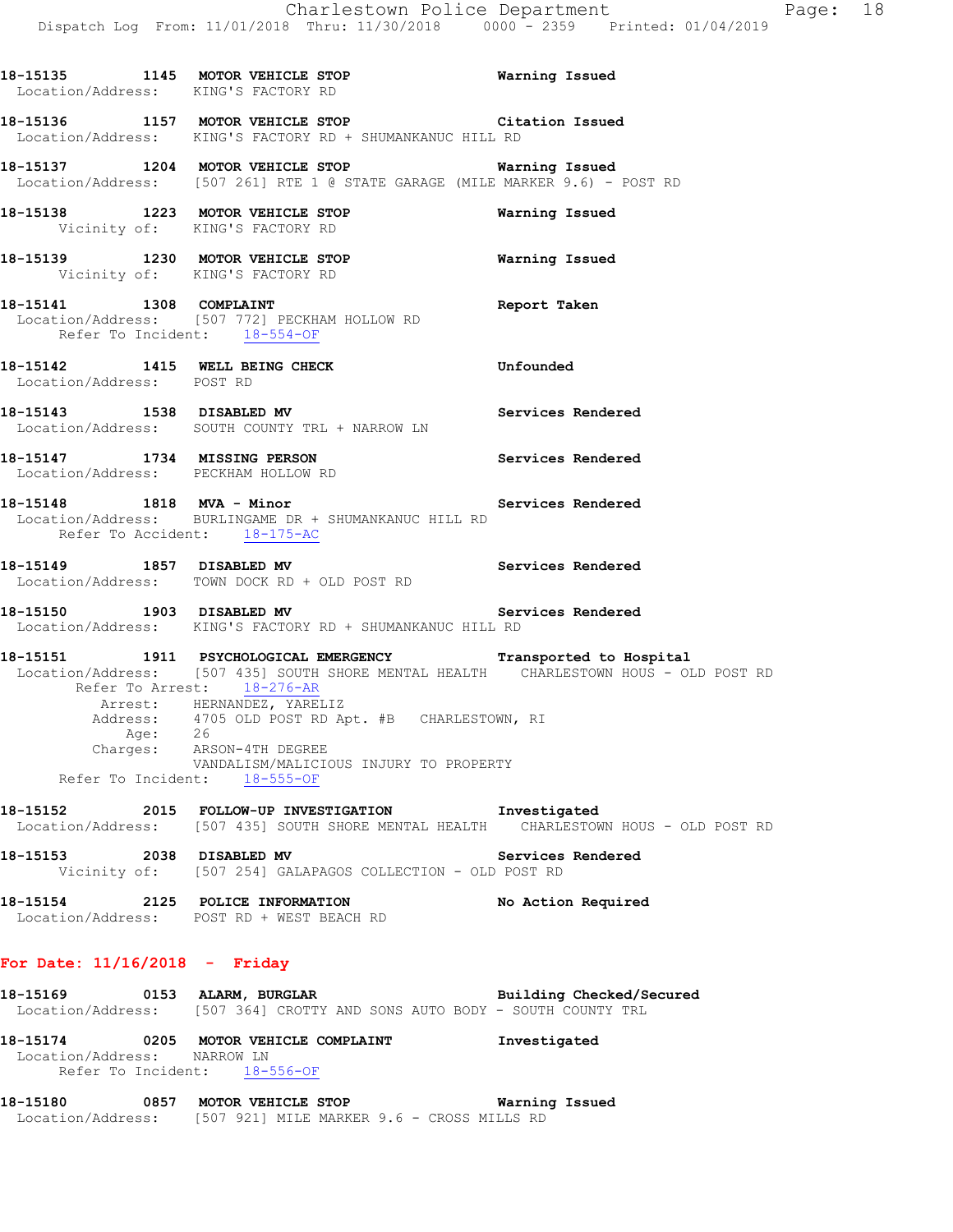|                                                                      | Dispatch Log From: 11/01/2018 Thru: 11/30/2018 0000 - 2359 Printed: 01/04/2019                                                             | Charlestown Police Department<br>Page: 19 |
|----------------------------------------------------------------------|--------------------------------------------------------------------------------------------------------------------------------------------|-------------------------------------------|
|                                                                      | 18-15181 		 0921 MOTOR VEHICLE STOP 		 Citation Issued<br>Location/Address: [507 260] RTE 1 @ GENERAL STANTON - POST RD                    |                                           |
| Location/Address: CROSS MILLS RD                                     | 18-15182 0946 MOTOR VEHICLE STOP 6 Warning Issued                                                                                          |                                           |
|                                                                      | 18-15183 1001 MOTOR VEHICLE STOP Citation Issued<br>Location/Address: [507 260] RTE 1 @ GENERAL STANTON - POST RD                          |                                           |
| Refer To Incident: 18-557-OF                                         | 18-15184 1037 POLICE INFORMATION Report Taken<br>Location/Address: [507 642] CHARLESTOWN POLICE DEPARTMENT - OLD POST RD                   |                                           |
|                                                                      | 18-15186 1250 ALARM, BURGLAR<br>Location/Address: [507 412] LAURI DR                                                                       | False Alarm                               |
| Location/Address: WEST BEACH RD                                      | 18-15187 1303 ALARM, BURGLAR                                                                                                               | False Alarm                               |
| Location/Address: GOOSEBERRY HILL                                    | 18-15189 1514 ANIMAL COMPLAINT Services Rendered                                                                                           |                                           |
|                                                                      | 18-15190 1517 POLICE TRANSPORT Services Rendered<br>Location/Address: [507 642] CHARLESTOWN POLICE DEPARTMENT - OLD POST RD                |                                           |
|                                                                      | 18-15191 1538 FOLLOW-UP INVESTIGATION Investigated<br>Location/Address: [507 435] SOUTH SHORE MENTAL HEALTH CHARLESTOWN HOUS - OLD POST RD |                                           |
|                                                                      | 18-15192 1555 MOTOR VEHICLE STOP Warning Issued<br>Vicinity of: [507 930] NARRAGANSETT INDIAN HEALTH CENTER - OLD MILL RD                  |                                           |
|                                                                      | 18-15193 1607 ASSIST OTHER POLICE DEPT Services Rendered<br>Location/Address: [507 276] RTE 2 @ RICHMOND LINE - SOUTH COUNTY TRL           |                                           |
|                                                                      | 18-15194 1818 MOTOR VEHICLE STOP<br>Location/Address: POST RD + PROSSER TRL                                                                | Warning Issued                            |
| Location/Address: LAURI DR                                           | 18-15195 1821 POLICE INFORMATION No Action Required                                                                                        |                                           |
|                                                                      | 18-15196 1831 MOTOR VEHICLE STOP<br>Location/Address: HORSESHOE FALLS - SHANNOCK RD                                                        | Warning Issued                            |
| 18-15197 1859 MOTOR VEHICLE STOP<br>Location/Address: PASQUISETT TRL |                                                                                                                                            | No Action Required                        |
| Location/Address: WIITALA DR                                         | 18-15198 1905 MOTOR VEHICLE STOP                                                                                                           | Citation Issued                           |
|                                                                      | 18-15199 1908 MOTOR VEHICLE STOP 18 Warning Issued<br>Location/Address: SOUTH COUNTY TRL + OLD MILL RD                                     |                                           |
|                                                                      | 18-15200 1921 MOTOR VEHICLE COMPLAINT 1Nuestigated<br>Location/Address: EAST PASQUISETT TRL + OLD COACH RD                                 |                                           |
| 18-15201 2015 MOTOR VEHICLE STOP                                     | <b>Warning Issued</b><br>Location/Address: [507 923] MILE MARKER 10.2 - FALCONE LN                                                         |                                           |
|                                                                      | 18-15202 2018 MOTOR VEHICLE STOP Warning Issued<br>Location/Address: [507 270] RTE 1 @ BURLINGAME (MILE MARKER 6.0) - POST RD              |                                           |
|                                                                      | 18-15203 2050 MOTOR VEHICLE STOP<br>Location/Address: [507 911] MILE MARKER 5.8 - HOXSIE AVE                                               | No Action Required                        |
| Location/Address: LAURI DR<br>Refer To Incident: 18-558-OF           | 18-15204 2053 FOLLOW-UP INVESTIGATION Report Taken                                                                                         |                                           |
|                                                                      | 18-15205 2057 MOTOR VEHICLE STOP No Action Required<br>Location/Address: [507 914] MILE MARKER 6.8 - WILDFLOWER RD                         |                                           |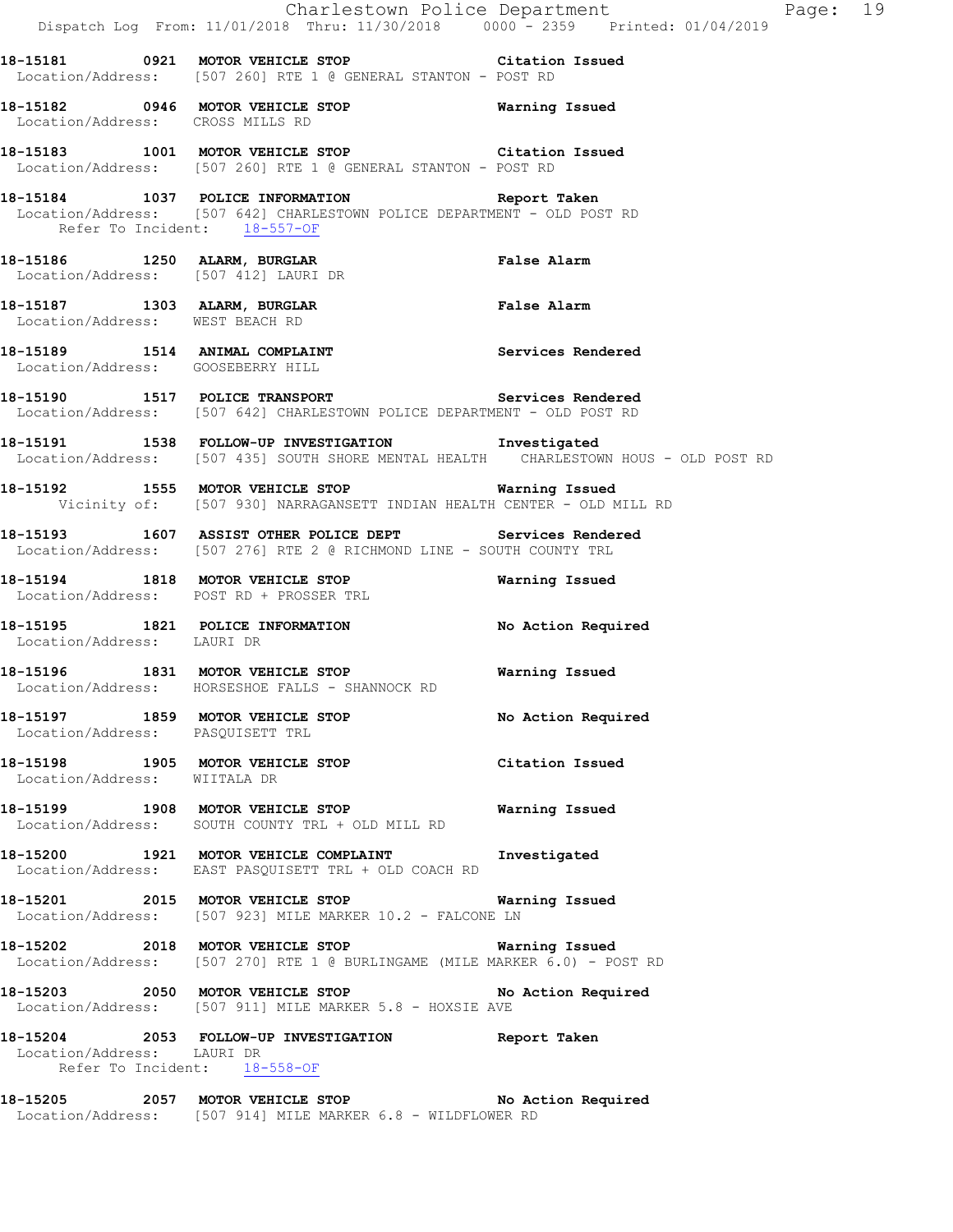|                                     | Dispatch Log From: 11/01/2018 Thru: 11/30/2018 0000 - 2359 Printed: 01/04/2019                                                              | Charlestown Police Department | Page: 20 |  |
|-------------------------------------|---------------------------------------------------------------------------------------------------------------------------------------------|-------------------------------|----------|--|
|                                     | 18-15206 2138 SUSPICIOUS ACTIVITY/VEHICLE Investigated<br>Location/Address: [507 415] FRANCIS C CARTER MEMORIAL PRESERVE - CAROLINA BACK RD |                               |          |  |
|                                     | 18-15207 2156 MOTOR VEHICLE STOP<br>Location/Address: [507 914] MILE MARKER 6.8 - WILDFLOWER RD                                             | Warning Issued                |          |  |
|                                     | 18-15208 2315 MOTOR VEHICLE STOP<br>Location/Address: POST RD + LAKESIDE DR                                                                 | Warning Issued                |          |  |
|                                     | 18-15209 2326 MOTOR VEHICLE STOP<br>Location/Address: POST RD + SCHOOLHOUSE POND RD                                                         | Warning Issued                |          |  |
|                                     | 18-15210 2343 MOTOR VEHICLE STOP<br>Location/Address: NARROW LN + MOHAWK TRL                                                                | Citation Issued               |          |  |
| For Date: $11/17/2018$ - Saturday   |                                                                                                                                             |                               |          |  |
|                                     | 18-15211 0005 MOTOR VEHICLE STOP<br>Location/Address: POST RD + ROSS HILL RD                                                                | Warning Issued                |          |  |
| Location/Address: FALCONE LN        | 18-15212 0006 MOTOR VEHICLE STOP                                                                                                            | Warning Issued                |          |  |
| Location/Address: SK LINE - POST RD | 18-15215 0018 MOTOR VEHICLE STOP                                                                                                            | <b>Warning Issued</b>         |          |  |
|                                     | 18-15216 0028 MOTOR VEHICLE STOP<br>Location/Address: POST RD + SCHOOLHOUSE POND RD                                                         | Warning Issued                |          |  |
| Location/Address: POST RD + BEND RD | 18-15217 0041 MOTOR VEHICLE STOP <b>Warning Issued</b>                                                                                      |                               |          |  |
|                                     | 18-15218 0054 MOTOR VEHICLE STOP 6 Warning Issued<br>Location/Address: [507 919] MILE MARKER 9.0 - POST RD                                  |                               |          |  |
|                                     | 18-15219 0100 MOTOR VEHICLE STOP<br>Location/Address: SHANNOCK RD + MAPLE LAKE FARM RD                                                      | Warning Issued                |          |  |
|                                     | 18-15220 0105 MOTOR VEHICLE STOP<br>Location/Address: POST RD + SCHOOLHOUSE POND RD                                                         | Warning Issued                |          |  |
|                                     | 18-15221 0111 MOTOR VEHICLE STOP<br>Location/Address: WORDEN'S POND RD + SHANNOCK RD                                                        | Citation Issued               |          |  |
|                                     | 18-15230 0142 HOUSE CHECK Docation/Address: [507 804] BEAVER LN Building Checked/Secured                                                    |                               |          |  |
|                                     | 18-15231 0144 MOTOR VEHICLE STOP 6 Warning Issued<br>Location/Address: CAROLINA BACK RD + ALTON CAROLINA RD                                 |                               |          |  |
| Location/Address: SHIRLEY DR        | 18-15234 0152 HOUSE CHECK                                                                                                                   | Building Checked/Secured      |          |  |
|                                     | 18-15240 0237 POLICE INFORMATION Services Rendered<br>Location/Address: [507 642] CHARLESTOWN POLICE DEPARTMENT - OLD POST RD               |                               |          |  |
| Location/Address: SEA VIEW DR       | 18-15241 0539 HOUSE CHECK Building Checked/Secured                                                                                          |                               |          |  |
|                                     | 18-15242 0556 MOTOR VEHICLE STOP <b>Warning Issued</b><br>Location/Address: [507 919] MILE MARKER 9.0 - POST RD                             |                               |          |  |
|                                     | 18-15243 0617 ROAD HAZARD/OBSTRUCTION Removed Hazard<br>Location/Address: POST RD + CASTLE ROCK DR                                          |                               |          |  |
|                                     | 18-15244 0638 MOTOR VEHICLE STOP 60 Warning Issued<br>Location/Address: [507 252] GENERAL STANTON INN - OLD POST RD                         |                               |          |  |
|                                     | 18-15245 0649 MOTOR VEHICLE STOP 6 Warning Issued<br>Location/Address: MATUNUCK SCHOOLHOUSE RD + NORTH NIANTIC DR                           |                               |          |  |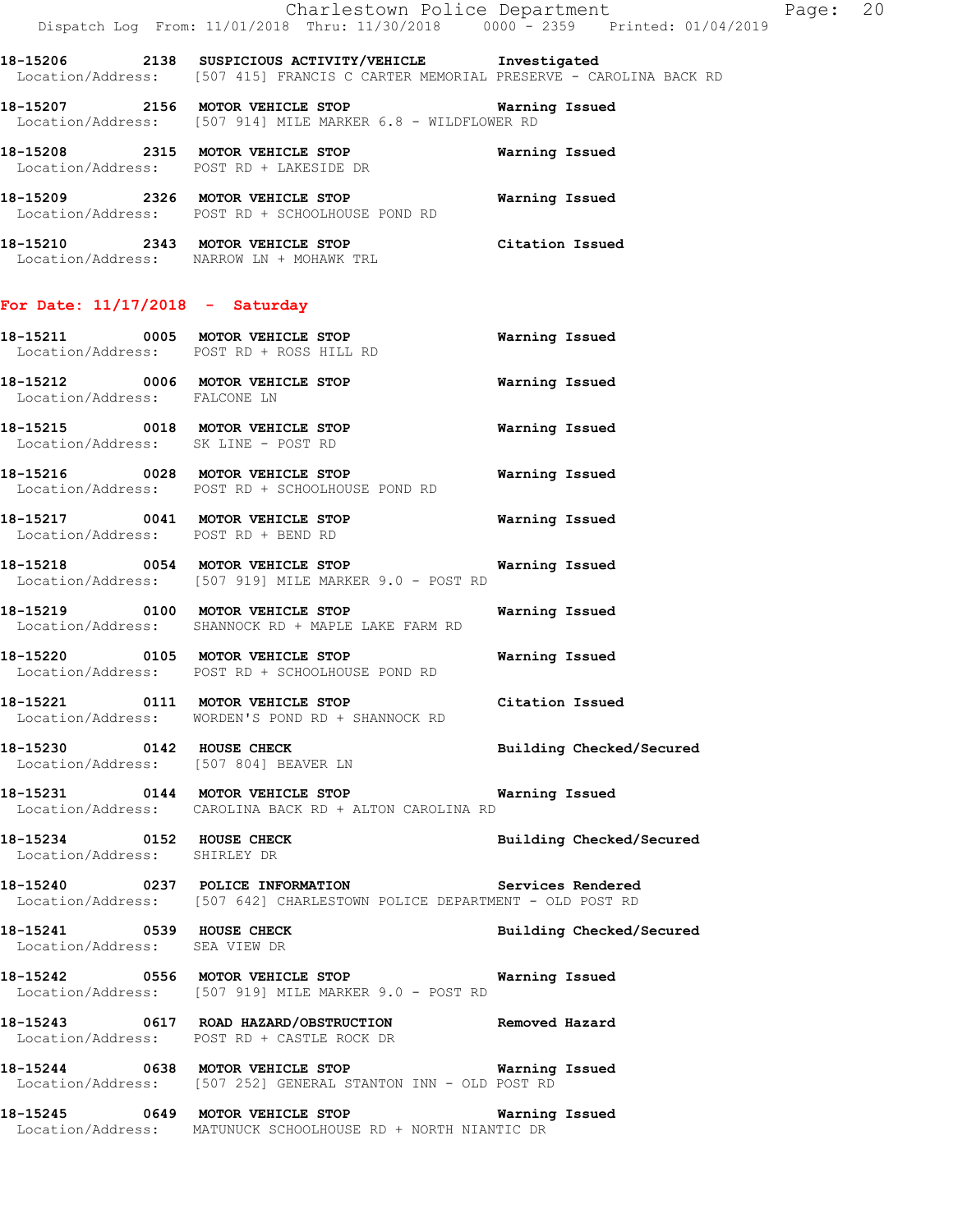**18-15246 0701 MOTOR VEHICLE STOP Citation Issued**  Location/Address: RTE - POST RD + FALCONE LN **18-15247 0806 MOTOR VEHICLE STOP Warning Issued**  Location/Address: POST RD + GENERAL STANTON LN **18-15248 0815 MOTOR VEHICLE STOP Warning Issued**  Location/Address: POST RD + GENERAL STANTON LN **18-15249 0829 MOTOR VEHICLE STOP Citation Issued**  Location/Address: POST RD + SCHOOLHOUSE POND RD **18-15250 0919 ALARM, BURGLAR Investigated**  Location/Address: [507 64] RATHSKELLER RESTAURANT - OLD COACH RD **18-15251 1015 PSYCHOLOGICAL EMERGENCY Transported to Hospital**  Location/Address: SCAPA FLOW RD Refer To Incident: 18-559-OF **18-15253 1203 EMBEZZELMENT/FRAUD/FORGERY No Action Required**  Location/Address: BROWNING DR **18-15257 1708 MOTOR VEHICLE STOP Warning Issued**  Location/Address: [507 604] BESTWAY GAS STATION - POST RD **18-15259 1726 MOTOR VEHICLE STOP Warning Issued**  Location/Address: POST RD + LAKESIDE DR **18-15261 1955 MOTOR VEHICLE STOP Warning Issued**  Location/Address: [507 279] RTE 2 @ CHARLESTOWN TOWN HALL - SOUTH COUNTY TRL **18-15264 2019 MOTOR VEHICLE STOP Citation Issued**  Location/Address: POST RD + ROSS HILL RD **18-15265 2020 MOTOR VEHICLE STOP Citation Issued**  Location/Address: [507 269] RTE 1 @ DRIVING RANGE - POST RD **18-15266 2103 MOTOR VEHICLE STOP No Action Required**  Location/Address: POST RD + GENERAL STANTON LN **18-15267 2151 MOTOR VEHICLE STOP Citation Issued**  Location/Address: POST RD + SOUTH COUNTY TRL **18-15268 2211 ANIMAL COMPLAINT Investigated**  Location/Address: HENLEY ST Refer To Incident: 18-560-OF **18-15269 2315 MOTOR VEHICLE STOP Warning Issued**  Location/Address: [507 919] MILE MARKER 9.0 - POST RD **18-15270 2331 MOTOR VEHICLE STOP Warning Issued**  Location/Address: DRIVING RANGE - POST RD **18-15271 2348 MOTOR VEHICLE STOP Warning Issued**  Location/Address: DRIVING RANGE - POST RD **For Date: 11/18/2018 - Sunday 18-15272 0009 MOTOR VEHICLE STOP Warning Issued**  Location/Address: DRIVING RANGE - POST RD **18-15289 0322 MOTOR VEHICLE STOP Warning Issued**  Location/Address: [507 919] MILE MARKER 9.0 - POST RD

**18-15292 0417 POLICE INFORMATION Services Rendered**  Location/Address: [507 642] CHARLESTOWN POLICE DEPARTMENT - OLD POST RD

**18-15290 0346 MOTOR VEHICLE STOP Warning Issued** 

Location/Address: DRIVING RANGE - POST RD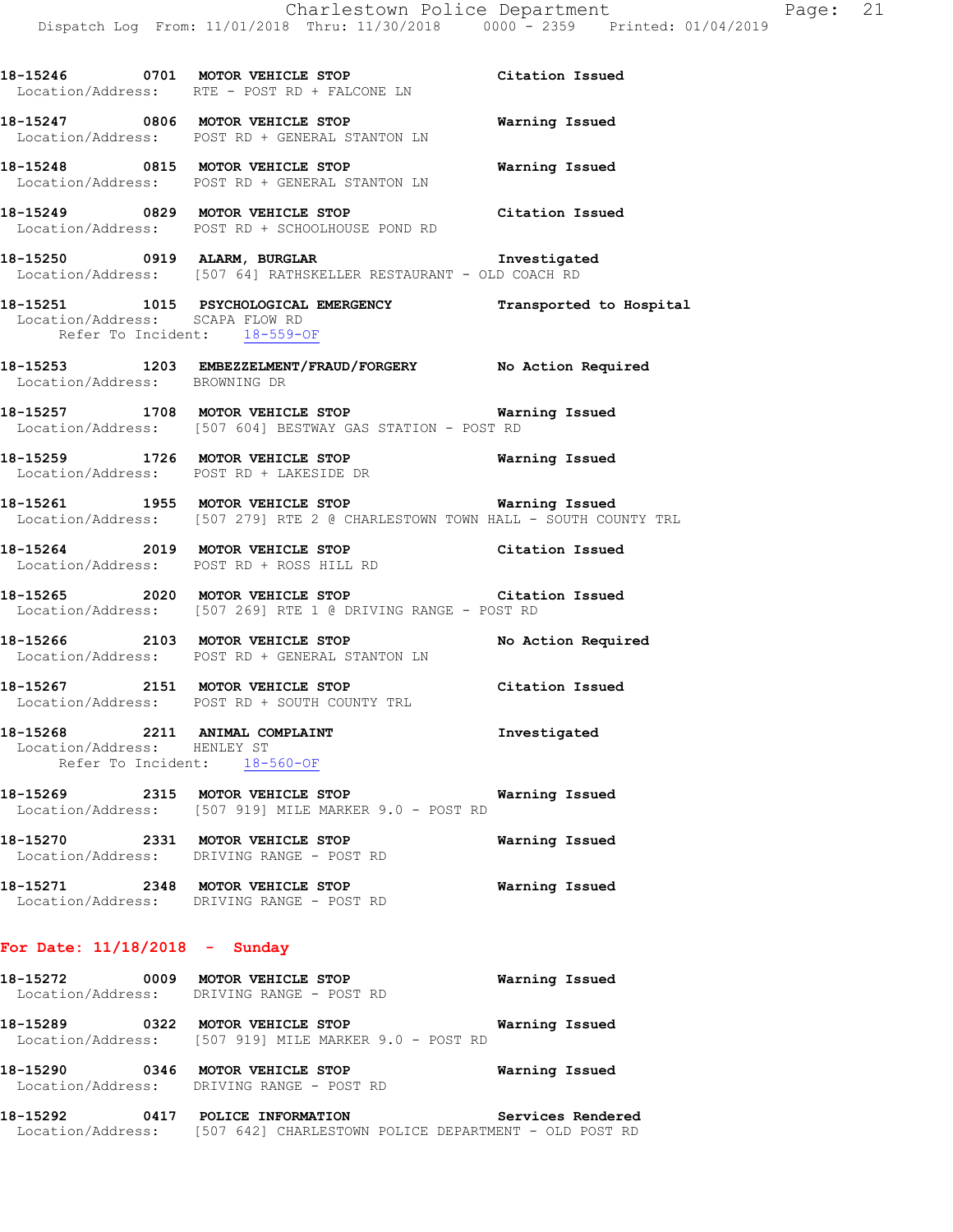18-15293 0426 HOUSE CHECK **Building Checked/Secured**  Location/Address: RIDGEWOOD RD **18-15295 0439 MOTOR VEHICLE STOP Warning Issued**  Location/Address: [507 34] CHARLESTOWN FLAG & CANVAS - OLD POST RD **18-15296 0444 HOUSE CHECK Building Checked/Secured**  Location/Address: NARROW LN **18-15297 0448 HOUSE CHECK Building Checked/Secured**  Location/Address: CHARLESTOWN BEACH RD **18-15298 0455 HOUSE CHECK Building Checked/Secured**  Location/Address: [507 813] NANCY LN 18-15299 **0500 HOUSE CHECK 18-15299 18-15299**  Location/Address: WALSH RD **18-15300 0547 MOTOR VEHICLE STOP Warning Issued**  Location/Address: POST RD + BEND RD **18-15301 0556 HOUSE CHECK Building Checked/Secured**  Location/Address: NORTH NIANTIC DR **18-15303 0633 TRAFFIC CONTROL Services Rendered**  Location/Address: CAROLINA BACK RD + BUTTER LN **18-15304 0930 ALARM, BURGLAR False Alarm**  Location/Address: BUDDINGTON RD **18-15305 1016 ANIMAL COMPLAINT Could Not Locate**  Location/Address: BOTKA DR **18-15306 1034 REGISTERED SEX OFFENDER Report Taken**  Refer To Incident: 18-561-OF **18-15309 1243 TRAFFIC CONTROL No Action Required**  Location/Address: POST RD **18-15310 1400 COMPLAINT Investigated**  Location/Address: EAST BURDICK ST **18-15313 1633 MOTOR VEHICLE STOP Warning Issued**  Location/Address: SOUTH COUNTY TRL + MAPLE LAKE FARM RD **18-15314 1634 MOTOR VEHICLE STOP Warning Issued**  Location/Address: POST RD + TAMANACO DR **18-15315 1644 POLICE INFORMATION Investigated**  Location/Address: ROSS HILL RD Refer To Incident: 18-562-OF **18-15316 1958 SUSPICIOUS ACTIVITY/VEHICLE Services Rendered**  Location/Address: [507 88] EAST WEST MARKET - POST RD **18-15317 2146 ALARM, BURGLAR Investigated**  Location/Address: [507 412] LAURI DR 18-15319 **2157** WELL BEING CHECK **Services** Rendered Location/Address: BLUEBERRY LN **18-15321 2310 MOTOR VEHICLE STOP Warning Issued**  Location/Address: [507 100] RTE 1 @ FIORES (MILE MARKER 8.0) - POST RD **18-15322 2323 MOTOR VEHICLE STOP Warning Issued**  Location/Address: [507 269] RTE 1 @ DRIVING RANGE - POST RD **18-15323 2342 MOTOR VEHICLE STOP Warning Issued** 

Location/Address: [507 100] RTE 1 @ FIORES (MILE MARKER 8.0) - POST RD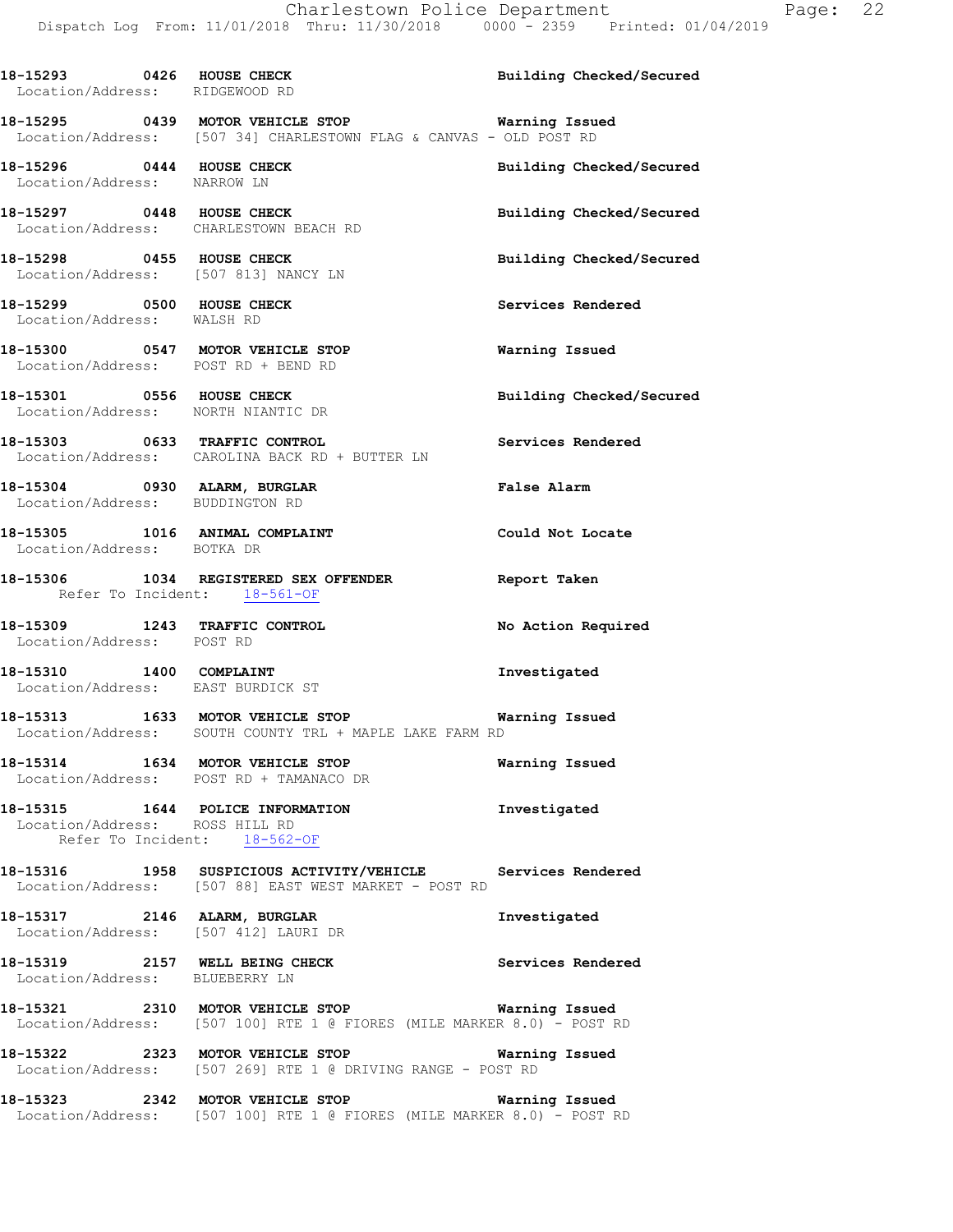Charlestown Police Department Page: 23 Dispatch Log From: 11/01/2018 Thru: 11/30/2018 0000 - 2359 Printed: 01/04/2019

**18-15324 2353 MOTOR VEHICLE STOP Warning Issued**  Location/Address: [507 303] RTE 1 @ SOUTH SHORE MENTAL HEALTH (MM 9.0) - POST RD

#### **For Date: 11/19/2018 - Monday**

**18-15327 0034 MOTOR VEHICLE STOP Warning Issued**  Location/Address: [507 261] RTE 1 @ STATE GARAGE (MILE MARKER 9.6) - POST RD

**18-15329 6101 HOUSE CHECK Services Rendered Services Rendered** Location/Address: KING'S FACTORY RD

**18-15330 0205 MOTOR VEHICLE STOP Warning Issued**  Location/Address: OLD COACH RD

**18-15332 0206 DISABLED MV Services Rendered**  Location/Address: [507 259] RTE 1 @ CASTLEROCK - POST RD

**18-15343 0238 MOTOR VEHICLE STOP Warning Issued**  Location/Address: [507 100] RTE 1 @ FIORES (MILE MARKER 8.0) - POST RD

**18-15347 0332 MOTOR VEHICLE STOP Warning Issued**  Location/Address: [507 303] RTE 1 @ SOUTH SHORE MENTAL HEALTH (MM 9.0) - POST RD

**18-15348 0349 MOTOR VEHICLE STOP Warning Issued**  Location/Address: [507 100] RTE 1 @ FIORES (MILE MARKER 8.0) - POST RD

**18-15349 0443 MOTOR VEHICLE STOP Warning Issued**  Location/Address: [507 269] RTE 1 @ DRIVING RANGE - POST RD

**18-15351 0545 MOTOR VEHICLE STOP Warning Issued**  Location/Address: POST RD + BEND RD

**18-15353 0604 MOTOR VEHICLE STOP Warning Issued**  Location/Address: POST RD + BEND RD

**18-15354 0614 MOTOR VEHICLE STOP Warning Issued**  Location/Address: [507 100] RTE 1 @ FIORES (MILE MARKER 8.0) - POST RD

**18-15355 0622 MOTOR VEHICLE STOP Warning Issued**  Location/Address: [507 100] RTE 1 @ FIORES (MILE MARKER 8.0) - POST RD

**18-15356 0622 MOTOR VEHICLE STOP Warning Issued**  Location/Address: POST RD + PROSSER TRL

**18-15360 1017 MOTOR VEHICLE STOP Warning Issued**  Location/Address: POST RD + FALCONE LN

**18-15362 1138 MOTOR VEHICLE STOP Warning Issued**  Location/Address: [507 269] RTE 1 @ DRIVING RANGE - POST RD

**18-15364 1159 WELL BEING CHECK Investigated**  Location/Address: ROCKY ACRES DR

**18-15366 1317 MOTOR VEHICLE STOP Warning Issued**  Location/Address: POST RD + PROSSER TRL

**18-15367 1504 FIRE, OTHER Investigated**  Location/Address: [507 79] ECKEL INSURANCE INC - OLD POST RD

**18-15368 1509 POLICE INFORMATION Investigated**  Location/Address: [507 644] BJ'S BED AND BREAKFAST - LIISA DR

**18-15369 1513 OFFICER WANTED Arrest(s) Made**  Location/Address: MILL POND DR Refer To Arrest: 18-277-AR Arrest: CLIFFORD, LINDA LOUISE<br>Address: 8 NORTH RD SOUTH KING 8 NORTH RD SOUTH KINGSTOWN, RI Age: 54 Charges: SIMPLE ASSAULT OR BATTERY RESISTING LEGAL OR ILLEGAL ARREST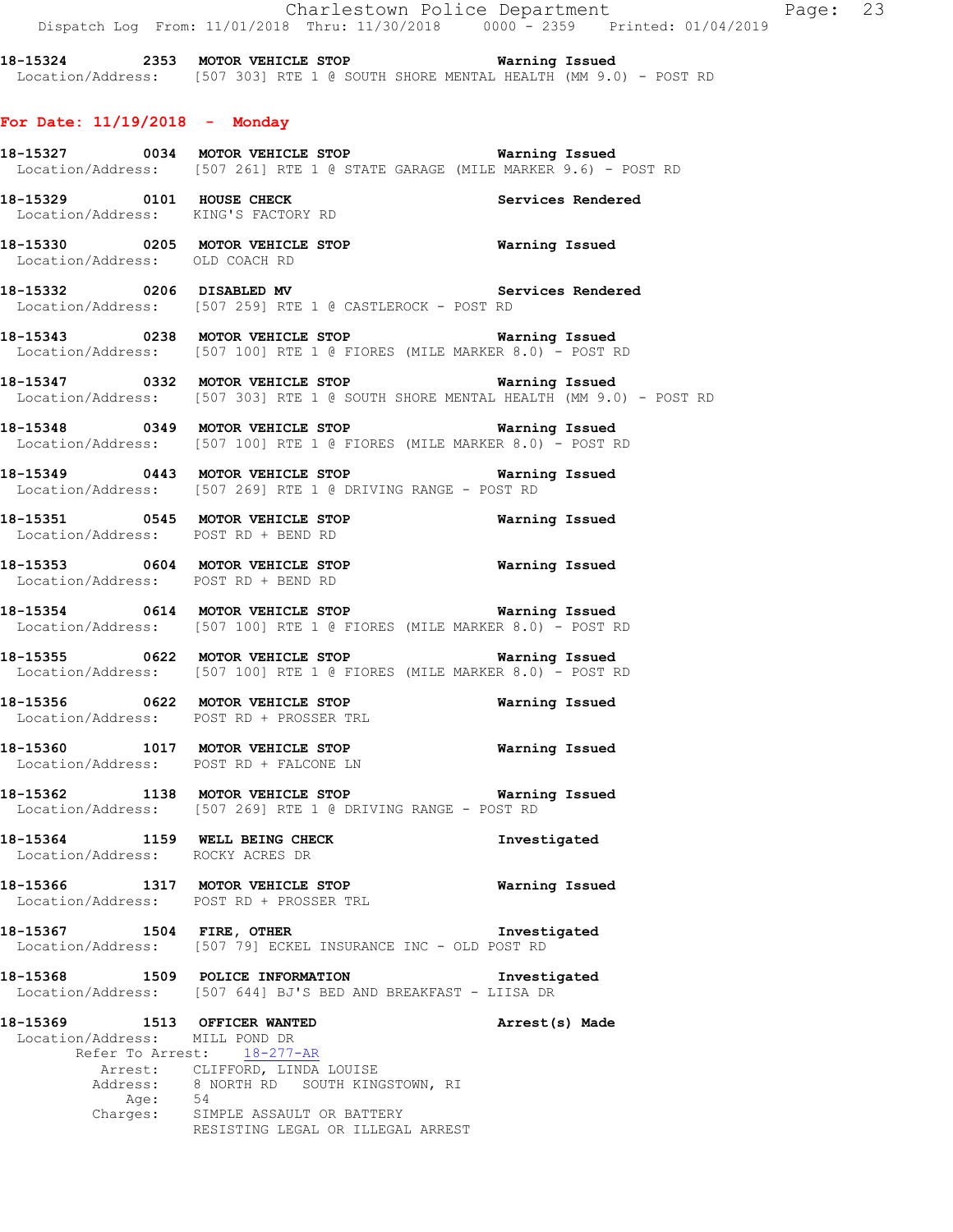| 18-15370          | 1647 | EMBEZZELMENT/FRAUD/FORGERY | Investigated |
|-------------------|------|----------------------------|--------------|
| Location/Address: |      | OLD MILL RD                |              |

| 18-15371<br>1817 | WARRANT ARREST                                                          | Arrest(s) Made |  |
|------------------|-------------------------------------------------------------------------|----------------|--|
|                  | Location/Address: [507 642] CHARLESTOWN POLICE DEPARTMENT - OLD POST RD |                |  |
|                  | Refer To Summons: 18-259-AR                                             |                |  |
|                  | Summons: WAHL, LORI A                                                   |                |  |
|                  | Address: 159 PECKHAM HOLLOW RD CHARLESTOWN, RI                          |                |  |
| Age:             | 50                                                                      |                |  |
| Charges:         | PUBLISHING INFO FOR FRAUD PURPOSES-1ST OFF                              |                |  |

**18-15372 1825 MOTOR VEHICLE STOP Warning Issued**  Location/Address: [507 261] RTE 1 @ STATE GARAGE (MILE MARKER 9.6) - POST RD

**18-15375 2127 SUSPICIOUS ACTIVITY/VEHICLE Investigated**  Location/Address: PECKHAM HOLLOW RD

## **For Date: 11/20/2018 - Tuesday**

**18-15384 0100 MOTOR VEHICLE STOP Citation Issued**  Location/Address: [507 258] RTE 1 @ SOUTH KINGSTOWN LINE (MM 11.4) - POST RD **18-15392 0441 ALARM, BURGLAR Investigated**  Location/Address: BUDDINGTON RD **18-15393 0652 TOWN ORDINANCE VIOLATION Services Rendered**  Location/Address: [507 867] STASIUNAS PROPERTIES LLC - OLD POST RD **18-15394 0824 ROAD HAZARD/OBSTRUCTION Services Rendered**  Location/Address: EAST BEACH RD **18-15395 0939 POLICE TRANSPORT Services Rendered**  Location/Address: [507 642] CHARLESTOWN POLICE DEPARTMENT - OLD POST RD **18-15396 1009 POLICE TRANSPORT Services Rendered**  Location/Address: SAND HILL RD **18-15397 1027 TRAFFIC CONTROL Citation Issued**  Location/Address: [507 604] BESTWAY GAS STATION - POST RD **18-15398 1037 ALARM, FIRE False Alarm**  Location/Address: [507 937] GEMELLI BISTRO - FALCONE LN **18-15400 1244 ALARM, BURGLAR False Alarm**  Location/Address: [507 617] SHANNOCK RD **18-15404 1745 MVA - Minor Report Taken**  Location/Address: [507 910] MILE MARKER 5.6 - EAST BEACH RD Refer To Accident: 18-176-AC **18-15405 1754 MOTOR VEHICLE STOP Warning Issued**  Location/Address: [507 100] RTE 1 @ FIORES (MILE MARKER 8.0) - POST RD **18-15406 1801 MOTOR VEHICLE STOP Warning Issued**  Location/Address: [507 260] RTE 1 @ GENERAL STANTON - POST RD **18-15407 1804 MOTOR VEHICLE STOP Warning Issued**  Location/Address: [507 924] MILE MARKER 10.6 - NARROW LN **18-15408 1830 MOTOR VEHICLE STOP Warning Issued**  Location/Address: POST RD + TAMANACO DR **18-15409 1837 ROAD HAZARD/OBSTRUCTION Services Rendered** 

Location/Address: POST RD + BEND RD

**18-15410 1909 MOTOR VEHICLE STOP Warning Issued**  Location/Address: [507 924] MILE MARKER 10.6 - NARROW LN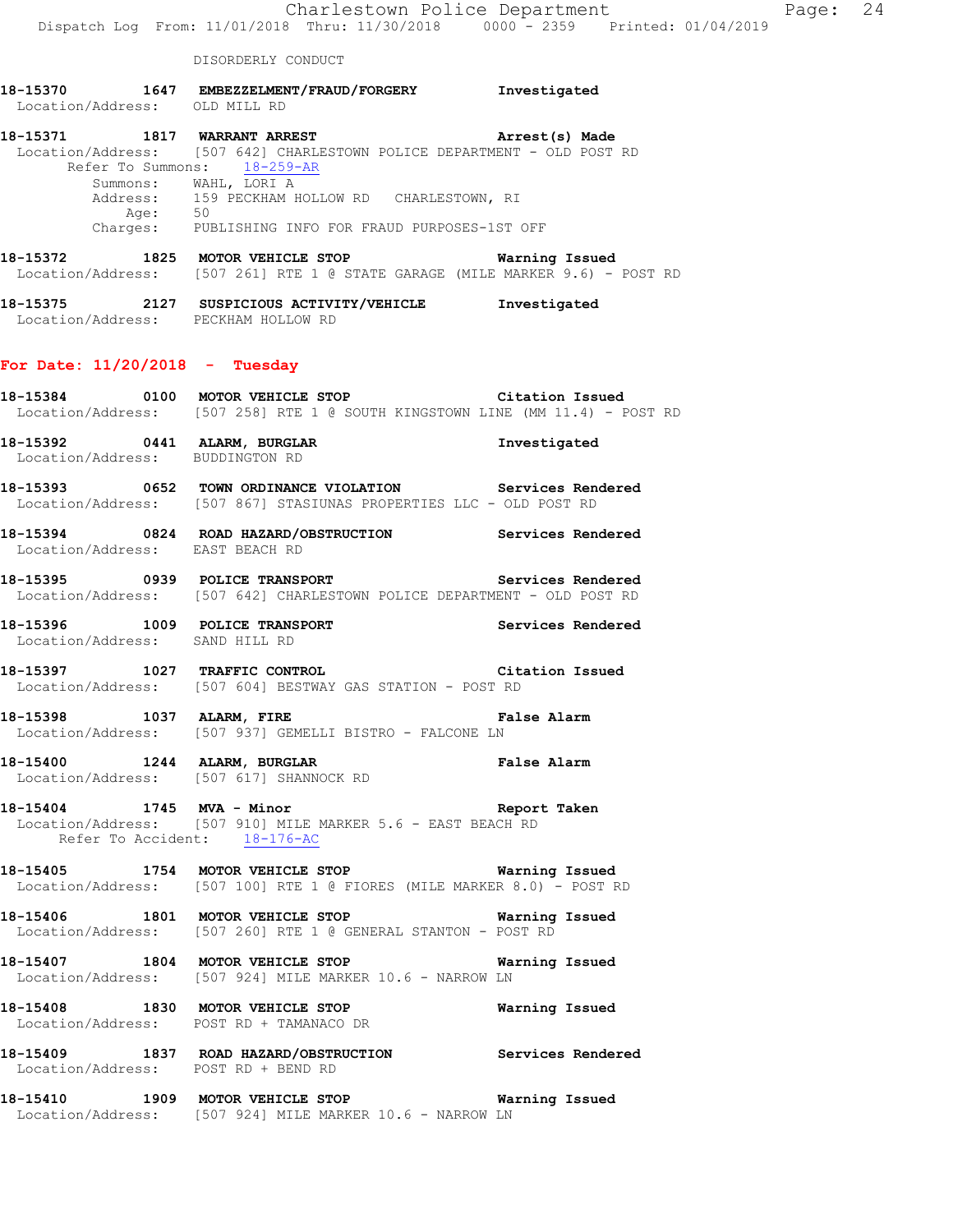**18-15411 2022 MOTOR VEHICLE STOP Warning Issued**  Location/Address: LAURI DR + SOUTH COUNTY TRL

**18-15412 2036 MOTOR VEHICLE STOP Warning Issued**  Vicinity of: [507 278] RTE 2 @ RIPPY'S MARKET - SOUTH COUNTY TRL

## **For Date: 11/21/2018 - Wednesday**

| Location/Address: HOWARD DR  |                                                                                                                                                                                                                                                                                                  | Building Checked/Secured |
|------------------------------|--------------------------------------------------------------------------------------------------------------------------------------------------------------------------------------------------------------------------------------------------------------------------------------------------|--------------------------|
| Location/Address: MIDLAND RD | 18-15435 0626 ALARM, BURGLAR <b>Example 18 and Solution Checked/Secured</b>                                                                                                                                                                                                                      |                          |
|                              | 18-15436      0704 ROAD HAZARD/OBSTRUCTION       Taken/Refered to Other A<br>Location/Address: ATLANTIS DR + MATUNUCK SCHOOLHOUSE RD                                                                                                                                                             |                          |
|                              | 18-15437 0727 MOTOR VEHICLE STOP 6 Warning Issued<br>Location/Address: MATUNUCK SCHOOLHOUSE RD + CHARLESTOWN BEACH RD                                                                                                                                                                            |                          |
|                              |                                                                                                                                                                                                                                                                                                  |                          |
|                              | 18-15439 0749 MOTOR VEHICLE STOP<br>Location/Address: POST RD + SCHOOLHOUSE POND RD                                                                                                                                                                                                              | Warning Issued           |
|                              | 18-15440 0758 MOTOR VEHICLE STOP<br>Location/Address: POST RD + CROSS MILLS RD                                                                                                                                                                                                                   | Warning Issued           |
|                              | 18-15442 0819 MOTOR VEHICLE STOP <b>Warning Issued</b><br>Location/Address: POST RD + LAKESIDE DR                                                                                                                                                                                                |                          |
|                              | 18-15443 0844 MOTOR VEHICLE STOP <b>Warning Issued</b><br>Location/Address: POST RD + LAKESIDE DR                                                                                                                                                                                                |                          |
|                              | 18-15444 0853 MOTOR VEHICLE STOP <b>Warning Issued</b><br>Location/Address: [507 260] RTE 1 @ GENERAL STANTON - POST RD                                                                                                                                                                          |                          |
|                              | Location/Address: POST RD + LAKESIDE DR                                                                                                                                                                                                                                                          |                          |
|                              | Location/Address: POST RD + KING'S FACTORY RD                                                                                                                                                                                                                                                    |                          |
|                              | 18-15447 0913 MOTOR VEHICLE STOP Citation Issued<br>Location/Address: POST RD + FALCONE LN                                                                                                                                                                                                       |                          |
|                              | Location/Address: SOUTH COUNTY TRL + SHERMAN AVE                                                                                                                                                                                                                                                 |                          |
|                              | 18-15450 0941 MOTOR VEHICLE STOP<br>Location/Address: SOUTH COUNTY TRL + BOTKA DR                                                                                                                                                                                                                | Citation Issued          |
| 18-15451 1039 OFFICER WANTED | Location/Address: [507 876] RICAN - ALTON CAROLINA RD                                                                                                                                                                                                                                            | Services Rendered        |
|                              | 18-15452 1109 MOTOR VEHICLE STOP<br>Location/Address: [507 374] SAINT MARYS CHURCH - CAROLINA BACK RD                                                                                                                                                                                            | Warning Issued           |
| Refer To Summons:            | 18-15453 1118 MOTOR VEHICLE STOP<br>Location/Address: [507 284] RTE 91 @ RICHMOND LINE - ALTON CAROLINA RD<br>18-278-AR<br>Summons: COOK, SAMANTHA R<br>Address: 91 WALNUT ST EAST PROVIDENCE, RI<br>Age: 24<br>Charges: Driving after denial, suspension or revocation of license - 1st Offense | Citation Issued          |
|                              | 18-15479 1150 MOTOR VEHICLE STOP                                                                                                                                                                                                                                                                 | Warning Issued           |
|                              | Location/Address: [507 252] GENERAL STANTON INN - OLD POST RD                                                                                                                                                                                                                                    |                          |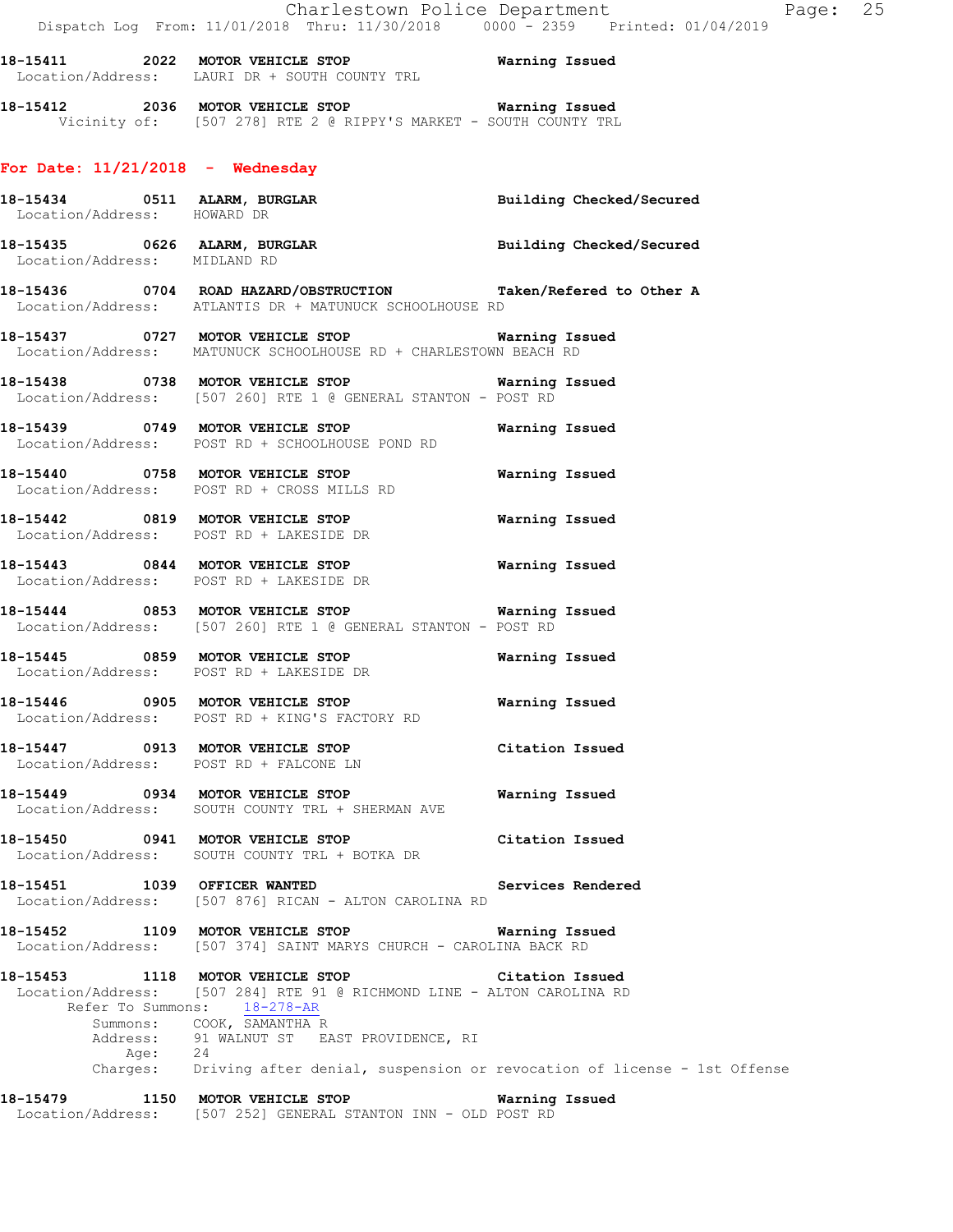|                               | Dispatch Log From: 11/01/2018 Thru: 11/30/2018 0000 - 2359 Printed: 01/04/2019                                                                                                                                                                                                                  | Charlestown Police Department<br>Page: 26 |
|-------------------------------|-------------------------------------------------------------------------------------------------------------------------------------------------------------------------------------------------------------------------------------------------------------------------------------------------|-------------------------------------------|
|                               | 18-15454 1210 FOLLOW-UP INVESTIGATION 1nvestigated<br>Location/Address: BISCUIT CITY RD                                                                                                                                                                                                         |                                           |
|                               | 18-15455 1258 SUSPICIOUS ACTIVITY/VEHICLE Investigated<br>Location/Address: [507 304] RTE 1A @ CHARLESTOWN PACKAGE STORE - OLD POST RD                                                                                                                                                          |                                           |
|                               | 18-15456 1557 MOTOR VEHICLE STOP No Action Required<br>Location/Address: SOUTH COUNTY TRL + CAROLINA BACK RD                                                                                                                                                                                    |                                           |
|                               | 18-15457 1613 MOTOR VEHICLE STOP <b>Arrest(s)</b> Made<br>Location/Address: SOUTH COUNTY TRL<br>Refer To Summons: 18-279-AR<br>Summons: COOK, SAMANTHA R<br>Address: 39 PLEASANT ST WESTERLY, RI<br>Age: 24<br>Charges: Driving after denial, suspension or revocation of license - 1st Offense |                                           |
| Location/Address: WIITALA DR  | 18-15459 1618 ANIMAL COMPLAINT 1990 18 Services Rendered                                                                                                                                                                                                                                        |                                           |
|                               | 18-15462 1726 MOTOR VEHICLE STOP <b>Warning Issued</b><br>Location/Address: [507 923] MILE MARKER 10.2 - FALCONE LN                                                                                                                                                                             |                                           |
|                               | 18-15463 1742 MOTOR VEHICLE STOP Citation Issued<br>Location/Address: [507 923] MILE MARKER 10.2 - FALCONE LN                                                                                                                                                                                   |                                           |
|                               | 18-15465 1801 MOTOR VEHICLE STOP <b>Warning Issued</b><br>Location/Address: OLD POST RD + FORT NINIGRET RD                                                                                                                                                                                      |                                           |
|                               | 18-15468 1940 ANIMAL COMPLAINT Services Rendered<br>Location/Address: SHANNOCK RD + SOUTH COUNTY TRL                                                                                                                                                                                            |                                           |
|                               | 18-15469 2025 MOTOR VEHICLE STOP <b>Warning Issued</b><br>Location/Address: [507 263] RTE 1 @ TOURIST INFO (MILE MARKER 7.6) - POST RD                                                                                                                                                          |                                           |
|                               | 18-15470 2034 MOTOR VEHICLE STOP<br>Location/Address: SOUTH COUNTY TRL + BOTKA DR                                                                                                                                                                                                               | Warning Issued                            |
|                               | 18-15471 2053 MOTOR VEHICLE STOP 6 Warning Issued<br>Location/Address: SOUTH COUNTY TRL + WHIPPLE DR                                                                                                                                                                                            |                                           |
|                               | 18-15474 2137 MOTOR VEHICLE STOP<br>Location/Address: [507 100] RTE 1 @ FIORES (MILE MARKER 8.0) - POST RD                                                                                                                                                                                      | Warning Issued                            |
|                               | 18-15475 2143 MOTOR VEHICLE STOP 6 Warning Issued<br>Location/Address: [507 269] RTE 1 @ DRIVING RANGE - POST RD                                                                                                                                                                                |                                           |
|                               | 18-15478 2326 MOTOR VEHICLE STOP<br>Location/Address: POST RD + PROSSER TRL                                                                                                                                                                                                                     | Warning Issued                            |
|                               | For Date: $11/22/2018$ - Thursday                                                                                                                                                                                                                                                               |                                           |
|                               | 18-15482 0023 MOTOR VEHICLE STOP<br>Location/Address: SHANNOCK RD + MAPLE LAKE FARM RD                                                                                                                                                                                                          | Warning Issued                            |
|                               | 18-15485 0036 MOTOR VEHICLE STOP <b>Warning Issued</b><br>Location/Address: SOUTH COUNTY TRL + NEW BISCUIT CITY RD                                                                                                                                                                              |                                           |
| Location/Address: SHIRLEY DR  | 18-15494 0158 HOUSE CHECK                                                                                                                                                                                                                                                                       | Services Rendered                         |
| Location/Address: SEA VIEW DR | 18-15495 0317 HOUSE CHECK                                                                                                                                                                                                                                                                       | Services Rendered                         |
|                               | 18-15498 0829 ROAD HAZARD/OBSTRUCTION Services Rendered<br>Location/Address: OLD MILL RD + SOUTH COUNTY TRL                                                                                                                                                                                     |                                           |
|                               | 18-15499 1242 OFFICER WANTED<br>Location/Address: GOOSEBERRY HILL                                                                                                                                                                                                                               | Peace Restored                            |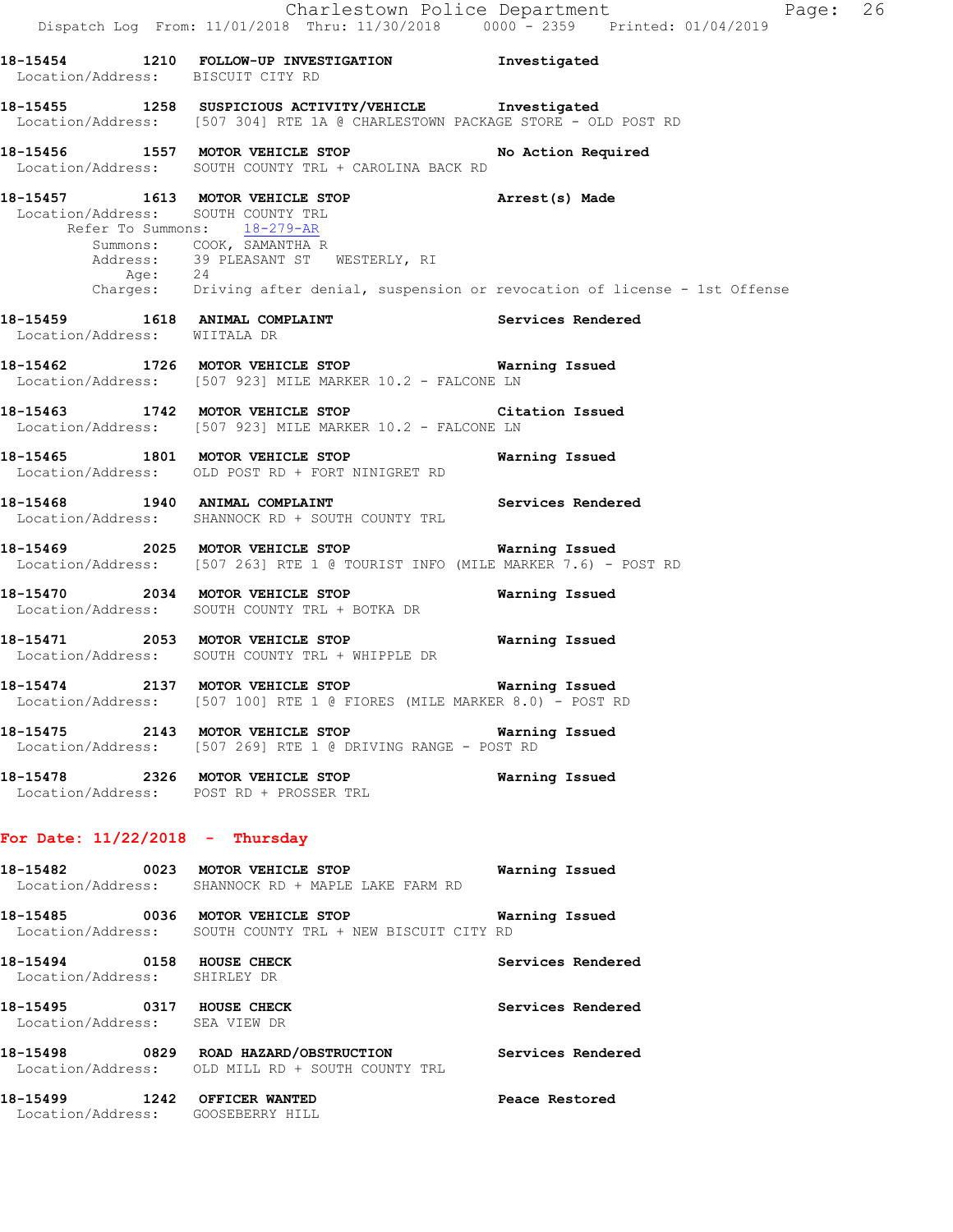|                                  | Charlestown Police Department<br>Dispatch Log From: 11/01/2018 Thru: 11/30/2018 0000 - 2359 Printed: 01/04/2019                         |                          |
|----------------------------------|-----------------------------------------------------------------------------------------------------------------------------------------|--------------------------|
|                                  | 18-15505 1804 FIREWORKS/Possession/Use/Other Unfounded<br>Location/Address: COLONYRD                                                    |                          |
|                                  | 18-15506 1819 OFFICER WANTED<br>Location/Address: SOUTH COUNTY TRL<br>Refer To Incident: 18-563-OF                                      | Report Taken             |
|                                  | 18-15507 2038 ALARM, BURGLAR<br>Location/Address: SEA BREEZE AVE                                                                        | Building Checked/Secured |
|                                  | 18-15508 2136 OFFICER WANTED<br>Location/Address: KING'S FACTORY RD<br>Refer To Incident: 18-564-OF                                     | Report Taken             |
| Location/Address: SEA BREEZE AVE | 18-15509 2139 ALARM, BURGLAR                                                                                                            | Building Checked/Secured |
| For Date: $11/23/2018$ - Friday  |                                                                                                                                         |                          |
|                                  | 18-15537 1142 FIRE, OTHER<br>Location/Address: LAURI DR                                                                                 | Investigated             |
|                                  | 18-15542 1627 MOTOR VEHICLE STOP Warning Issued<br>Vicinity of: [507 261] RTE 1 @ STATE GARAGE (MILE MARKER 9.6) - POST RD              |                          |
|                                  | 18-15543 1630 MOTOR VEHICLE STOP Warning Issued<br>Location/Address: [507 279] RTE 2 @ CHARLESTOWN TOWN HALL - SOUTH COUNTY TRL         |                          |
|                                  | 18-15544 1649 MOTOR VEHICLE STOP Warning Issued<br>Location/Address: POST RD + SOUTH COUNTY TRL                                         |                          |
|                                  | 18-15545 1713 MOTOR VEHICLE STOP 6 Warning Issued<br>Location/Address: [507 284] RTE 91 @ RICHMOND LINE - ALTON CAROLINA RD             |                          |
|                                  | 18-15546 1720 MOTOR VEHICLE STOP Services Rendered<br>Vicinity of: [507 287] RTE 112 @ CHARLESTOWN ELEMENTARY SCHOOL - CAROLINA BACK RD |                          |
|                                  | 18-15547 1734 MOTOR VEHICLE STOP Citation Issued<br>Location/Address: POST RD + SCHOOLHOUSE POND RD                                     |                          |
| Location/Address:                | 18-15548 1742 MOTOR VEHICLE STOP <b>WATNING ISSUED</b><br>SHANNOCK RD + WORDEN'S POND RD                                                |                          |
|                                  | 18-15549 1751 MOTOR VEHICLE STOP<br>Location/Address: SHANNOCK RD + MAPLE LAKE FARM RD                                                  | Citation Issued          |
|                                  | 18-15550 1804 MOTOR VEHICLE STOP<br>Location/Address: HORSE FARM - SHANNOCK RD                                                          | Warning Issued           |
| 18-15552                         | 2125 MOTOR VEHICLE STOP<br>Location/Address: SOUTH COUNTY TRL + EAST CHARLES ST                                                         | Warning Issued           |

**18-15553 2138 MOTOR VEHICLE STOP Citation Issued**  Vicinity of: [507 373] CROSS MILLS LIBRARY - OLD POST RD

**18-15554 2155 MOTOR VEHICLE STOP Citation Issued**  Location/Address: [507 100] RTE 1 @ FIORES (MILE MARKER 8.0) - POST RD

**18-15555 2334 MOTOR VEHICLE STOP Warning Issued**  Location/Address: [507 100] RTE 1 @ FIORES (MILE MARKER 8.0) - POST RD

**18-15556 2353 MOTOR VEHICLE STOP Warning Issued**  Location/Address: DRIVING RANGE - POST RD

## **For Date: 11/24/2018 - Saturday**

**18-15558 0012 MOTOR VEHICLE STOP No Action Required**  Location/Address: DRIVING RANGE - POST RD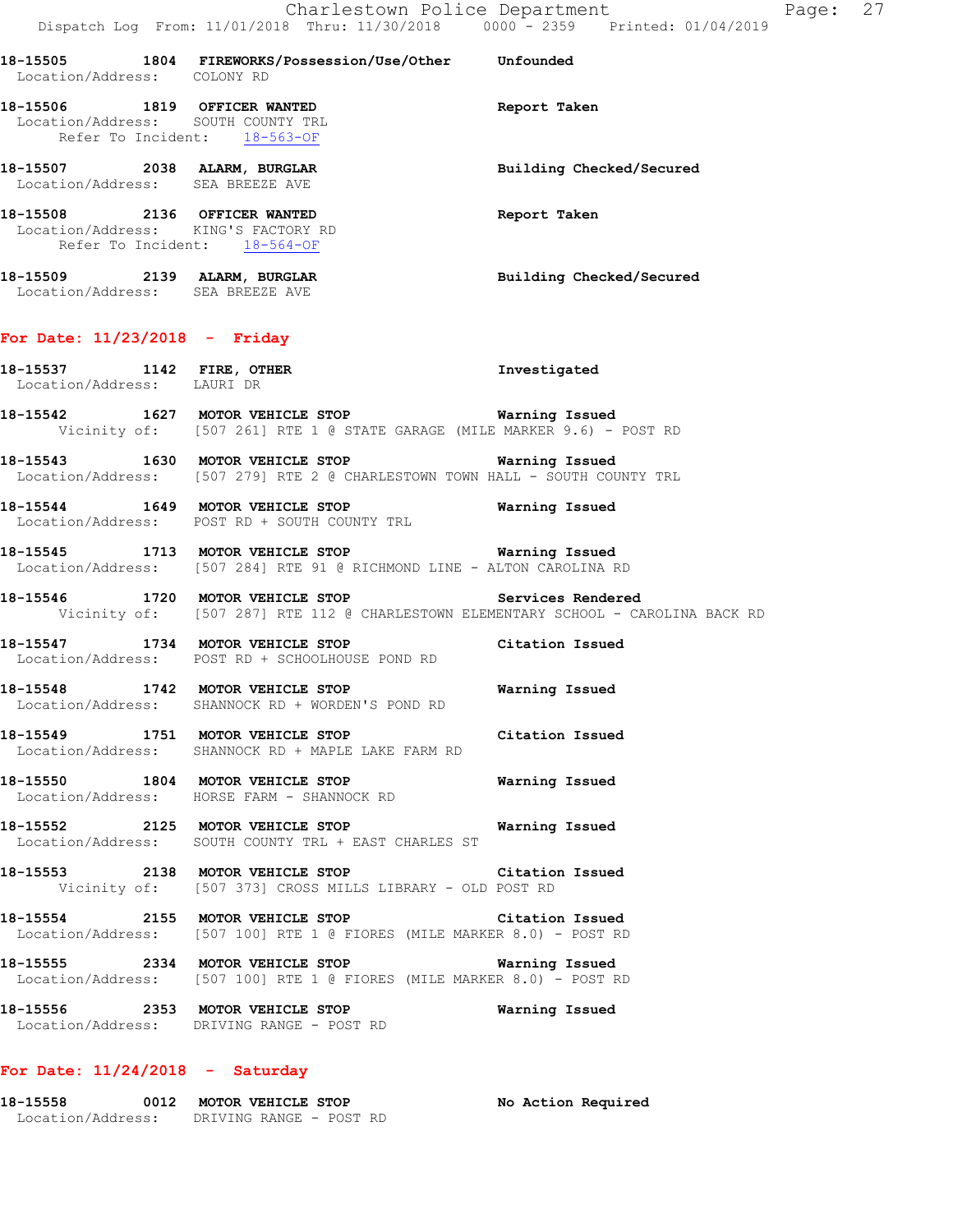Location/Address: POST RD + CROSS MILLS RD **18-15562 0055 MOTOR VEHICLE STOP Warning Issued**  Location/Address: DRIVING RANGE - POST RD **18-15563 0100 MOTOR VEHICLE STOP Warning Issued**  Location/Address: POST RD + KING'S FACTORY RD

**18-15561 0022 MOTOR VEHICLE STOP Warning Issued** 

**18-15565 0110 MOTOR VEHICLE STOP Warning Issued**  Location/Address: POST RD + PROSSER TRL

**18-15567 0124 MOTOR VEHICLE STOP Warning Issued**  Location/Address: POST RD + KING'S FACTORY RD

**18-15570 0235 POLICE INFORMATION Services Rendered**  Location/Address: [507 642] CHARLESTOWN POLICE DEPARTMENT - OLD POST RD

**18-15571 0302 SUSPICIOUS ACTIVITY/VEHICLE Investigated**  Location/Address: MATUNUCK SCHOOLHOUSE RD

**18-15587 1047 MOTOR VEHICLE STOP Warning Issued**  Location/Address: [507 261] RTE 1 @ STATE GARAGE (MILE MARKER 9.6) - POST RD

18-15589 1214 CIVIL MATTER **18-15589** No Action Required Location/Address: CEDAR SWAMP PATH

**18-15591 1519 FIRE, OTHER Investigated**  Location/Address: MOHEGAN RD

**18-15592 1657 MOTOR VEHICLE STOP Warning Issued**  Location/Address: SOUTH COUNTY TRL + MAPLE LAKE FARM RD

**18-15593 1726 SUSPICIOUS ACTIVITY/VEHICLE Investigated**  Location/Address: BOTKA WOODS DR Refer To Incident: 18-566-OF

**18-15594 1835 MOTOR VEHICLE STOP Warning Issued**  Location/Address: [507 276] RTE 2 @ RICHMOND LINE - SOUTH COUNTY TRL

**18-15595 1927 MOTOR VEHICLE COMPLAINT Investigated**  Location/Address: [507 258] RTE 1 @ SOUTH KINGSTOWN LINE (MM 11.4) - POST RD + ROSS HILL RD Refer To Incident: 18-567-OF

### **For Date: 11/25/2018 - Sunday**

| 18-15600 0059 DISABLED MV  | Location/Address: POST RD + SOUTH COUNTY TRL                                                                | Investigated       |
|----------------------------|-------------------------------------------------------------------------------------------------------------|--------------------|
|                            | Location/Address: SHUMANKANUC HILL RD + BUCKEYE BROOK RD                                                    |                    |
|                            | 18-15629 1125 TRAFFIC CONTROL<br>Location/Address: SOUTH COUNTY TRL                                         | No Action Required |
| 18-15630 1305 TRESPASSING  | Location/Address: MORRONE GRAVEL - ALTON CAROLINA RD                                                        | Investigated       |
| Location/Address: CEDAR RD |                                                                                                             | Investigated       |
| Location/Address: CEDAR RD |                                                                                                             | Services Rendered  |
|                            | 18-15633 1640 MOTOR VEHICLE STOP<br>Location/Address: POST RD + KING'S FACTORY RD                           | Warning Issued     |
|                            | 18-15634 1841 POLICE INFORMATION<br>Location/Address: [507 642] CHARLESTOWN POLICE DEPARTMENT - OLD POST RD | Services Rendered  |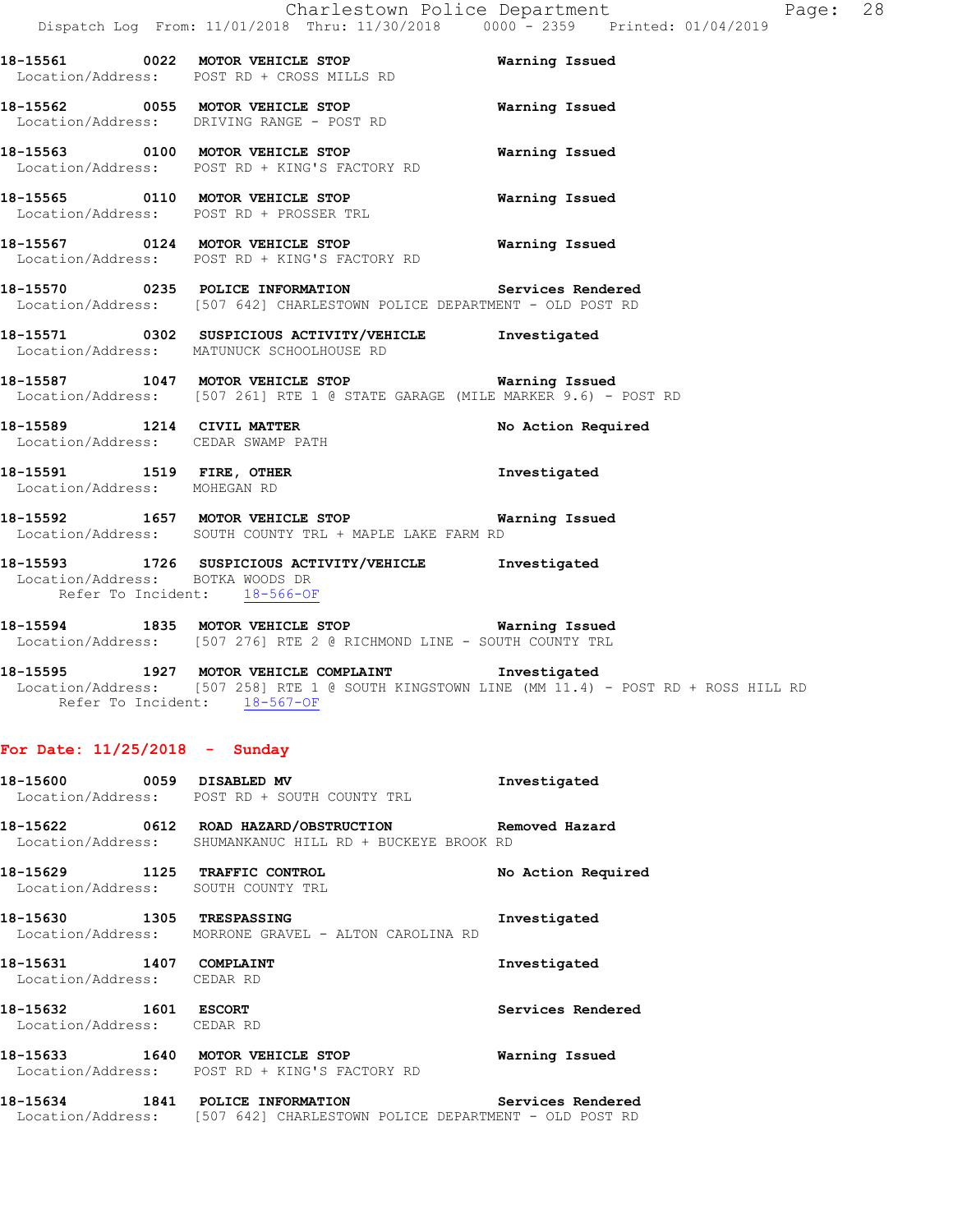|                                                                    | Dispatch Log From: 11/01/2018 Thru: 11/30/2018 0000 - 2359 Printed: 01/04/2019                                                                                                  | Charlestown Police Department | Page: 29 |  |
|--------------------------------------------------------------------|---------------------------------------------------------------------------------------------------------------------------------------------------------------------------------|-------------------------------|----------|--|
|                                                                    | 18-15635 2218 MOTOR VEHICLE STOP 6 Warning Issued<br>Location/Address: [507 925] MILE MARKER 11.0 - POST RD                                                                     |                               |          |  |
|                                                                    | 18-15636 2230 MOTOR VEHICLE STOP<br>Location/Address: POST RD + SCHOOLHOUSE POND RD                                                                                             | Warning Issued                |          |  |
|                                                                    | 18-15637 2240 MOTOR VEHICLE STOP Citation Issued<br>Location/Address: POST RD + FALCONE LN                                                                                      |                               |          |  |
| For Date: $11/26/2018$ - Monday                                    |                                                                                                                                                                                 |                               |          |  |
| 18-15646 0141 HOUSE CHECK<br>Location/Address: SHIRLEY DR          |                                                                                                                                                                                 | No Action Required            |          |  |
| 18-15648 0152 HOUSE CHECK<br>Location/Address: SEA VIEW DR         |                                                                                                                                                                                 | No Action Required            |          |  |
|                                                                    | 18-15649 0201 HOUSE CHECK No Action Required<br>Location/Address: [507 791] 18 WHITE TAIL CIRCLE - WHITE TAIL CIR                                                               |                               |          |  |
| 18-15650 0208 HOUSE CHECK                                          | Location/Address: [507 804] BEAVER LN                                                                                                                                           | No Action Required            |          |  |
| 18-15651 0229 HOUSE CHECK<br>Location/Address: NARROW LN           |                                                                                                                                                                                 | Services Rendered             |          |  |
| Location/Address: [507 813] NANCY LN                               | 18-15652 0237 HOUSE CHECK                                                                                                                                                       | Services Rendered             |          |  |
| 18-15653 0243 HOUSE CHECK<br>Location/Address: NORTH NIANTIC DR    |                                                                                                                                                                                 | Services Rendered             |          |  |
| 18-15654 0248 HOUSE CHECK<br>Location/Address: WALSH RD            |                                                                                                                                                                                 | Services Rendered             |          |  |
| Location/Address: CHARLESTOWN BEACH RD                             | 18-15655 0254 HOUSE CHECK                                                                                                                                                       | Services Rendered             |          |  |
| 18-15656 0307 HOUSE CHECK<br>Location/Address: RIDGEWOOD RD        |                                                                                                                                                                                 | Services Rendered             |          |  |
| 18-15659 0320 NOTIFICATION                                         | Location/Address: [507 642] CHARLESTOWN POLICE DEPARTMENT - OLD POST RD                                                                                                         | Services Rendered             |          |  |
| Location/Address: EXIT 2 - POST RD                                 | 18-15662 0815 MOTOR VEHICLE STOP                                                                                                                                                | Warning Issued                |          |  |
|                                                                    | 18-15663 0824 MOTOR VEHICLE STOP Citation Issued<br>Location/Address: [507 607] RTE 1 @ BESTWAY - POST RD                                                                       |                               |          |  |
|                                                                    | 18-15665 1006 MOTOR VEHICLE STOP<br>Location/Address: POST RD + SHADY HARBOR DR                                                                                                 | Warning Issued                |          |  |
|                                                                    | 18-15667 1035 MOTOR VEHICLE STOP<br>Location/Address: STATION EXIT - POST RD<br>Refer To Summons: 18-280-AR<br>Summons: MARTINEZ, SILVERIO<br>Address: 190 HIGH ST WESTERLY, RI | Arrest(s) Made                |          |  |
|                                                                    | Age: 45<br>Charges: Driving with Expired License - 2nd Offense                                                                                                                  |                               |          |  |
| 18-15668 1120 FIRE, OTHER                                          | Location/Address: [507 408] GENERAL STANTON LN                                                                                                                                  | Services Rendered             |          |  |
| Location/Address: OLD POST RD                                      | 18-15669 1128 FOLLOW-UP INVESTIGATION Services Rendered                                                                                                                         |                               |          |  |
| 18-15670 1147 OFFICER WANTED<br>Location/Address: SOUTH COUNTY TRL |                                                                                                                                                                                 | No Action Required            |          |  |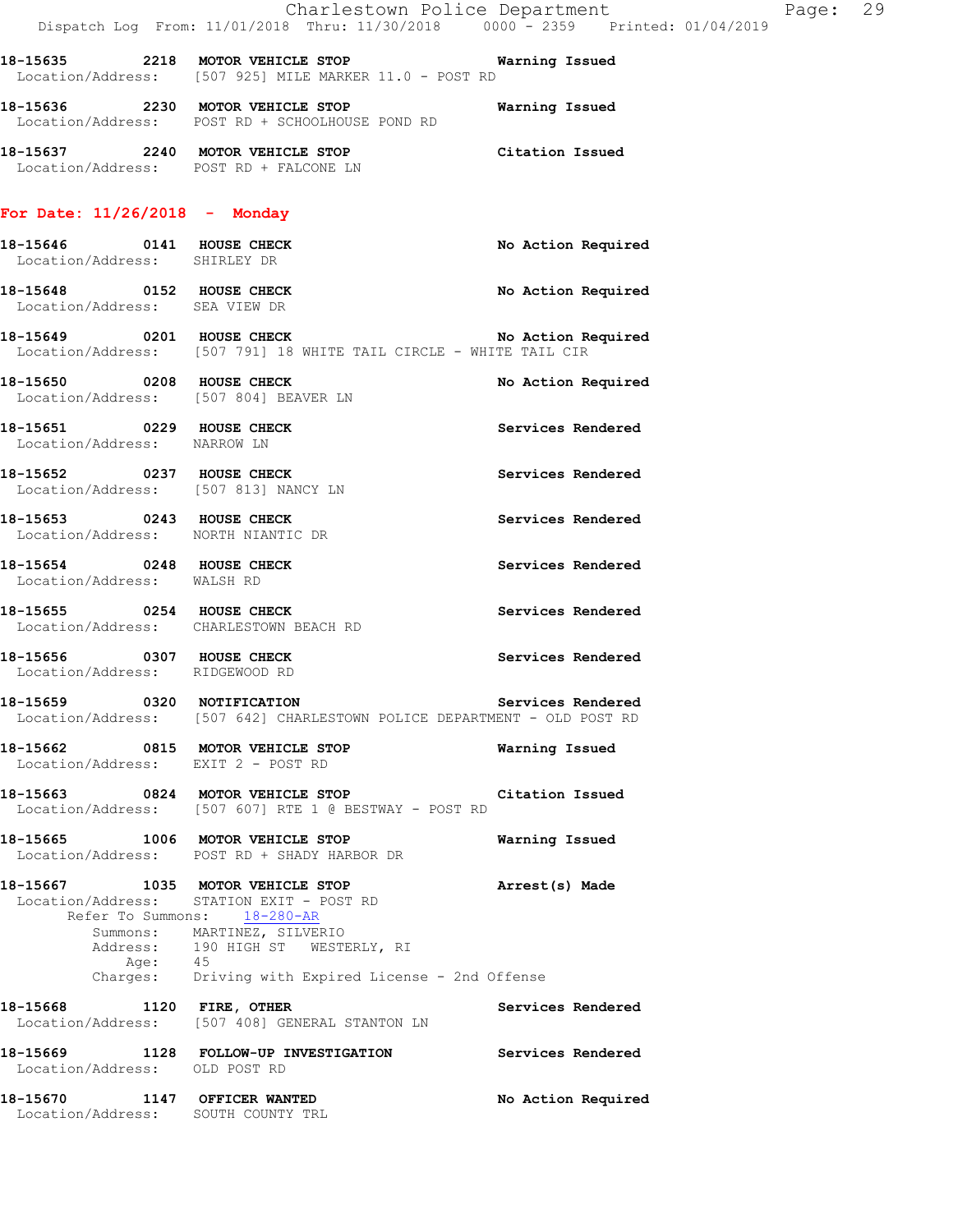|                                  | Dispatch Log From: 11/01/2018 Thru: 11/30/2018 0000 - 2359 Printed: 01/04/2019                                                                                                                                               | Charlestown Police Department<br>Page: 30 |  |
|----------------------------------|------------------------------------------------------------------------------------------------------------------------------------------------------------------------------------------------------------------------------|-------------------------------------------|--|
|                                  | 18-15674 1427 MVA - Minor <b>1888</b> Report Taken<br>Location/Address: [507 72] CUMBERLAND FARMS - OLD POST RD<br>Refer To Accident: 18-177-AC                                                                              |                                           |  |
|                                  | 18-15676 1803 DISABLED MV <b>Services Rendered</b><br>Location/Address: POST RD + SOUTH COUNTY TRL                                                                                                                           |                                           |  |
|                                  | 18-15678 1936 ALARM, BURGLAR Building Checked/Secured Location/Address: [507 585] STEDMAN & KAZOUNIS - CROSSLAND ST                                                                                                          |                                           |  |
| For Date: $11/27/2018$ - Tuesday |                                                                                                                                                                                                                              |                                           |  |
|                                  | 18-15701 0619 TRAFFIC CONTROL<br>Location/Address: POST RD + GENERAL STANTON LN                                                                                                                                              | No Action Required                        |  |
| Location/Address: KNUDSEN DR     | 18-15703 0907 MOTOR VEHICLE STOP <b>Warning Issued</b>                                                                                                                                                                       |                                           |  |
|                                  | 18-15704 0928 MOTOR VEHICLE STOP<br>Location/Address: POST RD + SOUTH COUNTY TRL                                                                                                                                             | Warning Issued                            |  |
|                                  | 18-15705 0946 MOTOR VEHICLE STOP 6 Warning Issued<br>Location/Address: OLD POST RD + NARROW LN                                                                                                                               |                                           |  |
|                                  | 18-15706 0956 MOTOR VEHICLE STOP <b>Warning Issued</b><br>Location/Address: OLD POST RD + MATUNUCK SCHOOLHOUSE RD                                                                                                            |                                           |  |
|                                  | 18-15708 1002 MOTOR VEHICLE STOP Citation Issued<br>Location/Address: [507 373] CROSS MILLS LIBRARY - OLD POST RD                                                                                                            |                                           |  |
| Location/Address: POST RD        | 18-15711 1053 OFFICER WANTED                                                                                                                                                                                                 | Services Rendered                         |  |
|                                  | 18-15712 1103 POLICE INFORMATION No Action Required<br>Location/Address: [507 642] CHARLESTOWN POLICE DEPARTMENT - OLD POST RD<br>Refer To Incident: 18-569-OF                                                               |                                           |  |
|                                  | 18-15716 1359 ROAD HAZARD/OBSTRUCTION No Action Required<br>Location/Address: POST RD + NARROW LN                                                                                                                            |                                           |  |
|                                  | 18-15717 1427 ROAD HAZARD/OBSTRUCTION Citation Issued<br>Location/Address: POST RD + NARROW LN                                                                                                                               |                                           |  |
| Location/Address: OLD MILL RD    | 18-15718 1524 OFFICER WANTED                                                                                                                                                                                                 | No Action Required                        |  |
|                                  | 18-15722 1704 ATTEMPTED SUICIDE TRANSPORTED TO TRANSFORM TABOR TRANSPORTED TRANSPORTED TRANSPORTED T<br>Location/Address: [507 435] SOUTH SHORE MENTAL HEALTH CHARLESTOWN HOUS - OLD POST RD<br>Refer To Incident: 18-570-OF |                                           |  |
| Location/Address: NARROW LN      | 18-15723 1738 POLICE INFORMATION                                                                                                                                                                                             | No Action Required                        |  |
|                                  | 18-15724 1924 ALARM, FIRE<br>Location/Address: [507 456] CAROLINA BACK RD                                                                                                                                                    | False Alarm                               |  |
|                                  | 18-15725 1945 WELL BEING CHECK<br>Location/Address: [507 877] BROWNING DR                                                                                                                                                    | Investigated                              |  |
| For Date: 11/28/2018 - Wednesday |                                                                                                                                                                                                                              |                                           |  |
|                                  | Location/Address: US WILDLIFE - POST RD                                                                                                                                                                                      | Investigated                              |  |
|                                  | 18-15741 0045 TRAFFIC CONTROL<br>Location/Address: POST RD + NARROW LN                                                                                                                                                       | No Action Required                        |  |
|                                  |                                                                                                                                                                                                                              |                                           |  |

**18-15742 0109 MOTOR VEHICLE STOP Warning Issued** 

Location/Address: DRIVING RANGE - POST RD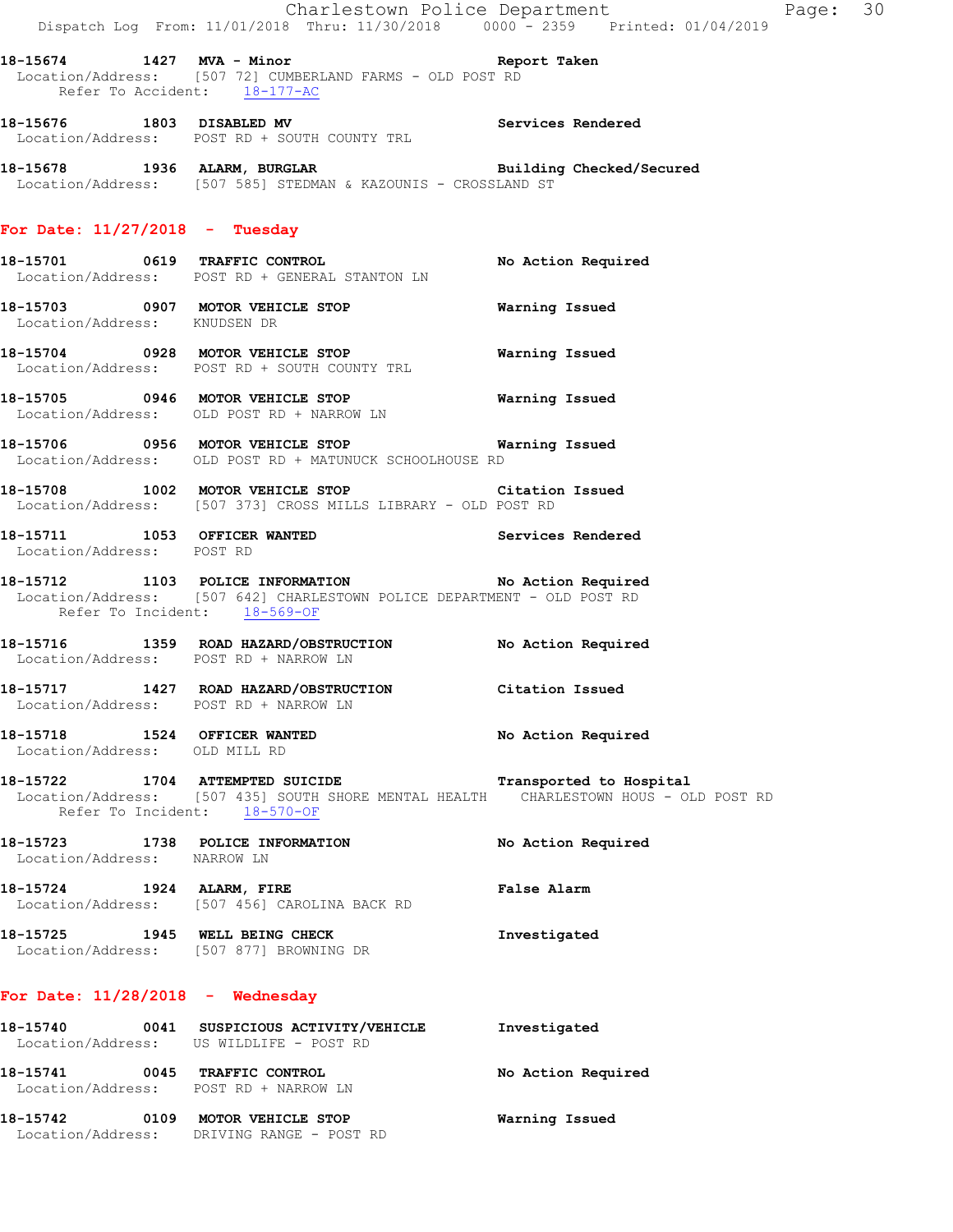**18-15745 0138 MOTOR VEHICLE STOP Warning Issued**  Location/Address: [507 243] KRYSTAL PENQUIN MOTEL - POST RD **18-15749 6211 HOUSE CHECK Services Rendered Services Rendered**  Location/Address: SHIRLEY DR **18-15753 0338 HOUSE CHECK Services Rendered**  Location/Address: SEA VIEW DR **18-15756 0825 MOTOR VEHICLE STOP Services Rendered**  Location/Address: GENERAL STANTON LN **18-15758 0831 MISSING PERSON Report Taken**  Location/Address: COLUMBIA HEIGHTS OVAL Refer To Incident: 18-571-OF **18-15759 0842 MOTOR VEHICLE STOP Warning Issued**  Location/Address: [507 260] RTE 1 @ GENERAL STANTON - POST RD **18-15761 0940 OFFICER WANTED Investigated**  Location/Address: BISCUIT CITY RD **18-15762 1015 TRESPASSING Services Rendered**  Location/Address: WEST BEACH RD **18-15763 1056 COMPLAINT Investigated**  Location/Address: CEDAR RD **18-15765 1553 MOTOR VEHICLE STOP Warning Issued**  Location/Address: POST RD + SOUTH COUNTY TRL **18-15766 1559 MOTOR VEHICLE STOP Warning Issued**  Location/Address: [507 276] RTE 2 @ RICHMOND LINE - SOUTH COUNTY TRL **18-15767 1606 MOTOR VEHICLE STOP Warning Issued**  Location/Address: [507 924] MILE MARKER 10.6 - NARROW LN **18-15768 1607 MOTOR VEHICLE STOP Warning Issued**  Location/Address: [507 276] RTE 2 @ RICHMOND LINE - SOUTH COUNTY TRL **18-15769 1622 MOTOR VEHICLE STOP No Action Required**  Location/Address: ALTON CAROLINA RD + HILLTOP DR **18-15771 1639 MOTOR VEHICLE STOP Warning Issued**  Location/Address: [507 910] MILE MARKER 5.6 - EAST BEACH RD **18-15773 1722 FOLLOW-UP INVESTIGATION Investigated**  Location/Address: WHIPPLE DR **18-15776 2035 MOTOR VEHICLE STOP Arrest(s) Made**  Vicinity of: [507 368] CHARLESTOWN RICHMOND FIRE DEPARTMENT - SOUTH COUNTY TRL Refer To Arrest: 18-281-AR Arrest: EVERETT, THAYER E Address: 24 B NORTH RD SHANNOCK, RI Age: 40 Charges: Driving after denial, suspension or revocation of license - 3rd + Offense **18-15777 2043 MOTOR VEHICLE STOP Warning Issued**  Location/Address: [507 266] RTE 1 @ WILLOWS - POST RD **18-15778 2054 MOTOR VEHICLE STOP Warning Issued**  Location/Address: [507 261] RTE 1 @ STATE GARAGE (MILE MARKER 9.6) - POST RD **18-15780 2331 MOTOR VEHICLE STOP Warning Issued**  Location/Address: POST RD + BEND RD

**18-15784 2354 SUSPICIOUS ACTIVITY/VEHICLE Investigated**  Location/Address: [507 1] CHARLESTOWN TOWN HALL - SOUTH COUNTY TRL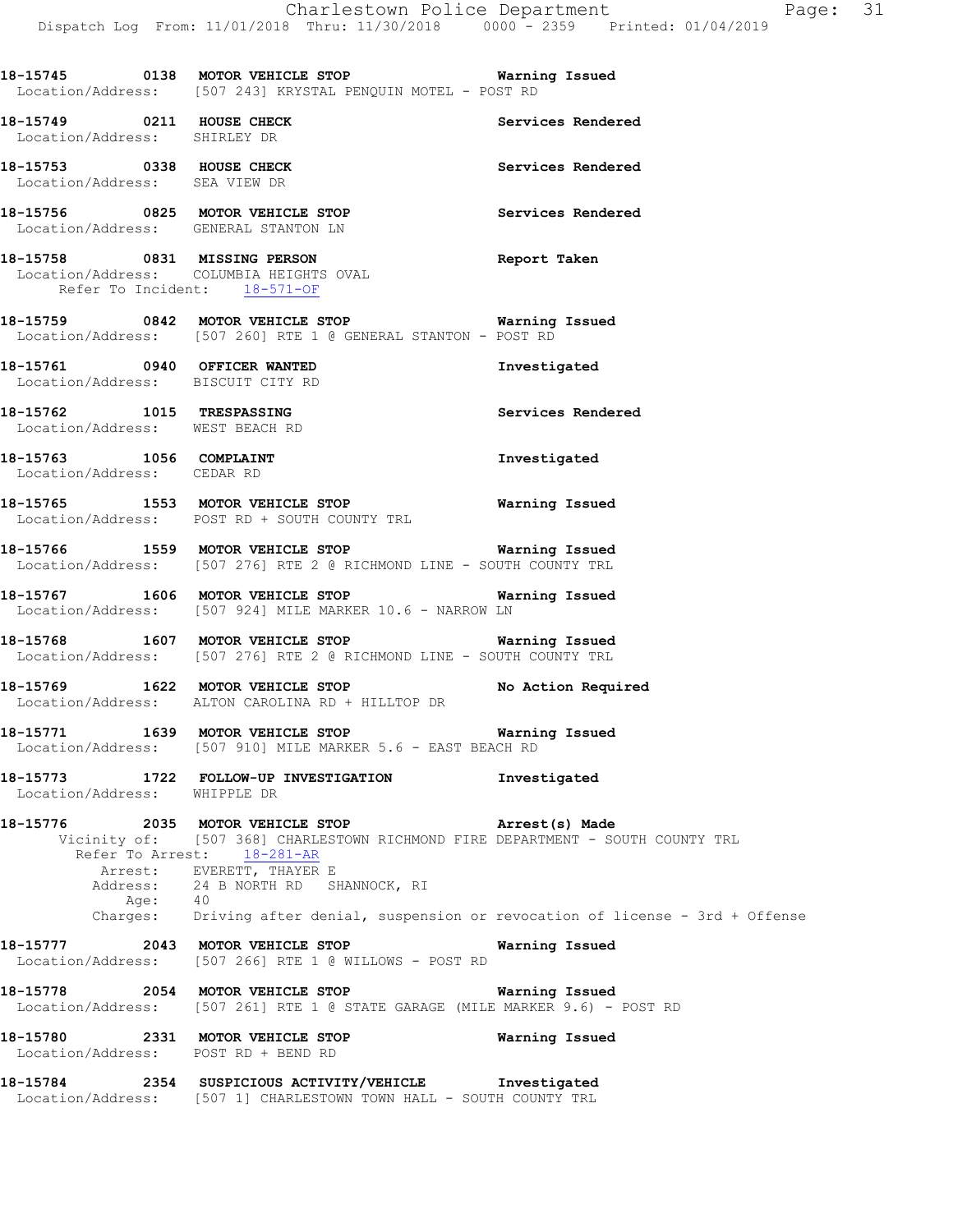#### **For Date: 11/29/2018 - Thursday**

- **18-15786 0017 MOTOR VEHICLE STOP Warning Issued**  Location/Address: DRIVING RANGE - POST RD
- **18-15795 0053 MOTOR VEHICLE STOP Citation Issued**  Location/Address: POST RD + PROSSER TRL
- **18-15796 0124 MOTOR VEHICLE STOP No Action Required**  Location/Address: [507 100] RTE 1 @ FIORES (MILE MARKER 8.0) - POST RD
- 18-15802 0147 HOUSE CHECK Services Rendered Location/Address: [507 791] 18 WHITE TAIL CIRCLE - WHITE TAIL CIR
- **18-15803 0152 HOUSE CHECK Services Rendered**  Location/Address: [507 804] BEAVER LN
- **18-15806 0624 MOTOR VEHICLE STOP Warning Issued**  Location/Address: POST RD + LAKESIDE DR
- **18-15807 0629 MOTOR VEHICLE STOP Warning Issued**  Location/Address: POST RD + FALCONE LN
- **18-15809 0924 MOTOR VEHICLE STOP Citation Issued**  Location/Address: [507 12] CAROLINA POST OFFICE - ALTON CAROLINA RD
- **18-15810 0939 WELL BEING CHECK Services Rendered**  Location/Address: OLD POST RD
- **18-15812 1331 WELL BEING CHECK Investigated**  Location/Address: CAROLINA BACK RD
- **18-15813 1355 HOUSE CHECK Investigated**  Location/Address: SANCTUARY RD
- **18-15814 1543 MOTOR VEHICLE STOP Warning Issued**  Location/Address: [507 252] GENERAL STANTON INN - OLD POST RD
- **18-15815 1734 MOTOR VEHICLE STOP Warning Issued**  Location/Address: [507 276] RTE 2 @ RICHMOND LINE - SOUTH COUNTY TRL
- **18-15816 1850 WELL BEING CHECK Investigated**  Location/Address: [507 699] SHANNOCK RD
- **18-15818 2030 PSYCHOLOGICAL EMERGENCY Services Rendered**  Location/Address: [507 376] SAINT JAMES CHURCH - MATUNUCK SCHOOLHOUSE RD Refer To Incident: 18-572-OF
- **18-15821 2320 MOTOR VEHICLE STOP Warning Issued**  Location/Address: DRIVING RANGE - POST RD **18-15823 2336 FOLLOW-UP INVESTIGATION Could Not Locate**  Location/Address: [507 699] SHANNOCK RD
- **18-15826 2345 MOTOR VEHICLE STOP Citation Issued**  Location/Address: DRIVING RANGE - POST RD

#### **For Date: 11/30/2018 - Friday**

| 18-15830                      | 0033 | <b>MOTOR VEHICLE STOP</b><br>Location/Address: POST RD + CROSS MILLS RD          | Warning Issued     |
|-------------------------------|------|----------------------------------------------------------------------------------|--------------------|
| 18-15831<br>Location/Address: | 0058 | ALARM, CO DETECTOR<br>WEST WAY                                                   | <b>False Alarm</b> |
| 18-15845                      | 0543 | <b>MOTOR VEHICLE STOP</b><br>Location/Address: [507 66] WILLOWS RESORT - POST RD | Warning Issued     |

**18-15846 0556 MOTOR VEHICLE STOP Warning Issued**  Location/Address: [507 100] RTE 1 @ FIORES (MILE MARKER 8.0) - POST RD